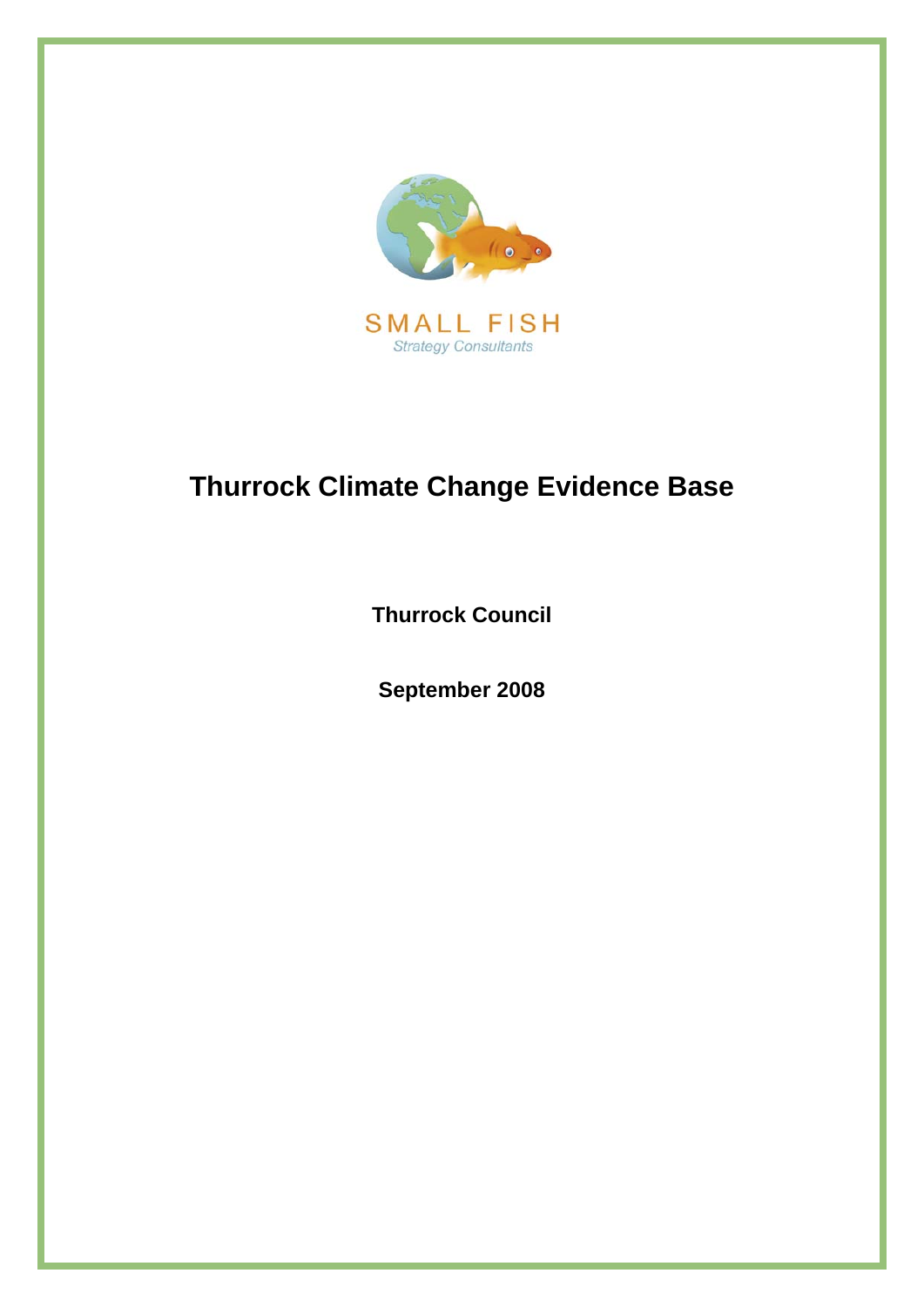**Thurrock Council** 

**September 2008** 

Prepared on behalf of the Thurrock Council by: **Small Fish**  64 St Leonards Road Norwich NR1 4JF [www.smallfish.org.uk](http://www.smallfish.org.uk/)

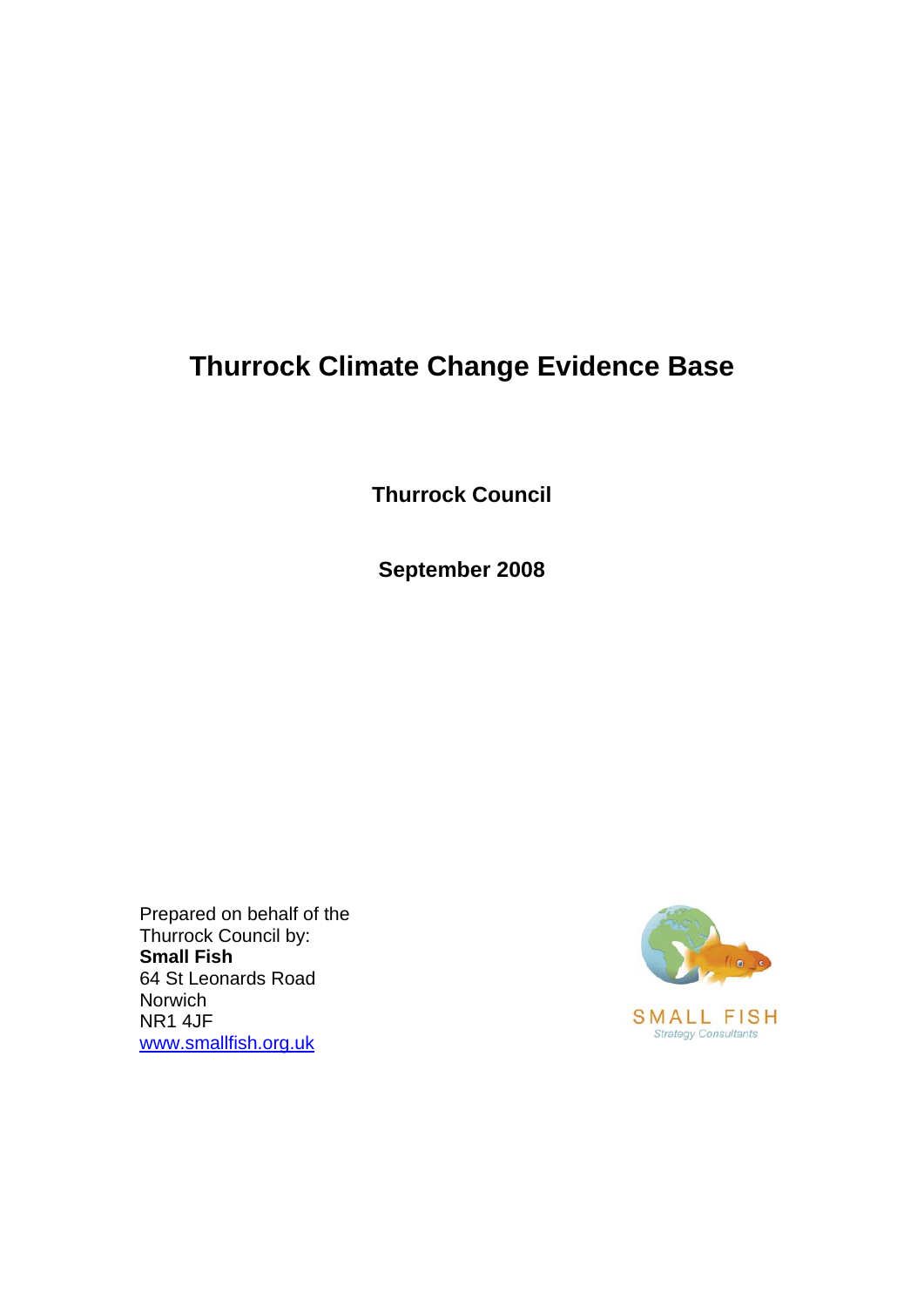# **Executive Summary**

Whilst climate change has been identified as one of the most important challenges we face as a global community, it will also have severe repercussions on a local level in Thurrock. Rises in sea level from partial melting of large ice masses, changes in rainfall and storm surge events could lead to widespread flooding. Climate change could also lead to higher local temperatures, stronger winds, significant changes in rainfall, and increases in coastal and soil erosion – all of which will have impacts on Thurrock's economy, environment and population. Without substantial reductions in greenhouse gas emissions worldwide, local and global climates may continue to change.

Consideration of the above information prompted further investigation into climate change in Thurrock. Collecting and analysing baseline information or evidence provides the basis for identifying strengths, weaknesses, opportunities and threats. Development of an evidence base is also considered an essential element of policy and strategy development, as it is likely to determine the overall direction of policy and help to prioritise strategic actions. It also helps to provide a monitoring framework and will assist in any subsequent setting of objectives and targets.

This report provides the climate change evidence base for Thurrock. Data was collected to establish a Thurrock baseline and comparative analysis against national and regional data was also undertaken, where available. This evidence base consists of an audit and analysis of existing available evidence relating to:

- Greenhouse gas emissions
- Energy
- Transport
- Land Use
- Waste
- Water Resources
- Flood Risk
- Climate

Analysis of evidence for climate change in Thurrock identified the following issues:

- Reducing greenhouse gas emissions will be essential to limiting the worst impacts of climate change. Specifically, reducing  $CO<sub>2</sub>$  emissions from road transport and industrial and commercial energy consumption is necessary.
- Increasing renewable energy capacity in order to help meet regional targets and reduce greenhouse gas emissions from energy consumption.
- Ensuring that new development from growth is designed to cope with a changing climate. Planning for adaptation protects investment and those who utilise development from the worst impacts of climate change.
- Retrofitting existing housing and infrastructure to adapt to climate change will be essential to minimising the impacts of climate change on society and the economy.

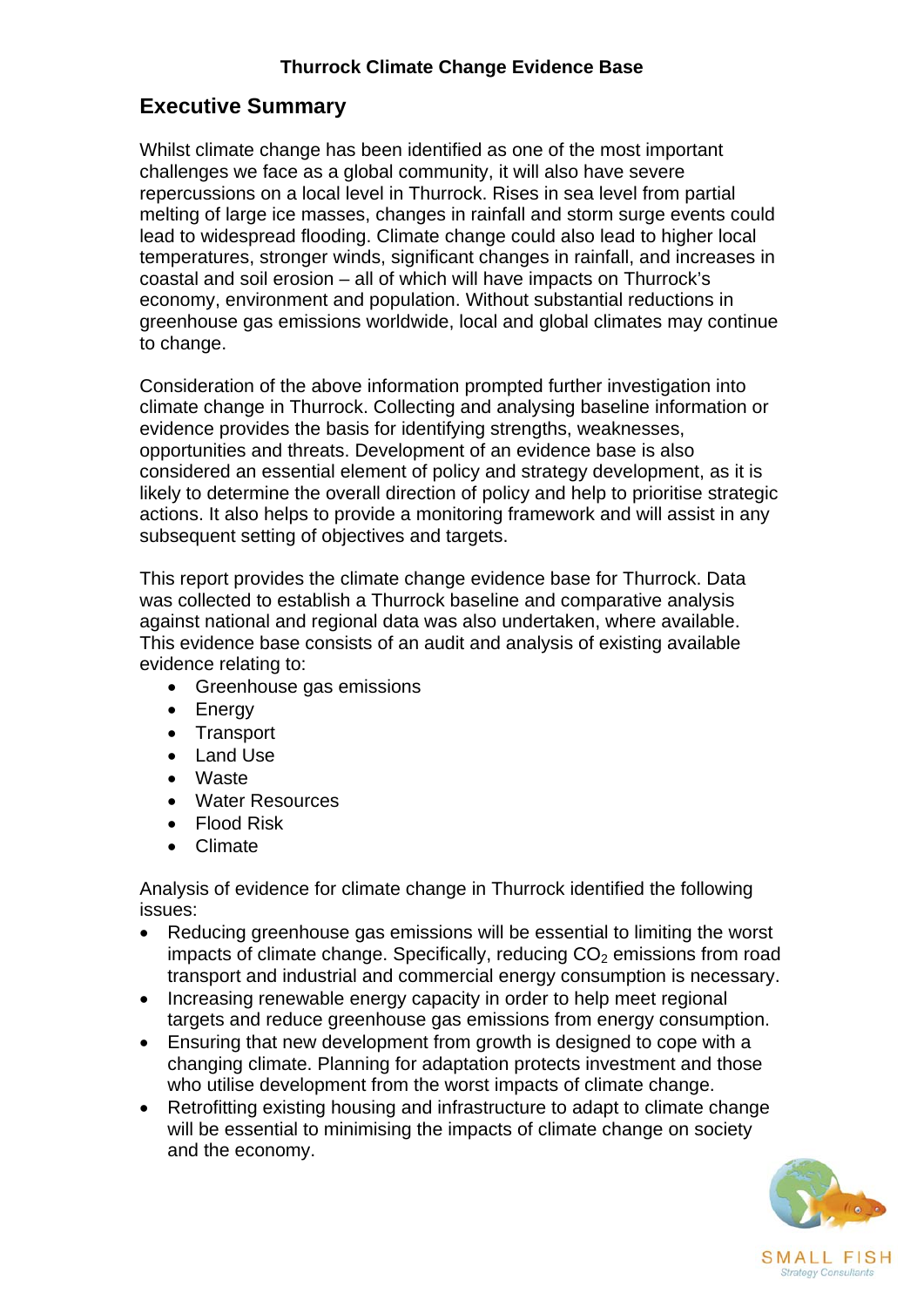• Minimising and reducing greenhouse gas emissions whilst providing for 18,500 new homes and 26,000 new jobs in Thurrock by 2021

Based on these issues, the following have been identified as priorities for Thurrock to consider in relation to strategic climate change action:

- Reducing  $CO<sub>2</sub>$  and N<sub>2</sub>O emissions from the industrial and commercial sector, particularly from gas and electricity consumption
- Reducing  $CO<sub>2</sub>$  and N<sub>2</sub>O emissions from road transport, particularly from diesel freight vehicles and the workplace commuter
- Reducing methane emissions from the waste sector, particularly from landfill
- Increasing renewable energy generation
- Ensuring that new development incorporates energy and water efficiency into design
- Ensuring that new vulnerable development is not at risk of flooding
- Reducing flood risk at existing development

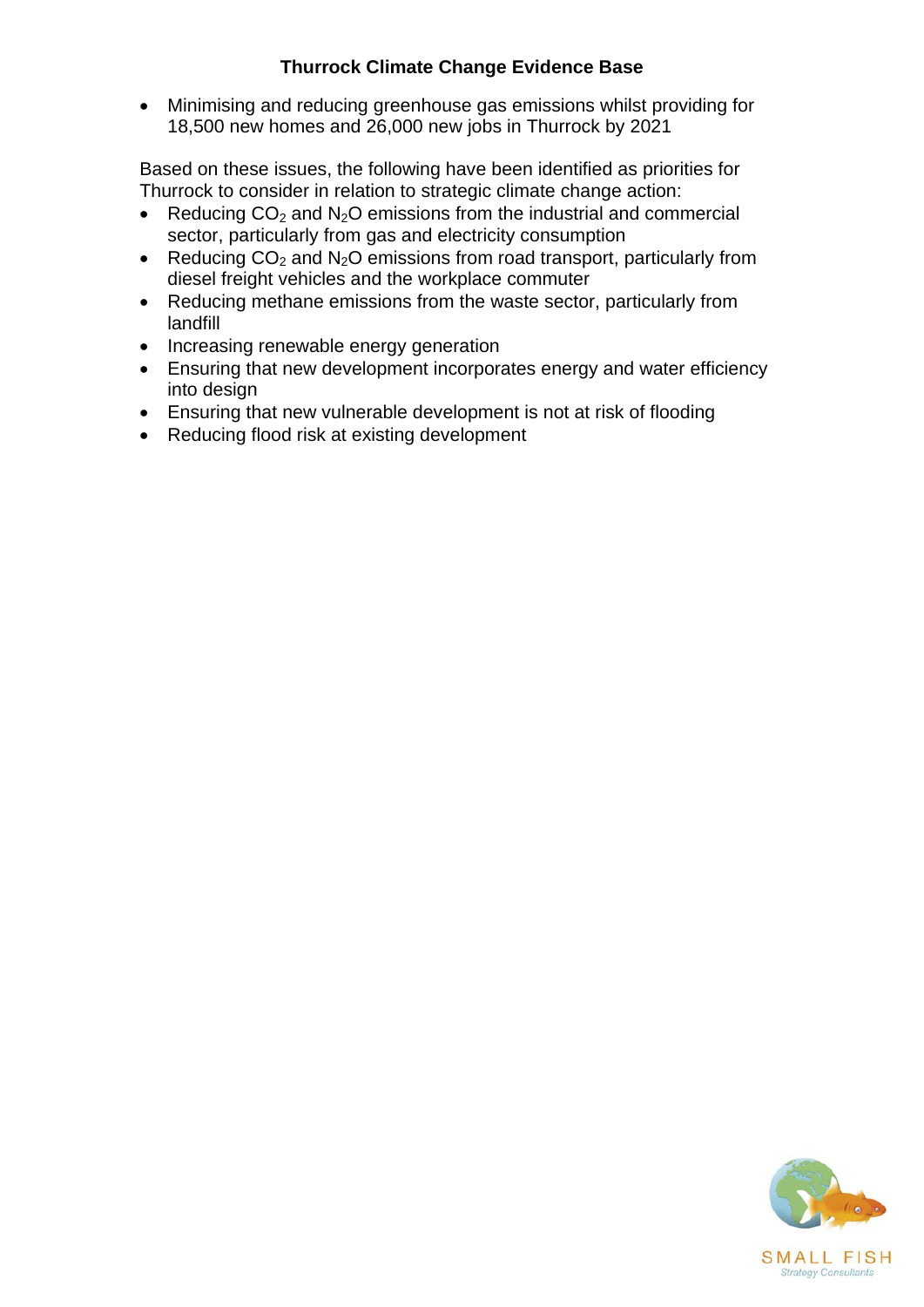# **Table of Contents**

|    | 1.    |                                                     |  |  |  |  |
|----|-------|-----------------------------------------------------|--|--|--|--|
|    | 1.1   |                                                     |  |  |  |  |
|    | 1.2   |                                                     |  |  |  |  |
|    | 1.3   |                                                     |  |  |  |  |
| 2. |       |                                                     |  |  |  |  |
|    | 2.1   |                                                     |  |  |  |  |
|    | 2.2   |                                                     |  |  |  |  |
|    | 2.3   |                                                     |  |  |  |  |
|    | 2.4   |                                                     |  |  |  |  |
|    | 3.    |                                                     |  |  |  |  |
|    | 3.1   |                                                     |  |  |  |  |
|    | 3.2   |                                                     |  |  |  |  |
|    | 3.2.1 |                                                     |  |  |  |  |
|    | 3.2.2 |                                                     |  |  |  |  |
|    | 3.2.3 |                                                     |  |  |  |  |
|    | 3.3   |                                                     |  |  |  |  |
|    | 3.3.1 | Industrial and Commercial Energy Consumption  15    |  |  |  |  |
|    | 3.3.2 |                                                     |  |  |  |  |
|    | 3.3.3 |                                                     |  |  |  |  |
|    | 3.3.4 |                                                     |  |  |  |  |
|    | 3.4   |                                                     |  |  |  |  |
|    | 3.5   |                                                     |  |  |  |  |
|    | 3.6   |                                                     |  |  |  |  |
|    | 3.7   |                                                     |  |  |  |  |
|    | 3.8   |                                                     |  |  |  |  |
|    | 3.9   |                                                     |  |  |  |  |
|    | 3.10  |                                                     |  |  |  |  |
| 4. |       |                                                     |  |  |  |  |
|    | 4.1   | Strengths, Weaknesses, Opportunities and Threats 36 |  |  |  |  |
|    | 4.2   |                                                     |  |  |  |  |
|    | 4.3   |                                                     |  |  |  |  |

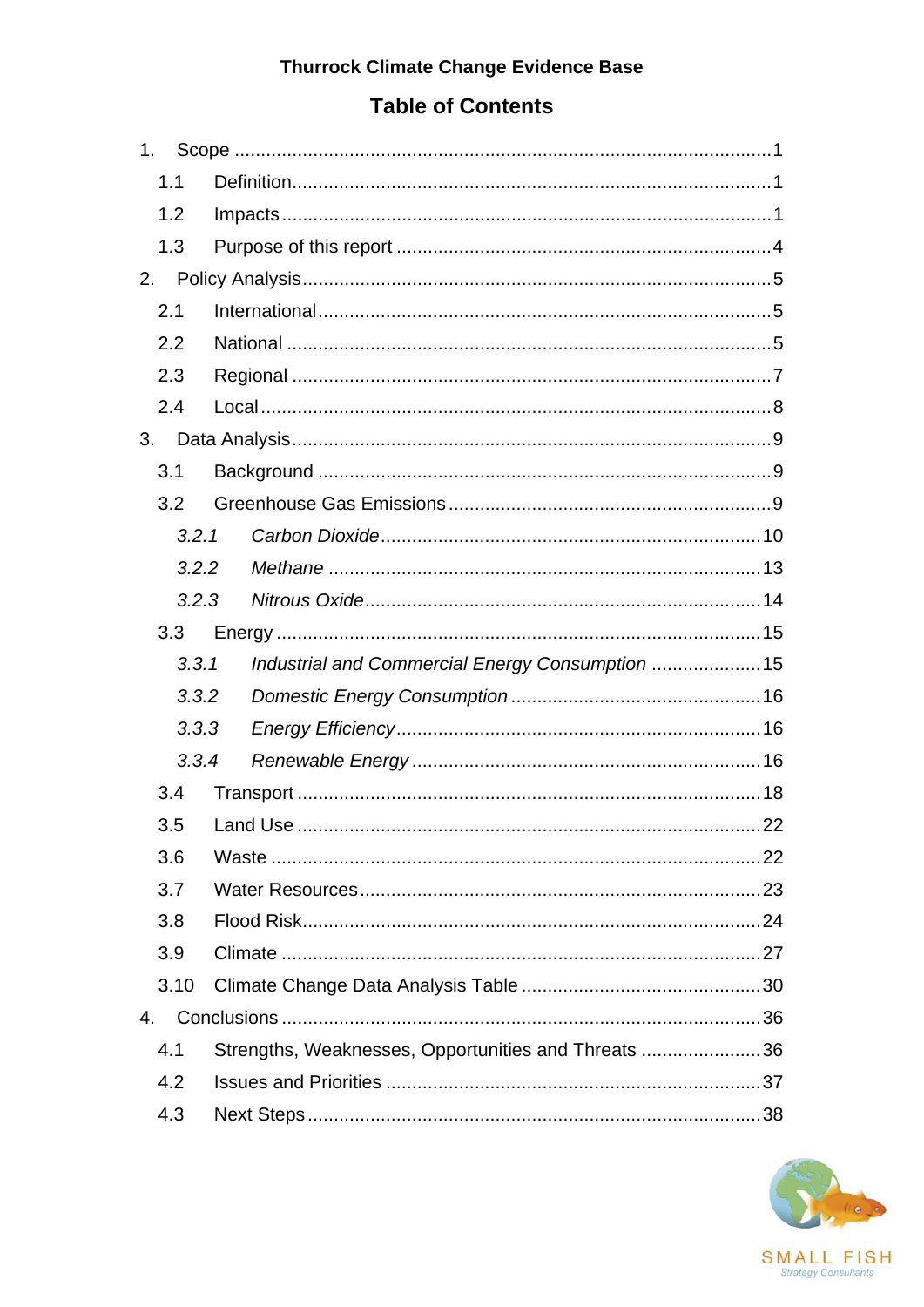# <span id="page-5-0"></span>**1. Scope**

# **1.1 Definition**

Climate change refers to the variation in the Earth's global climate or in regional climates over time. Presently, climate change, particularly in reference to environmental policy, is used only in reference to changes in modern climate, including the rise in average surface temperature known as "global warming". The United Nations Framework Convention on Climate Change (UNFCCC) definition of climate change is "a change of climate which is attributed directly or indirectly to human activity that alters the composition of the global atmosphere and which is in addition to natural climate variability observed over comparable time periods". In this case, the term is used with a presumption of human causation.

Strategic action on climate change can be defined by the desired outcomes, depending on their scope. These are:

- **Climate Change Mitigation:** an anthropogenic intervention to reduce the sources or enhance the sinks of greenhouse gases.<sup>[1](#page-5-1)</sup> Strategic mitigation activity focuses action on the reduction of greenhouse gas emissions that contribute to climate change
- **Climate Change Adaptation:** any adjustment in natural or human systems in response to actual or expected climatic stimuli or their effects, which moderates harm or exploits beneficial opportunities.<sup>1</sup> Strategic adaptation activity focuses action defining a proactive approach through which to cope with and asses risk to the impacts of climate change.
- **Climate Change Mitigation and Adaptation:** A holistic approach to focus efforts both on reducing greenhouse gas emissions to mitigate climate change and also preparing the local area for adapting to the likely impacts of climate change

# **1.2 Impacts**

The region's Sustainable Development Round Table commissioned a study, *Living with Climate Change in the East of England,* in 2002. The study concluded that summers will become hotter and drier, while winters will be milder and wetter. As well as seasonal changes, there will be more extreme climate events – very hot days and intense downpours of rain, leading to an increased risk of flooding in some areas. Sea levels will rise, increasing the risk of coastal flooding and erosion, and current extremes of high water levels will occur more frequently.<sup>[2](#page-5-2)</sup>

<span id="page-5-2"></span><span id="page-5-1"></span><sup>2</sup> Land Use Consultants, CAG Consultants, and SQW Limited, *Living with Climate Change in the East of England: Summary*, 2003.



<sup>1</sup> <sup>1</sup> Intergovernmental Panel on Climate Change 2001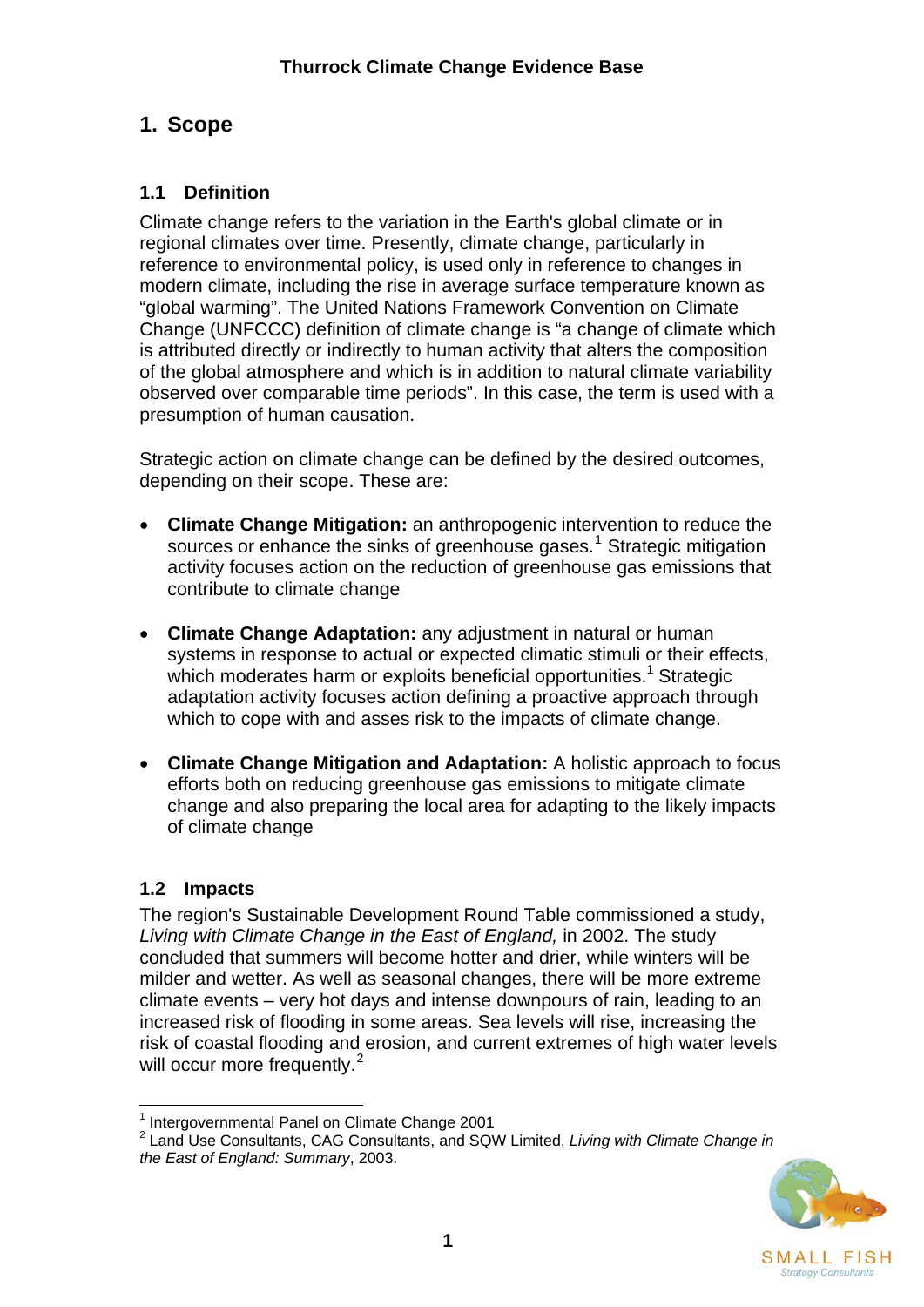In summary, the East of England will experience:

- Hotter drier summers; milder wetter winters
- Significant decrease in soil moisture content
- Extreme high temperatures more frequent
- Extreme winter precipitation more frequent
- Increase in thermal growing season
- Net sea level rise and increase in sea storm surge height

In climate change terms, the Thames Gateway and Fringes sub-region is particularly vulnerable to water resource deficiencies, sea level rise, and fluvial flooding.

All of the impacts identified above will have consequences on Thurrock's economy, environment and population. These potential consequences for the East of England are outlined **Figure 1** below.

#### **Figure 1: Consequences of climate change impacts in the East of England**

#### *Agriculture and forestry*

- Agriculture is likely to see an increased growing season; but decreasing soil moisture and availability of water supply for irrigation may constrain opportunities to capitalise on warmer temperatures;
- Access to land in winter may be constrained by increased precipitation, and possible increased storminess, causing waterlogging and flooding;
- Livestock production systems could be affected by higher temperatures, leading to increased requirements for drinking water, water wallowing sites for pigs and water to cool livestock units;
- Inshore and inland fisheries could be affected if low lying land is allowed to permanently flood. Impacts on coastal fisheries are uncertain, but external pressures on declining fish stocks are likely to exert far greater pressures on the industry;
- Favourable forestry species may change e.g. yields of Corsican Pine are predicted to increase, whilst Scots Pine is likely to decrease.

#### *Environmental assets – natural and cultural*

- Habitats and species may be affected by both direct loss through physical changes to the environment, e.g. from flooding and indirectly by temperature increases. The coast and wetland habitats will be particularly subject to change and the nature of change will depend greatly on management decisions (both in terms of flood defence and agriculture);
- Flood defence decisions may have implications for habitats e.g. potential 'coastal squeeze'
- Certain woodland species are likely to grow better whilst others will lose ground. Establishment of young trees is likely to be particularly affected;
- Water, soil and air quality may deteriorate to some extent;
- Built cultural assets may be affected by damage from contaminants, mobilised by higher temperatures, attacking foundations, subsidence and structural damage from possible extreme storm events;
- Historic sites in coastal and fluvial floodplains could be at risk of flooding.

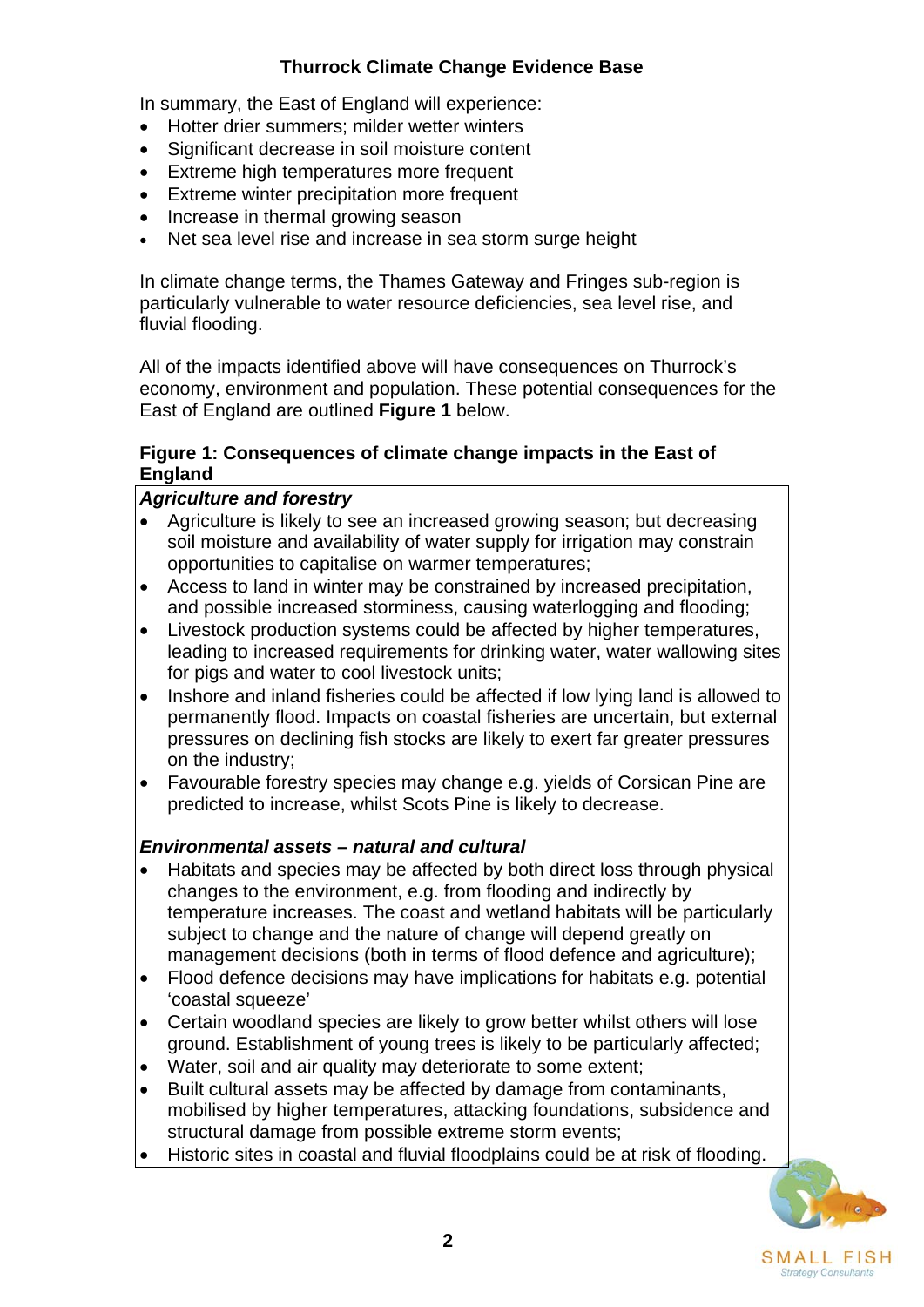#### *Housing and the economy*

- Housing and the economy are likely to be primarily affected by flood risk and availability of water supply and increases in occurrence of weather extremes such as storminess;
- Temperature increases may create opportunities for expanding the tourism industry in the East of England;
- Climate change may also create opportunities for other sectors e.g. civil engineering for provision of flood defences and opportunities for developing renewable energy such as solar power.

### *Infrastructure – water resources, flood defence, energy and transport*

- Climate change is likely to cause demand for water to increase;
- Uncertainty over implications for water availability for public water supply systems, but especially under the High Emissions scenario there may be adverse impacts on availability;
- Water infrastructure may not be able to cope with long dry spells in summer, and there may be shortages of water available for direct summer abstractions;
- Combined potential supply pressures and demand increases could lead to supply deficits especially in the south-eastern part of the region;
- Increased climatic variability and increased winter rainfall could put pressure on drainage systems;
- Coastal and fluvial flooding will have impacts on many aspects of the regional economy, society and environment. Existing flood defences will face increased pressure and the costs of flood damage to built property, without increased defences, could be significant;
- Flood risk is likely to be the most important factor affecting existing energy and transport infrastructure and in future locational decisions;

Source: Land Use Consultants, CAG Consultants, and SQW Limited, Living with Climate *Change in the East of England: Summary, 2003.*

Due to the high level of vulnerability to the effects of climate change, it is strategy is developed for Thurrock. Adaptation needs to be built into planning approach would provide a strategic framework through which to reduce  $CO<sub>2</sub>$ adequately preparing the area for adapting to climate change and reducing recommended that a holistic climate change mitigation and adaptation and risk management now to ensure the continued and improved success of businesses, Government policies and social operations. A combined emissions across all sectors and limit increases from growth, whilst vulnerability to climate change impacts.

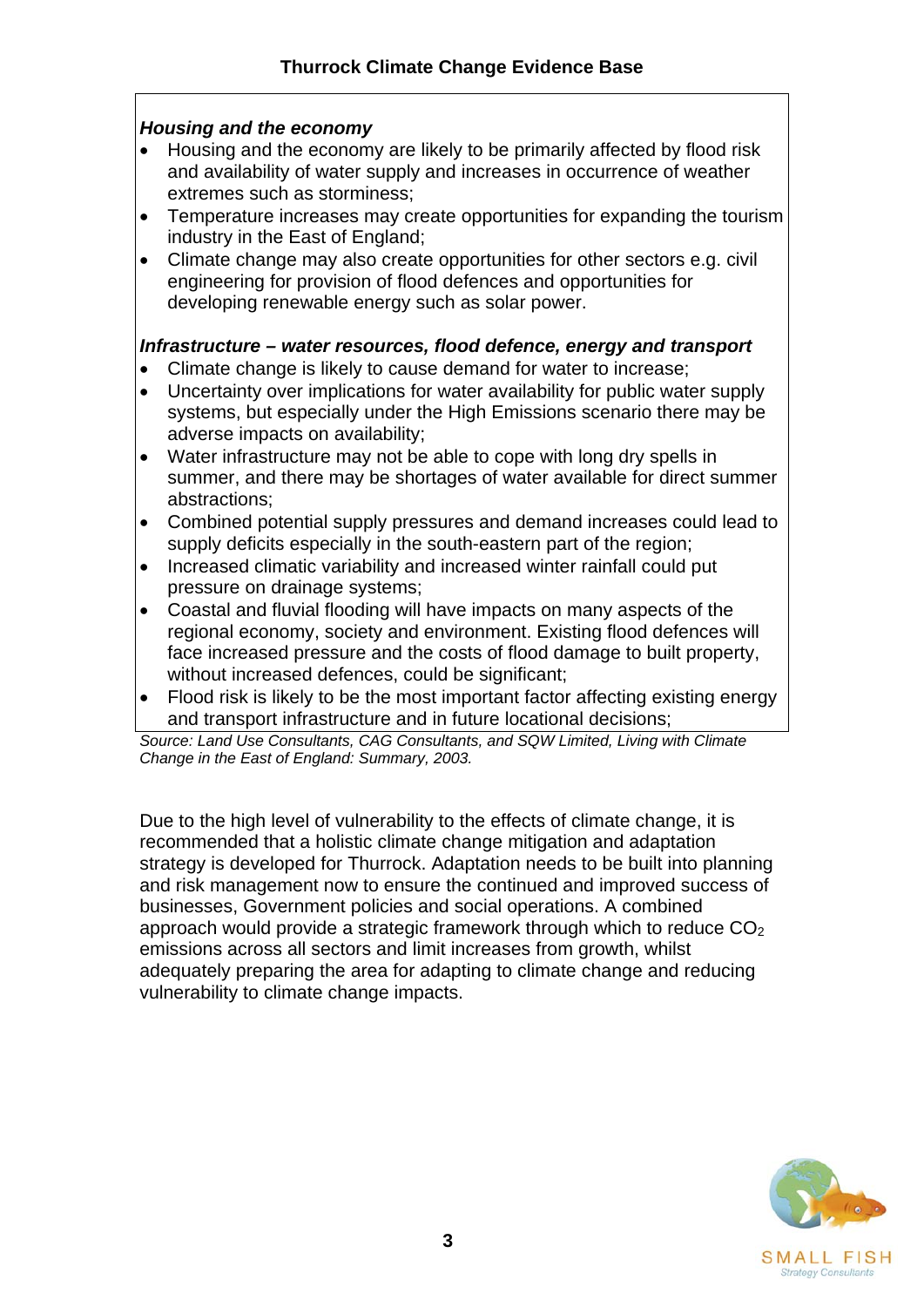### <span id="page-8-0"></span>**1.3 Purpose of this report**

Action by local authorities will be critical to the achievement of the Government's climate change objectives. Local authorities are uniquely placed to provide vision and leadership to local communities by raising awareness and to influence behaviour change. In addition, through their powers and responsibilities (housing, planning, local transport and powers to promote well-being) and by working with their Local Strategic Partnership, local authorities can have significant influence over climate change mitigation and adaptation activities in their local areas.

Small Fish was commissioned to develop a climate change evidence base for Thurrock in June 2008, on which a subsequent climate change strategy will be based. This involved the following stages:

- 1. Policy Context: Audit of current relevant plans, polices and programmes at the international, national, regional and local level. This will help to account for the relationship between the resultant climate change strategy and how the strategy should contribute towards the objectives of these other plans, policies and programmes.
- 2. Analysis of Evidence: Collecting and analysing baseline information or evidence provides the basis for identifying strengths, weaknesses, opportunities and threats. Development of an evidence base is also considered an essential element of policy and strategy development, as it is likely to determine the overall direction of policy and help to prioritise strategic actions. It also helps to provide a monitoring framework and will assist in any subsequent setting of objectives and targets.

This report provides the climate change evidence base for Thurrock. Data was collected to establish a Thurrock baseline and comparative analysis against national and regional data was also undertaken, where available. This evidence base consists of an audit and analysis of existing available evidence relating to:

- Greenhouse gas emissions
- Energy
- Transport
- Land Use
- Waste
- Water Resources
- Flood Risk
- Climate

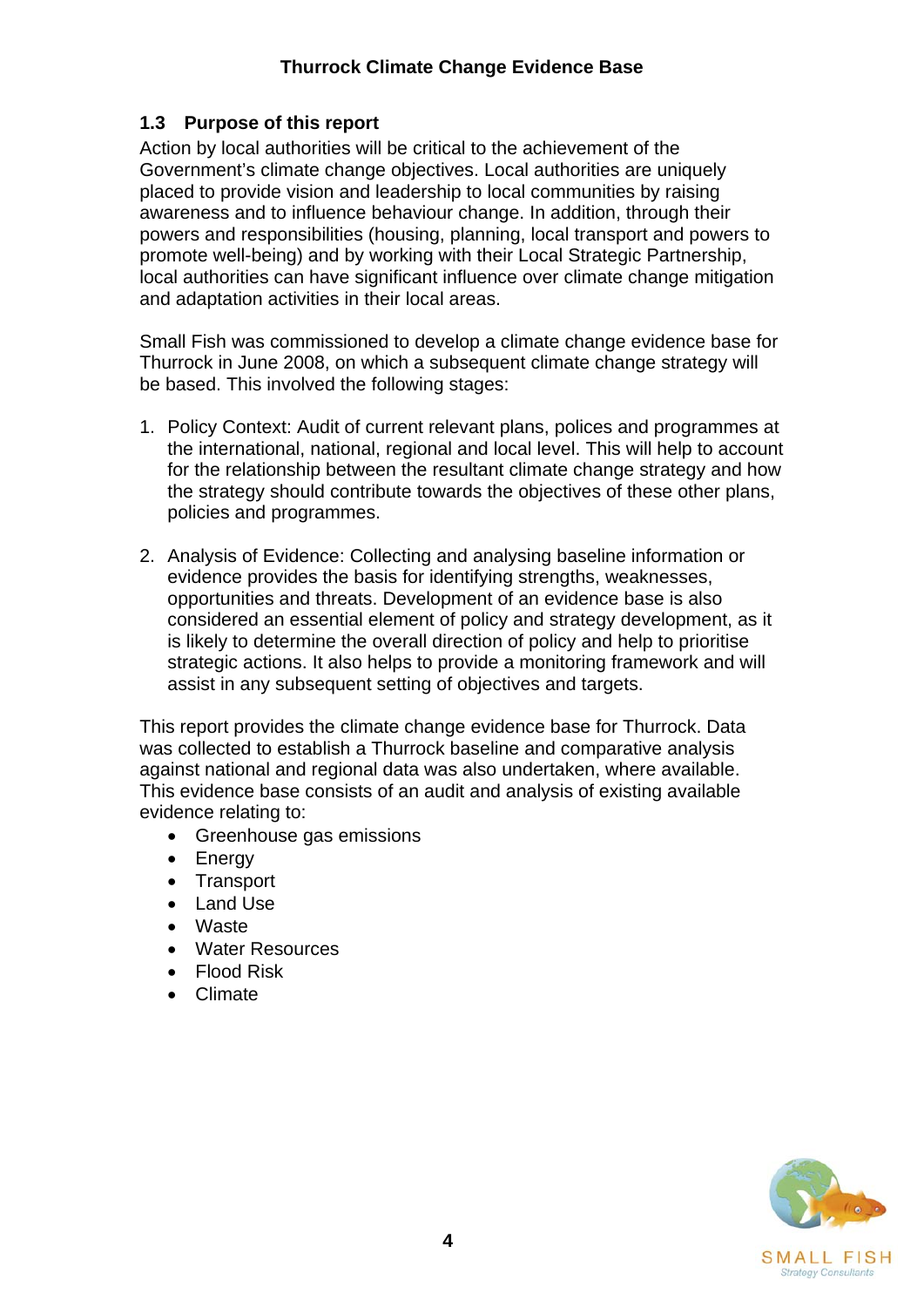# <span id="page-9-0"></span>**2. Policy Analysis**

When developing a local climate change strategy it is important to ensure that it is consistent with the international, national, regional and local policy context. There are few strategies that have been written in the UK in recent years that do not include some mention of mitigating and adapting to climate change. The policies outlined below are those that are considered most relevant and where the main focus is on tackling climate change.

# **2.1 International**

In recognition of the global nature of the problem of climate change, the United Nations Framework Convention on Climate Change (UNFCCC) was agreed at the Earth Summit in Rio de Janeiro in 1992. As a result of this convention, the Kyoto Protocol, agreed in December 1997, sought to define the international community's response to the issue of climate change. Developed countries agreed to reduce their overall emissions of a basket of six greenhouse gases by 5.2% below 1990 levels over the period 2008-2012, with differentiated, legally binding targets.

# **2.2 National**

The *UK Climate Change Programme* 2006 is designed to deliver the UK's Kyoto Protocol target of reducing emissions of the basket of six greenhouse gases by 12.5% below base year levels over the commitment period 2008- 2012, and move the UK close to the domestic goal to reduce  $CO<sub>2</sub>$  emissions by 20% below 1990 levels by 2010. It also aims to put the UK on a path to cutting  $CO<sub>2</sub>$  emissions by some 60% by about 2050, with real progress by 2020.

In 2007, the Government put forward the Draft Climate Change Bill which will introduce a clear, credible, long-term framework for the UK to achieve its goals of reducing carbon dioxide emissions and ensure steps are taken towards adapting to the impacts of climate change. The Bill provides a framework for reducing carbon dioxide emissions through the following four elements:

- Setting targets in statute and carbon budgeting
- Establishing a Committee on Climate Change
- Creating enabling powers
- Reporting requirements

The *Stern Review on the Economics of Climate Change* (2006) assessed a wide range of evidence on the impacts of climate change and on the economic costs, and used a number of different techniques to assess costs and risks. From all of these perspectives, the evidence gathered by the Review led to a simple conclusion: the benefits of strong and early action far outweigh the economic costs of not acting. The relevant conclusions for mitigation of climate are:

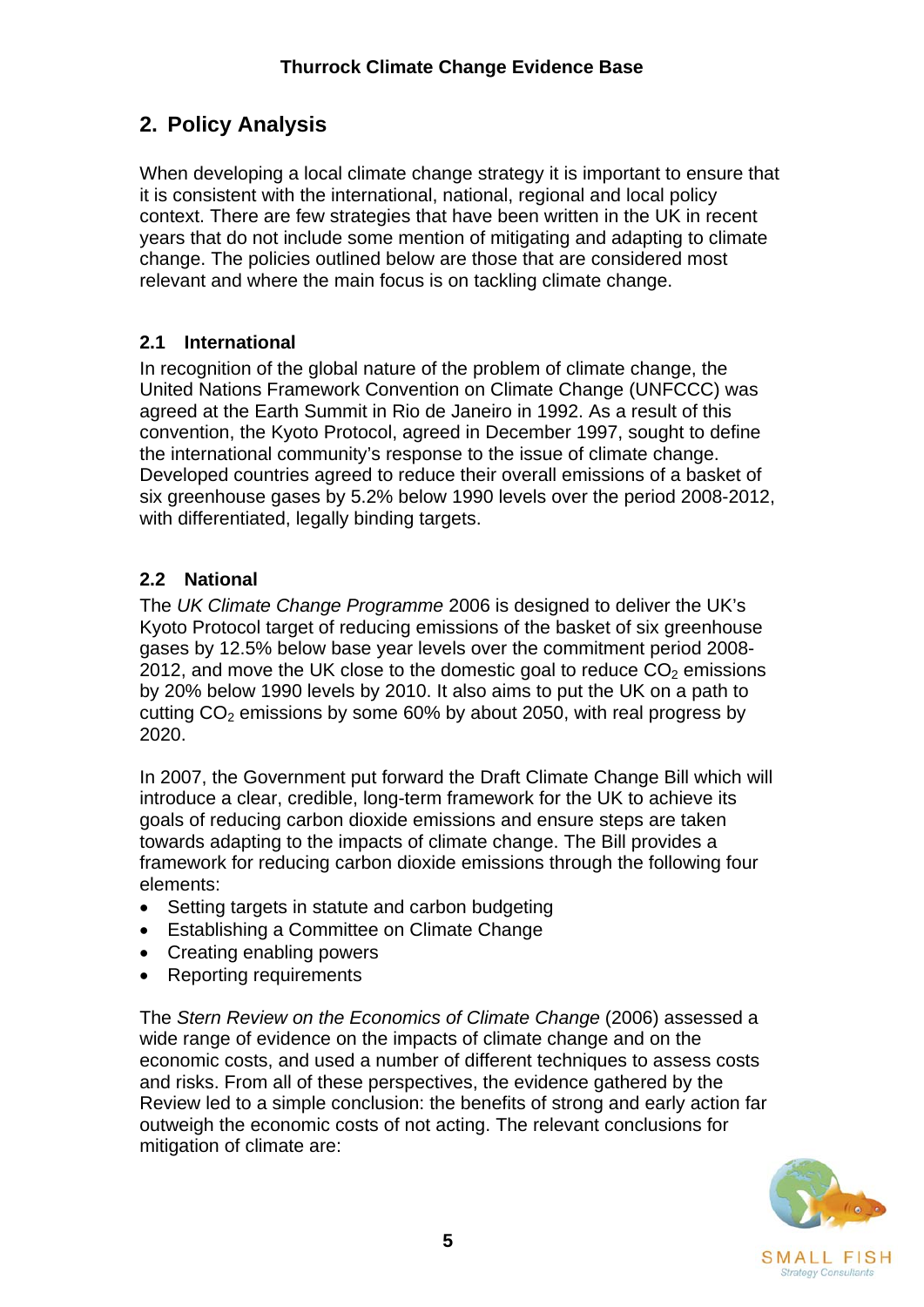- 1. Carbon pricing: putting an appropriate price on carbon, through taxes, trading or regulation
- 2. Technology policy: to bring forward the range of low-carbon and highefficiency technologies that will be needed to make deep emissions cuts.
- 3. Policies on regulation, information and financing to remove the barriers to behavioural change

The relevant conclusions of the Stern Review pertaining to adapting to climate change are:

- 1. Government has a role in providing a clear policy framework to guide effective adaptation by individuals and firms in the medium and longer term
- 2. High-quality climate information will help drive efficient markets.
- 3. Land-use planning and performance standards should encourage both private and public investment in buildings, long-lived capital and infrastructure to take account of climate change.
- 4. Government can contribute through long-term polices for climate-sensitive public goods, such as natural resources protection, coastal protection, and emergency preparedness.
- 5. Development itself is key to adaptation. Much adaptation should be an extension of good development practice and reduce vulnerability by:
	- Promoting growth and diversification of economic activity;
	- Investing in health and education;
	- Enhancing resilience to disasters and improving disaster management;
	- Promoting risk-pooling, including social safety nets for the poorest.
	- Putting the right policy frameworks in place will encourage and facilitate effective adaptation by households, communities and firms. Poverty and development constraints will present obstacles to adaptation but focused development policies can reduce these obstacles.
	- Adaptation actions should be integrated into development policy and planning at every level.

The Energy White Paper 2007 set out the Government's international and domestic energy strategy to respond to changing circumstances, address the long term energy challenges we face and deliver four energy policy goals, one of which is to put the UK on a path to cutting  $CO<sub>2</sub>$  emissions by 60% by 2050, with real progress by 2020.

**Planning Policy Statement 1: Delivering Sustainable Development puts** climate change firmly on the planning agenda, by requiring that local planning authorities ensure that development plans address the causes and potential impacts of climate change – through policies which reduce energy use, reduce emissions, promote the development of renewable energy resources, and take climate change impacts into account in the location and design of development. Planning authorities should also enable the provision of the highest viable standards of resource and energy efficiency and reduction in carbon emissions.

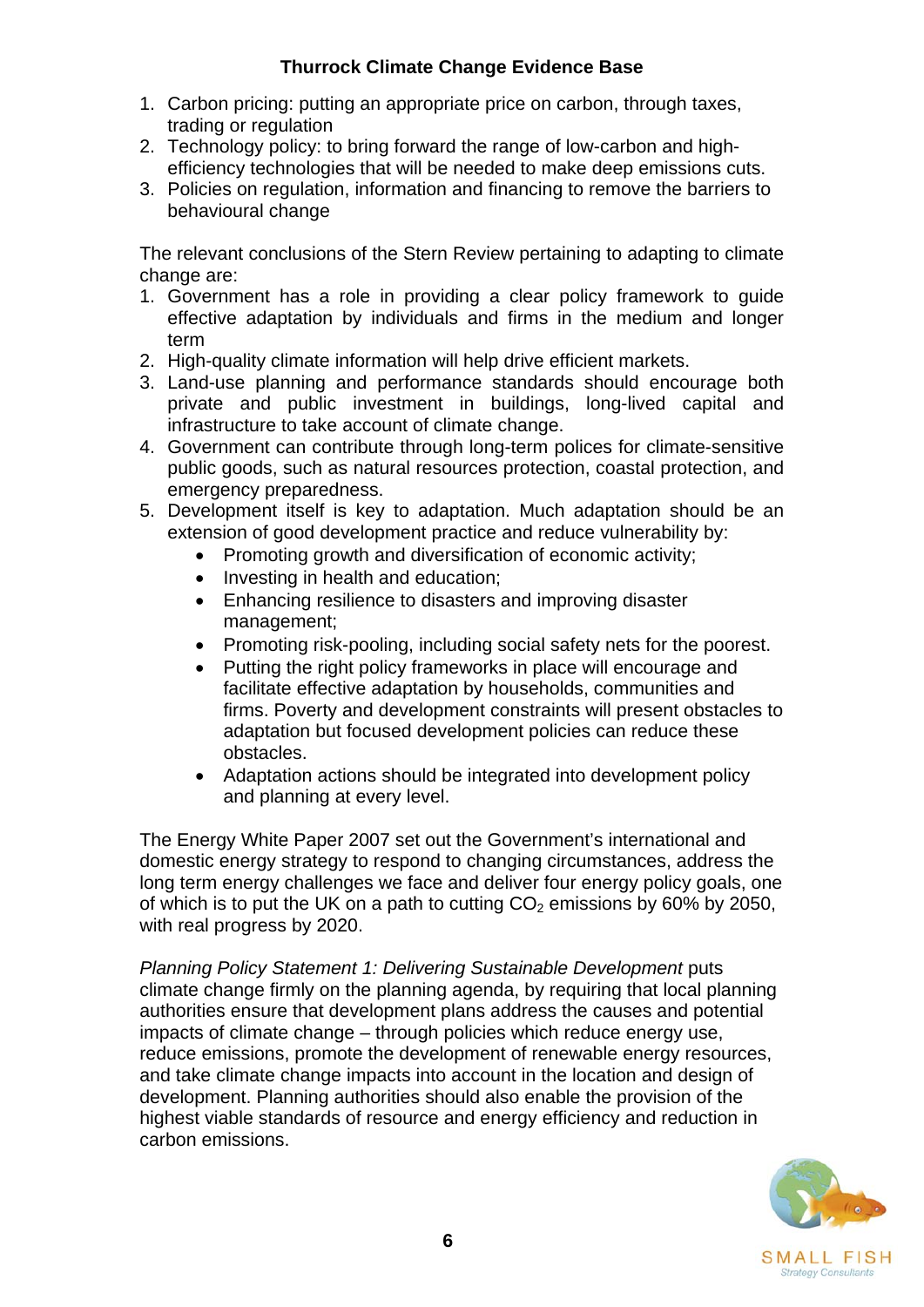<span id="page-11-0"></span>*Planning Policy Statement: Planning and Climate Change - Supplement to Planning Policy Statement 1* sets out how planning should contribute to reducing emissions and stabilising climate change and take into account the unavoidable consequences. It states that planning authorities should prepare and deliver spatial strategies that contribute toward delivering the *UK Climate Change Programme* and enable the provision of the highest viable standards of resource and energy efficiency and reduction in carbon emissions.

*Planning Policy Statement 25: Development and Flood Risk* sets out parameters for considering flood risk in development and requires the application of the sequential test for allocating development in areas of flood risk (Flood Zones 2 and 3). The sequential test dictates that only where there are no reasonably available sites in Flood Zones 1 or 2 should decisionmakers consider the suitability of sites in Flood Zone 3, taking into account the flood risk vulnerability of land uses.

# **2.3 Regional**

The *Regional Environment Strategy* contains an overarching priority to reduce greenhouse gas emissions in recognition of the threat of climate change. It also aims to keep development within environmental limits, with specific measures to take account of water shortages and flood risk:

- 1. Overarching: Reduce greenhouse gas emissions in recognition of the threat of climate change
- 2. Keep development within environmental limits, with specific measures to take account of water shortages and flood risk
- 3. Reduce road traffic and car dependence
- 4. Maintain and enhance environmental capital
- 5. Support environmental business by promoting the green economy and its sustainable development
- 6. Reduce the amount of waste regionally

*The East of England Plan* seeks to reduce the region's impact on, and exposure to, the effects of climate change by:

- locating development so as to reduce the need to travel;
- effecting a major shift in travel towards public transport, walking and cycling and away from car use;
- maximising the energy efficiency of development and promoting the use of renewable and low carbon energy sources; and by
- reducing the risk of damage from flooding.

Policy SS1 requires that local development documents and other statutory and non-statutory strategies relevant to spatial planning within the region should assist the achievement of obligations on carbon emissions and adopt a precautionary approach to climate change by avoiding or minimising potential contributions to adverse change, and incorporating measures which adapt as far as possible to unavoidable change. Policy TS1 aims to manage travel behaviour and the demand for transport with the aim of reducing the rate of

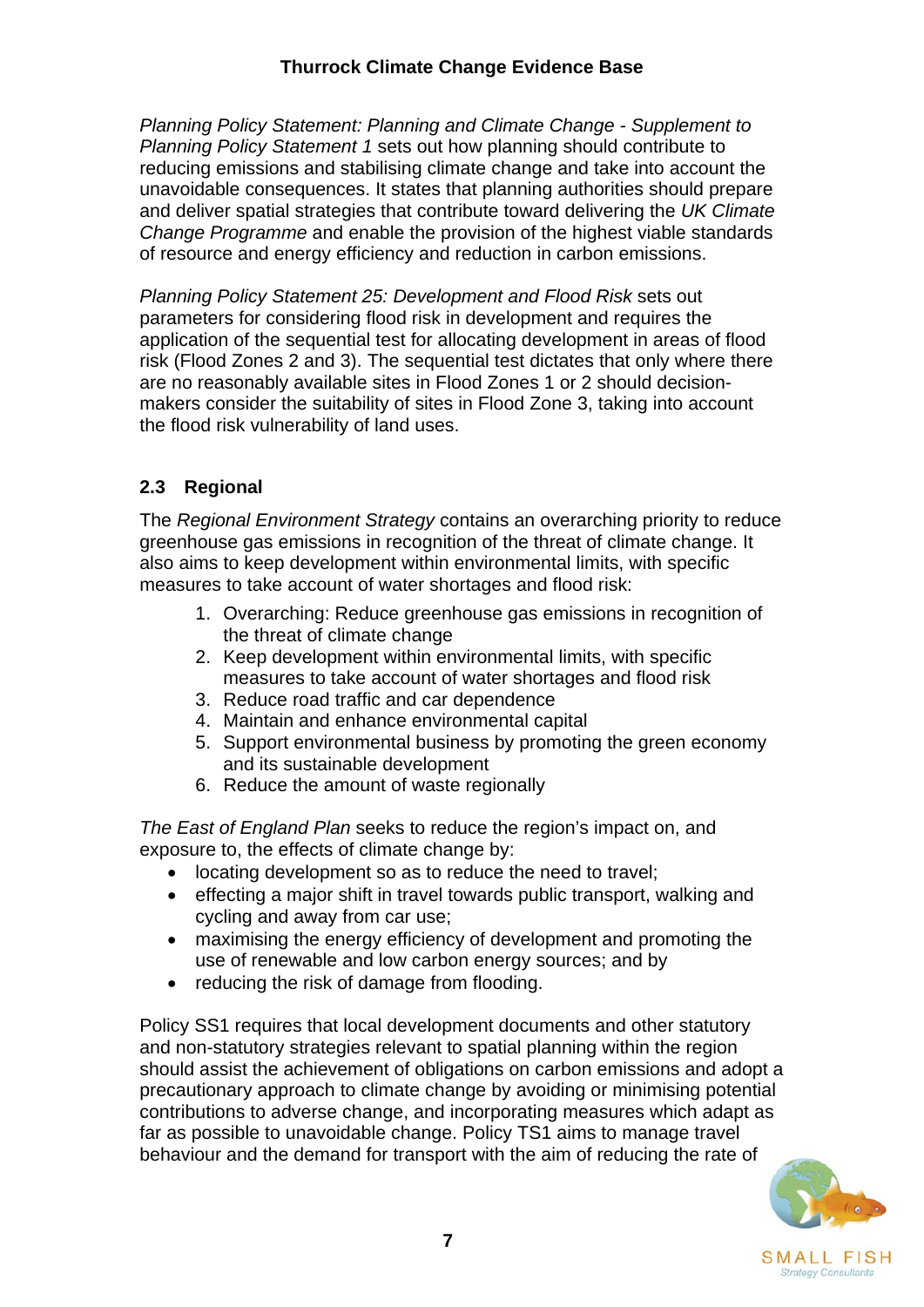<span id="page-12-0"></span>road traffic growth and ensuring the transport sector makes an appropriate contribution to the required reduction in greenhouse gas emissions.

In order to meet regional and national targets for reducing climate change emissions, the *East of England Plan* requires that new development should be located and designed to optimise its carbon performance. Local authorities should:

- maximise opportunities, particularly in major growth locations and Key Centres for Development and Change, for developments to set new yardsticks of performance in the use of energy from on site renewable and / or decentralised renewable or low carbon energy sources, and for reducing emissions;
- promote innovation through incentivisation, master planning and development briefs; and
- encourage the supply of energy from on site renewable and / or decentralised renewable or low carbon energy sources; and through DPDs set ambitious but viable proportions of the energy supply of substantial new development.

### **2.4 Local**

At the local level a climate change strategy should give consideration to where good local climate change policy already exists. The Thurrock Sustainable Community Strategy is the overarching strategy which sets out the road map to achieve a long-term vision for Thurrock. The strategy aims to deliver well-planned quality housing and sustainable developments, including consideration given to impact of climate change and development that utilises renewable energy sources and is energy efficient.

The *Thurrock Transport Strategy: 2008 – 2021* also contains relevant local climate change policy and aims to reduce carbon dioxide emissions by reducing the need to travel and encouraging a modal shift. Further improvements will be achieved by reducing emissions from residual sources as well as reducing vulnerability to climate change.

Finally, the Thurrock Local Development Framework (due for submission in 2009) also aspires to tackle climate change and promote sustainable development by ensuring that all new development has maximised the potential for sustainable construction, methods using recycled construction waste, energy efficiency measures and use of renewable technologies and that new buildings have incorporated design measures to take account of the effects of changing local weather conditions arising from global climate change including flood risk.

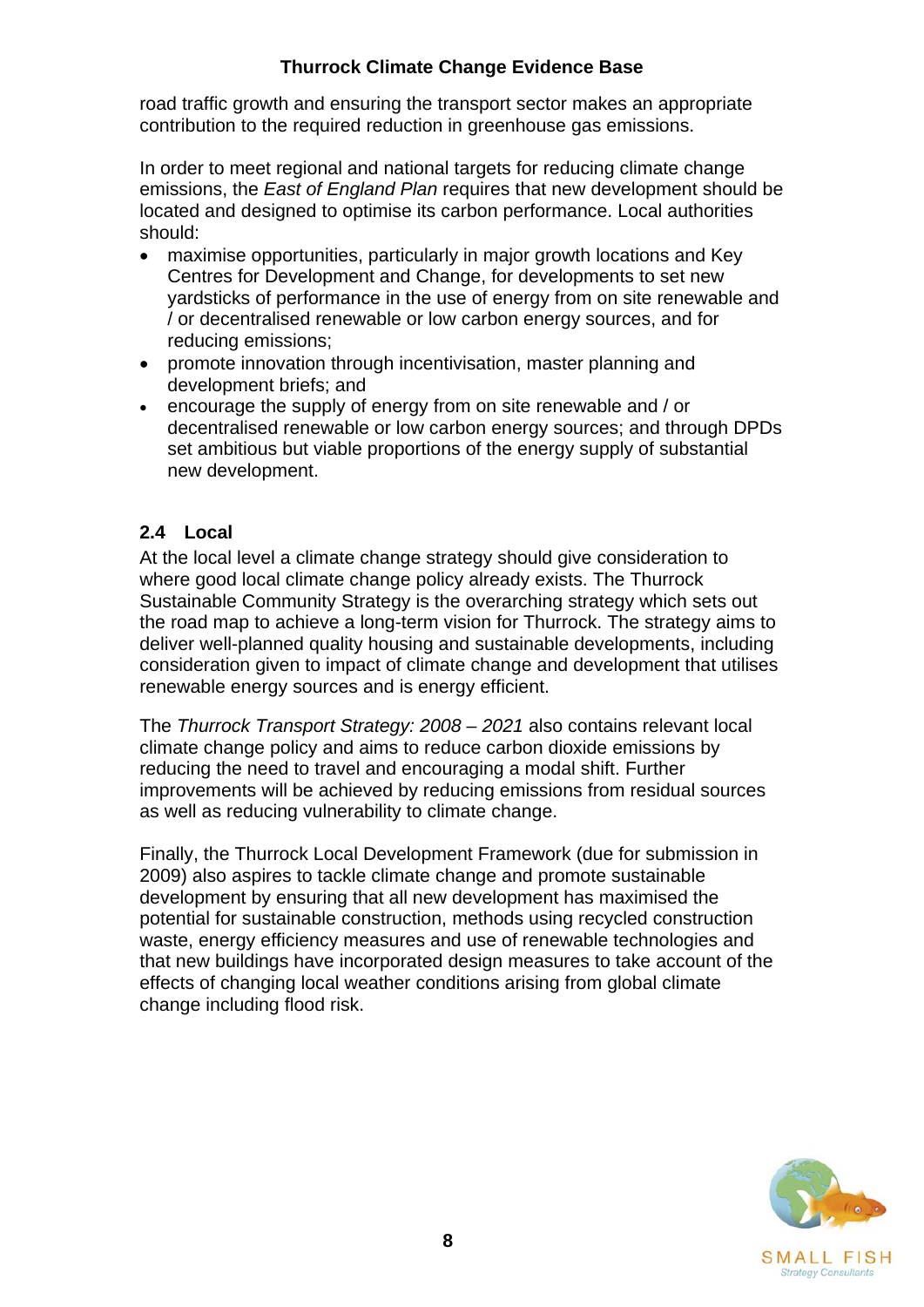# <span id="page-13-0"></span>**3. Data Analysis**

# **3.1 Background**

Thurrock is a place of contrasts with a long history of change and adaptation. It has a resident population of 146,700 people and covers 165  $km^2$  (64m<sup>2</sup>) and is a diverse borough, made up of people from many ethnic origins, religions and countries. To the north are scattered rural communities with a semi-urban population to the south. Over half of Thurrock is green belt, containing environmental assets valued by all.

Historically, Thurrock owes much of its prosperity to its 29 km (18m) of riverfront. With the addition of the railway during the 1850s, Thurrock became a strategic point for industry and trade on the Thames gateway to London. Despite the decline in traditional industry, Thurrock remains a national priority. During the next decade significant regeneration efforts will transform the East of England to support London's expanding population. For Thurrock this means more homes, jobs and public infrastructure.

# **3.2 Greenhouse Gas Emissions**

Increasing atmospheric concentrations of greenhouse gases originating from anthropogenic activities are leading to enhanced warming of the atmosphere and global climate change. The major greenhouse gases are carbon dioxide  $(CO<sub>2</sub>)$ , methane  $(CH<sub>4</sub>)$  and nitrous oxide  $(N<sub>2</sub>O)$ , all of which have both natural and anthropogenic sources. In contrast, the three industrial gases – hydrofluorocarbons (HFC), perfluorocarbons (PFC) and sulphur hexafluoride (SF6) – are potent greenhouse gases, but only originate from anthropogenic sources.

These six greenhouse gases comprise the "basket of emissions" against which reduction targets were agreed at the Third Conference of the Parties of the United Nations Framework Convention on Climate Change (UNFCCC) in Kyoto, Japan in December 1997. The target for the UK is to achieve a reduction of the global warming potential of the six greenhouse gases of 12.5% by 2008-2012 (based on 1990 emissions estimates).

The three major greenhouse gas emissions estimates are available at the local authority levels and are discussed in detail in the following sections.

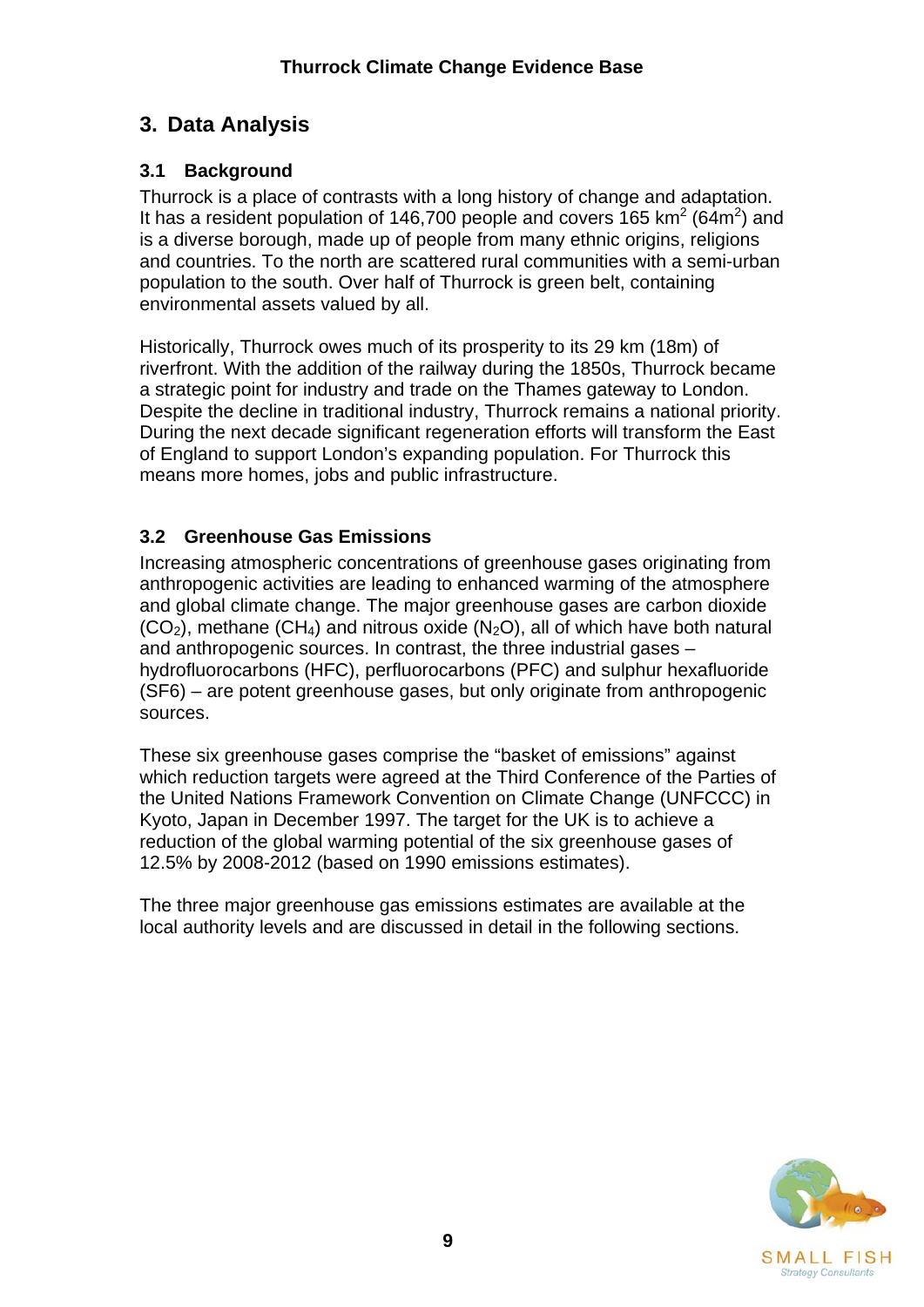# <span id="page-14-0"></span>*3.2.1 Carbon Dioxide*

 $CO<sub>2</sub>$  is the major contributor to greenhouse gas emissions in the UK and arises predominately from the combustion of fossil fuels. In 2005, Thurrock was responsible for 1,956,306 tonnes of  $CO<sub>2</sub>$ , equivalent to 13.3 tonnes per capita. **Figure 2** below outlines the 2005 CO<sub>2</sub> emissions profile for Thurrock, broken down by sector. Emissions in Thurrock by sector, ranked from highest to lowest are:

- 1. Industrial and Commercial –1,195,326 tonnes
- 2. Road Transport 432,646 tonnes
- 3. Domestic 327,797 tonnes
- 4. Land Use, Land Use Change and Forestry (LULUCF) 537 tonnes





One of the best ways of comparing  $CO<sub>2</sub>$  emissions across sectors and between local authorities is by considering per capita emissions by sector. **Figure 3** outlines the comparison between Thurrock and similar unitary authorities, as well as regional and national averages.

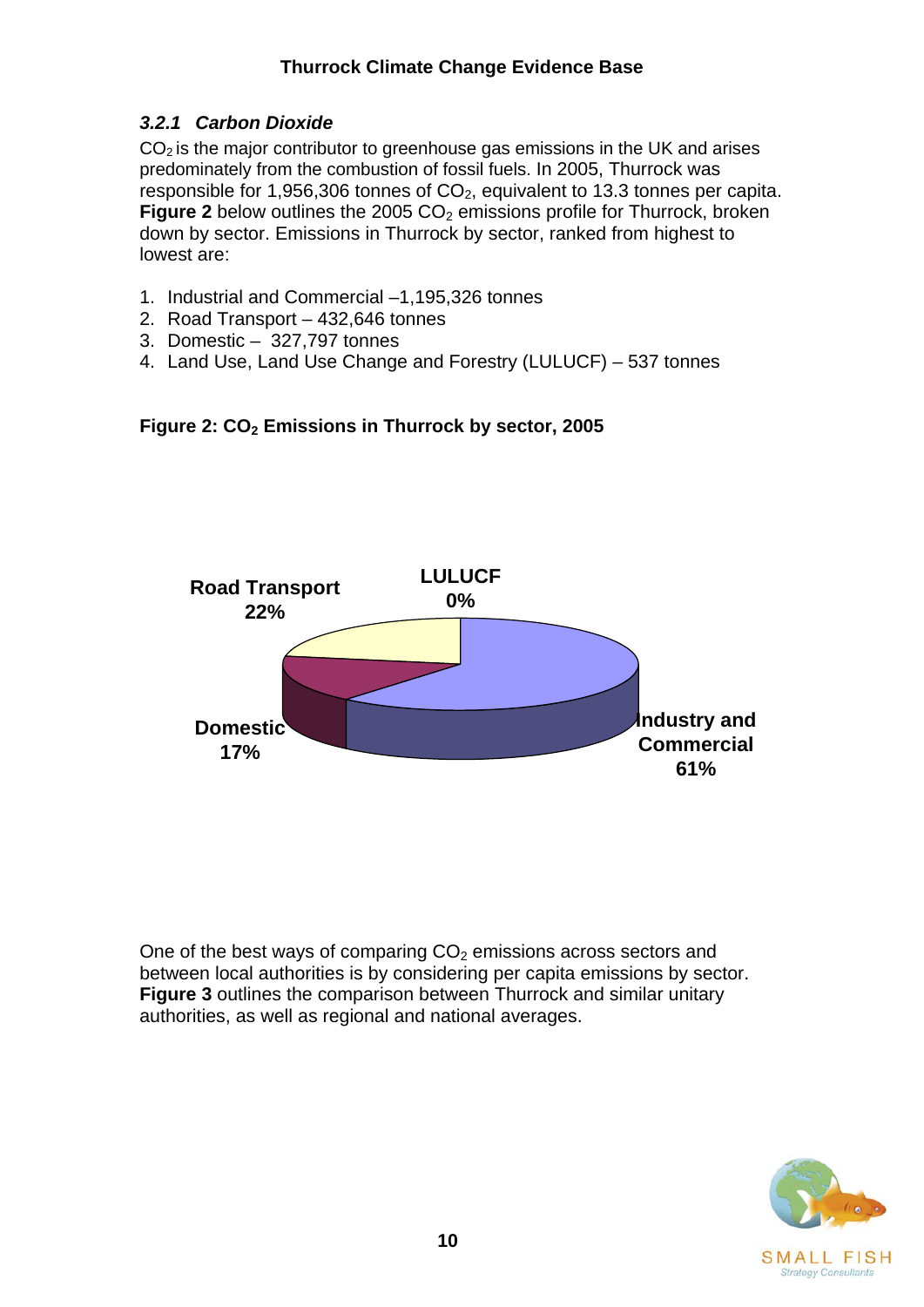| <b>Area</b>          | <b>Industry and</b> | <b>Domestic</b> | <b>Road</b>      | <b>LULUCF</b> | <b>Total</b> |
|----------------------|---------------------|-----------------|------------------|---------------|--------------|
|                      | <b>Commercial</b>   |                 | <b>Transport</b> |               |              |
| <b>Milton Keynes</b> | 3.9                 | 2.3             | 2.4              | 0.0           | 8.6          |
| Peterborough         | 3.4                 | 2.3             | 2.6              | 0.0           | 8.3          |
| Swindon              | 4.0                 | 2.5             | 2.3              | 0.0           | 8.8          |
| Telford and          |                     |                 |                  |               |              |
| Wrekin               | 3.8                 | 2.4             | 2.1              | 0.0           | 8.3          |
| Warrington           | 4.3                 | 2.6             | 4.0              | 0.1           | 11.0         |
| <b>Thurrock</b>      | 8.2                 | 2.2             | 3.0              | 0.0           | 13.3         |
| <b>EoE</b>           | 3.1                 | 2.4             | 2.8              | 0.1           | 8.4          |
| <b>UK</b>            | 4.1                 | 2.5             | 2.5              | 0.0           | 9.1          |

### **Figure 3: Comparison of per capita emissions by sector**

*Data Source: Defra, Emissions of CO<sub>2</sub> for local authority areas, 2005* 

Defra's emissions of  $CO<sub>2</sub>$  for local authority areas for 2005 show Thurrock as having the highest per capita  $CO<sub>2</sub>$  emissions of the comparable unitary authorities and also show that  $CO<sub>2</sub>$  emissions in Thurrock are 46% higher than national levels and 58% higher than regional levels.

In total, Thurrock accounts for 0.36% of all emissions in the UK, but only 0.24% of the population. The main cause of this discrepancy, as well as the disproportionately high per capita emissions, is the substantial industrial and commercial emissions. Road transport emissions are also higher than proportional expectations, although domestic and land use emissions are lower.

Growth of 18,500 new homes in Thurrock between 2001 and 2021 is likely to further increase carbon dioxide emissions across all sectors, and, as of 2006, 62,600 houses remained to be built. Increases in population and housing stock from growth is likely to increase emissions from the domestic and transport sectors, whilst job growth of 26,000 is likely to increase carbon dioxide emissions from the industrial and commercial sectors. Land use, land use change and forestry emissions could increase from the sheer amount of development and the inevitable change in land uses as a result of the magnitude of the development and growth.

The Defra  $CO<sub>2</sub>$  emissions estimates also provide a more detailed breakdown within each sector. This detailed end user profile can be seen in **Figure 4** below. Analysis of the split within each sub-sector shows that the five subsectors responsible for the most emissions within Thurrock are, from highest to lowest:

- 1. Industrial and Commercial Gas
- 2. Industrial and Commercial Electricity
- 3. Domestic Gas
- 4. Domestic Electricity
- 5. Road Transport "A" roads diesel

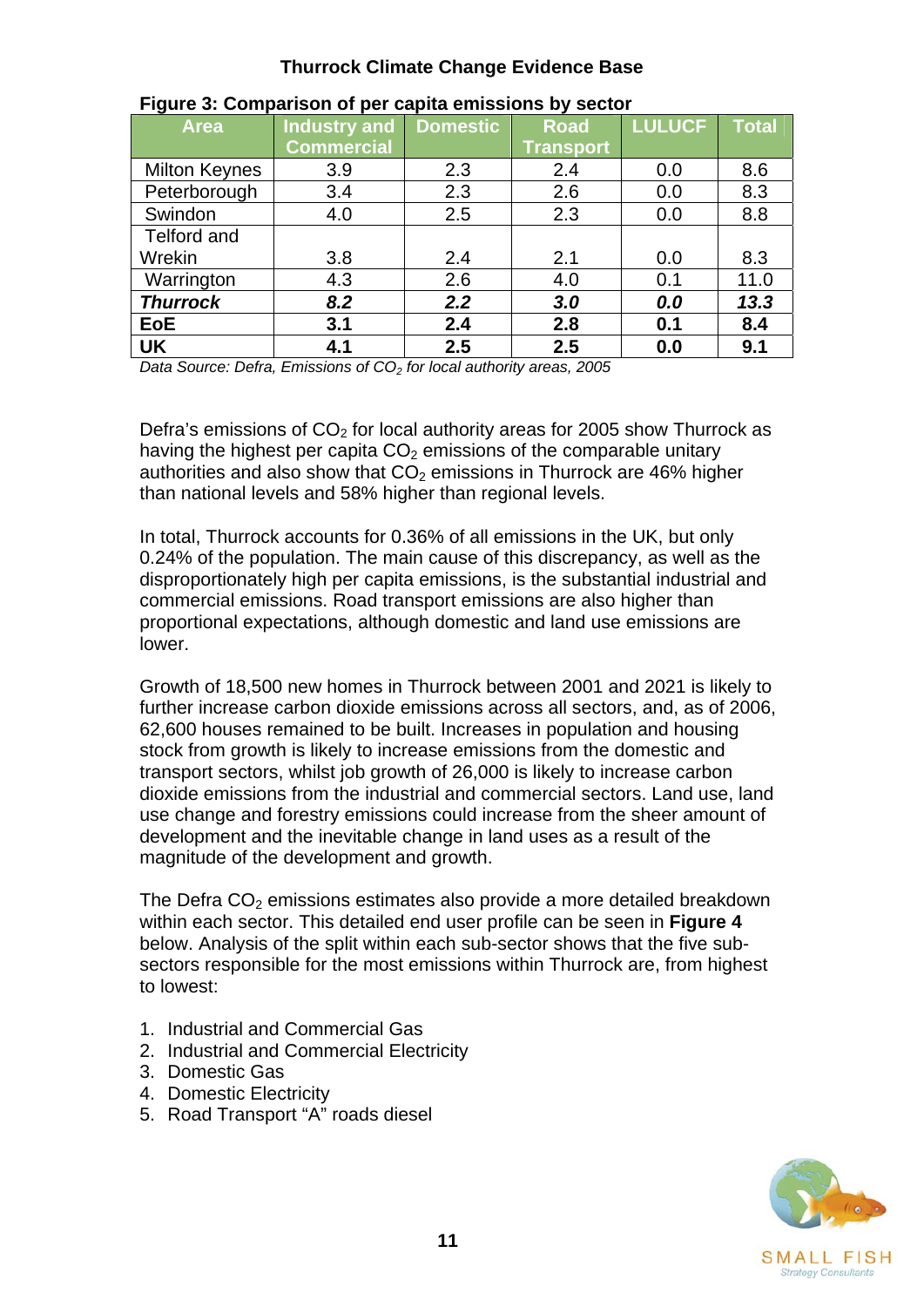<span id="page-16-0"></span>

| <b>Sector</b>                                               | <b>Detailed Sector Split</b>                         | Kt CO <sub>2</sub> | $%$ of  |  |  |
|-------------------------------------------------------------|------------------------------------------------------|--------------------|---------|--|--|
|                                                             |                                                      |                    | total   |  |  |
|                                                             | <b>Industrial and Commercial Electricity</b>         | 419.4<br>642.4     | 21.4%   |  |  |
|                                                             | <b>Industrial and Commercial Gas</b>                 |                    | 32.8%   |  |  |
|                                                             | Industrial and Commercial Gas (Large Users)          |                    | 0.0%    |  |  |
|                                                             | Industrial and Commercial Oil <sup>3</sup>           |                    | 2.0%    |  |  |
|                                                             | Industrial and Commercial Solid fuel <sup>3</sup>    | 0.3                | 0.0%    |  |  |
|                                                             | <b>Industrial and Commercial Wastes and</b>          |                    |         |  |  |
|                                                             | Biomass <sup>3</sup>                                 | 0.1                | 0.0%    |  |  |
| <b>Industry and</b><br><b>Commercial</b>                    | Industrial and Commercial Process Gases <sup>3</sup> | $\overline{6.2}$   | 0.3%    |  |  |
|                                                             | Industrial and Commercial Non fuel <sup>3</sup>      | 0.0                | 0.0%    |  |  |
|                                                             | <b>ETS Installations (all fuels)</b>                 | 69.3               | 3.5%    |  |  |
|                                                             | Industrial off road machinery                        | 15.9               | 0.8%    |  |  |
|                                                             | <b>Agriculture Oil</b>                               | 1.7                | 0.1%    |  |  |
|                                                             | <b>Agriculture Solid fuel</b>                        | 0.0                | 0.0%    |  |  |
|                                                             | <b>Agriculture Non Fuel</b>                          | 0.0                | 0.0%    |  |  |
|                                                             | <b>Diesel Railways</b>                               | 0.8                | 0.0%    |  |  |
|                                                             | <b>Domestic Electricity</b>                          | 157.5              | 8.0%    |  |  |
|                                                             | <b>Domestic Gas</b>                                  | 159.6              | 8.2%    |  |  |
| <b>Domestic</b>                                             | Domestic Oil                                         | 5.7                | 0.3%    |  |  |
|                                                             | Domestic Solid fuel                                  | 0.7                | 0.0%    |  |  |
|                                                             | Domestic Home and Garden                             | 0.8                | 0.0%    |  |  |
|                                                             | <b>Domestic Products</b>                             | 3.6                | 0.2%    |  |  |
|                                                             | Road Transport A Roads Petrol                        | 104.0              | 5.3%    |  |  |
|                                                             | Road Transport Motorways Petrol                      | 45.8               | 2.3%    |  |  |
| <b>Road</b>                                                 | Road Transport Minor Roads Petrol                    | 45.6               | 2.3%    |  |  |
|                                                             | Road Transport A Roads Diesel                        | 123.0              | 6.3%    |  |  |
| <b>Transport</b>                                            | Road Transport Motorways Diesel                      | 81.7               | 4.2%    |  |  |
|                                                             | Road Transport Minor Roads Diesel                    | 31.2               | 1.6%    |  |  |
|                                                             | <b>Road Transport Other</b>                          | 1.4                | 0.1%    |  |  |
| Land Use,                                                   | <b>LULUCF Emissions: Agricultural Soils And</b>      |                    |         |  |  |
| <b>Land Use</b>                                             | Deforestation                                        | 0.6                | 0.0%    |  |  |
| Change &                                                    | <b>LULUCF Emissions: Other</b>                       | 9.1                | 0.5%    |  |  |
| <b>Forestry</b>                                             |                                                      |                    |         |  |  |
| (LULUCF)                                                    | <b>LULUCF Removals</b>                               | $-9.1$             | $-0.5%$ |  |  |
| 1956.3<br><b>TOTAL Emissions - Thurrock Council</b><br>100% |                                                      |                    |         |  |  |

*Data Source: Defra, Emissions of CO2 for local authority areas, 2005* 

Emissions from each of the sectors within the Defra dataset are described in more detail throughout the report.



 3 Not including energy supply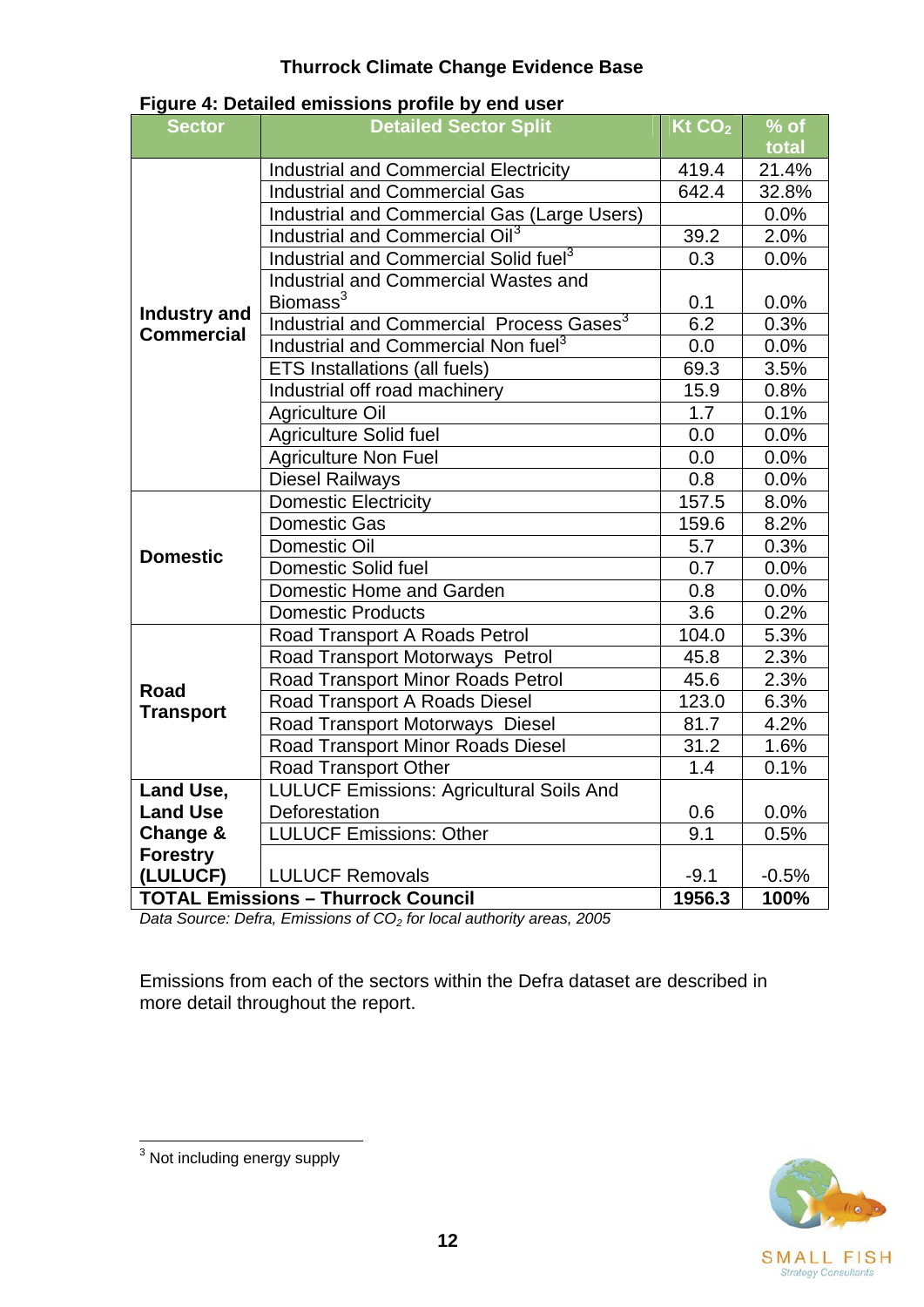# <span id="page-17-0"></span>*3.2.2 Methane*

Methane, like carbon dioxide, is naturally occurring and is part of the global carbon cycle. Methane has a warming effect on the climate 21 times greater than carbon dioxide. The major anthropogenic sources of methane are waste disposal, agriculture, coal mining and leakage from the gas distribution system.

Methane emissions in Thurrock in 2005 were equivalent to 200,340 tonnes of carbon dioxide. The majority of methane emissions in Thurrock (93%) arise from waste treatment and disposal and Thurrock should therefore focus securing methane reductions from this sector.

# **Figure 5: Methane emission in Thurrock by sector, 2005**



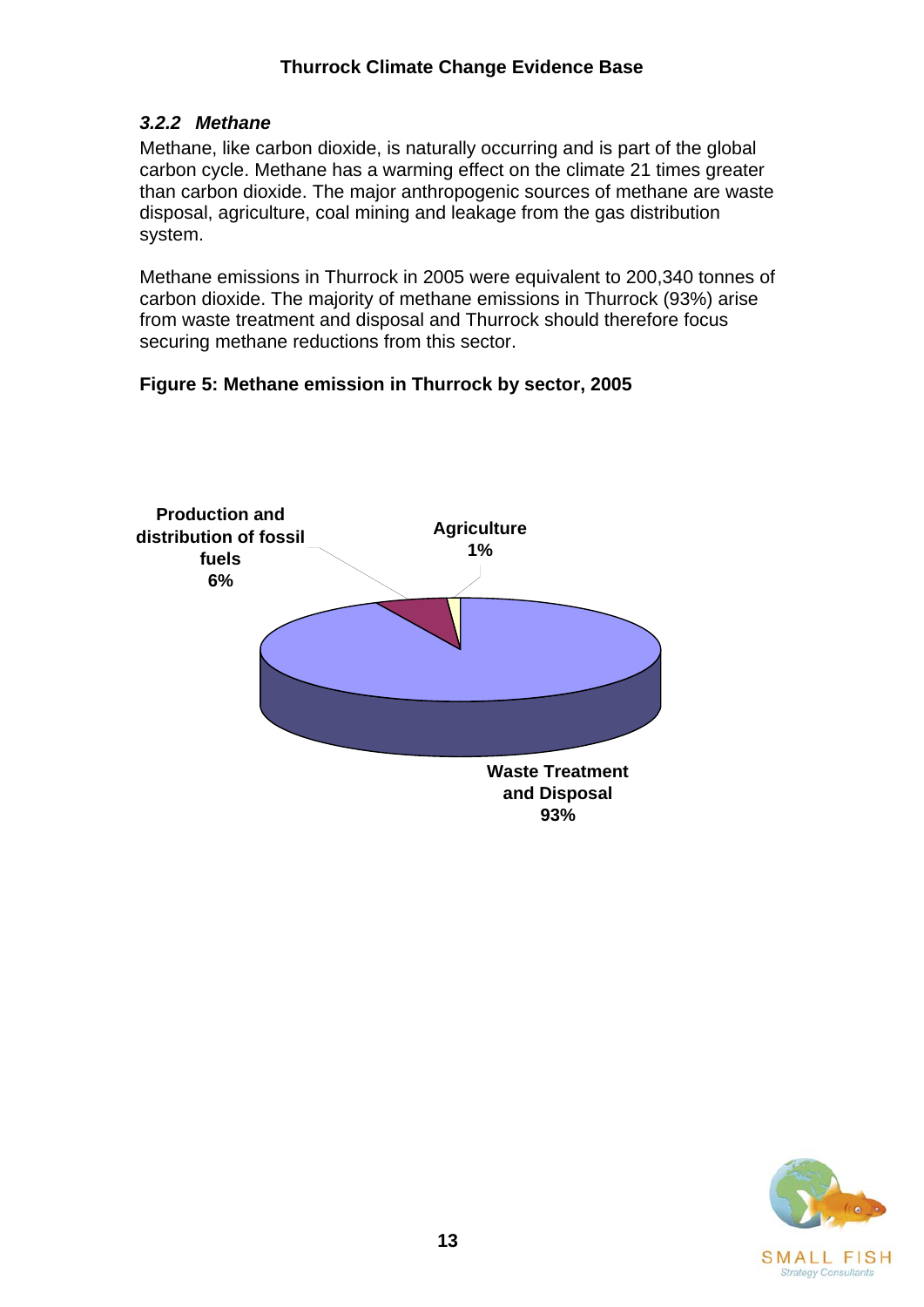# <span id="page-18-0"></span>*3.2.3 Nitrous Oxide*

Nitrous oxide  $(N_2O)$  is emitted from natural and anthropogenic sources such as agriculture, biomass burning, coal combustion and some industrial processes.  $N<sub>2</sub>O$  is a powerful greenhouse gas, and has a global warming potential 310 times that of carbon dioxide. However, emissions from the UK are low, so the overall contribution to global warming is relatively small.

In Thurrock, nitrous oxide emissions were equivalent to 64,790 tonnes of carbon dioxide in 2005. The majority of these emissions arise from point sources, although significant contributors also include road transport and agriculture. Thurrock should focus N<sub>2</sub>O reduction efforts on point sources and road transport. Additionally, the potential  $N<sub>2</sub>O$  of the proposed biomass power facility at Tilbury should be investigated, although this may offset  $N_2O$ emissions from the coal burning facility that the new station will replace.

# **Figure 6: N2O Emissions in Thurrock by sector, 2005**



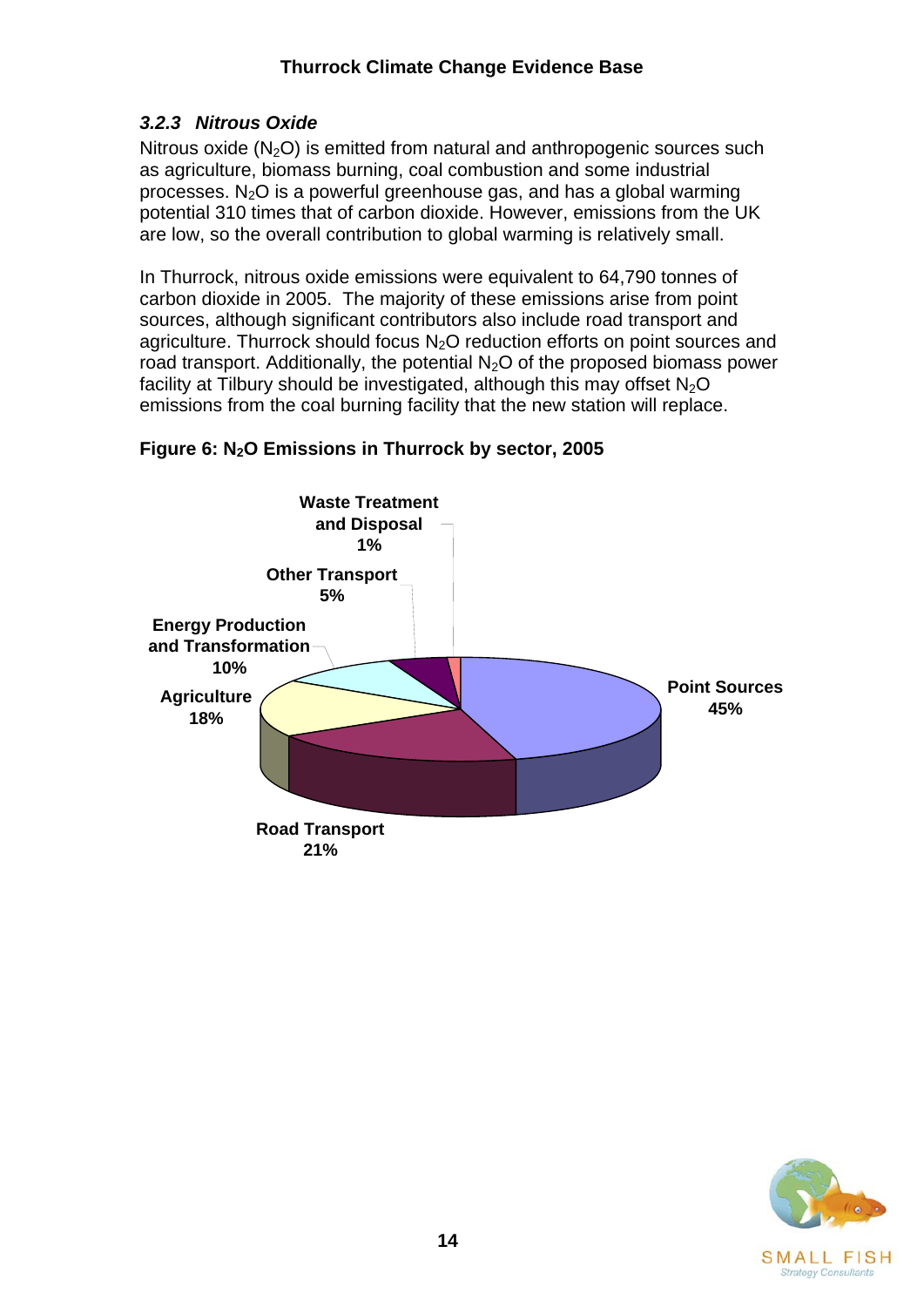# <span id="page-19-0"></span>**3.3 Energy**

The Defra local authority  $CO<sub>2</sub>$  emissions for Thurrock highlighted that the majority (70%) of  $CO<sub>2</sub>$  emissions arise from gas and electricity consumption from the domestic and industrial and commercial sectors.

# *3.3.1 Industrial and Commercial Energy Consumption*

Historically, Thurrock owes much of its prosperity to its 29km of riverfront and much of the commercial and industrial activity is centred there. Since the1850's, Thurrock has been a strategic point for industry and trade on the Thames, a gateway to London. This includes many large and important industrial sites, including two large oil refineries, manufacturing industries, a container port, cruise liner terminal, distribution warehousing and one of Britain's largest refuse disposal sites at Mucking.

By far the largest emitting sub-sector within the industrial and commercial sector for  $CO<sub>2</sub>$  emissions is gas and electricity consumption, which account for 32.8% and 21.4% of total emissions respectively. Industrial and commercial emissions in Thurrock are extremely high, which is likely due to the industrial nature of this area. Per capita industrial and commercial emissions in Thurrock are double the national average.

Energy consumption in Thurrock is particularly high at 96,600 kWh per capita, which is three times the regional average. Industrial and commercial energy consumption is clearly the cause of disproportionately high energy consumption per capita. In terms of gas consumption, 75% arises from industrial and commercial consumers, which only account for 1% of the number of consumers. Although gas consumption in this sector fell by 8% between 2005 and 2006, the number of consumers fell by 14%. When accounting for the changes in the number of users, the end result is that gas consumption from this sector increased by 7%.

Electricity consumption reveals similar issues – industrial and commercial consumers are responsible for 72% of electricity consumption, but only 6% of the number of consumers. Electricity consumption from industrial and commercial users fell by 4% between 2005 and 2006 and the number of consumers by 2%. Overall, electricity consumption from the industrial and commercial sector fell by 2% when accounting for the change in the number of users.

High electricity and gas consumption from industrial and commercial consumers in Thurrock is likely to be directly responsible for high levels of carbon dioxide emissions. Work should be undertaken to investigate measure to improve energy efficiency or to increase low carbon/renewable energy supply to these users.

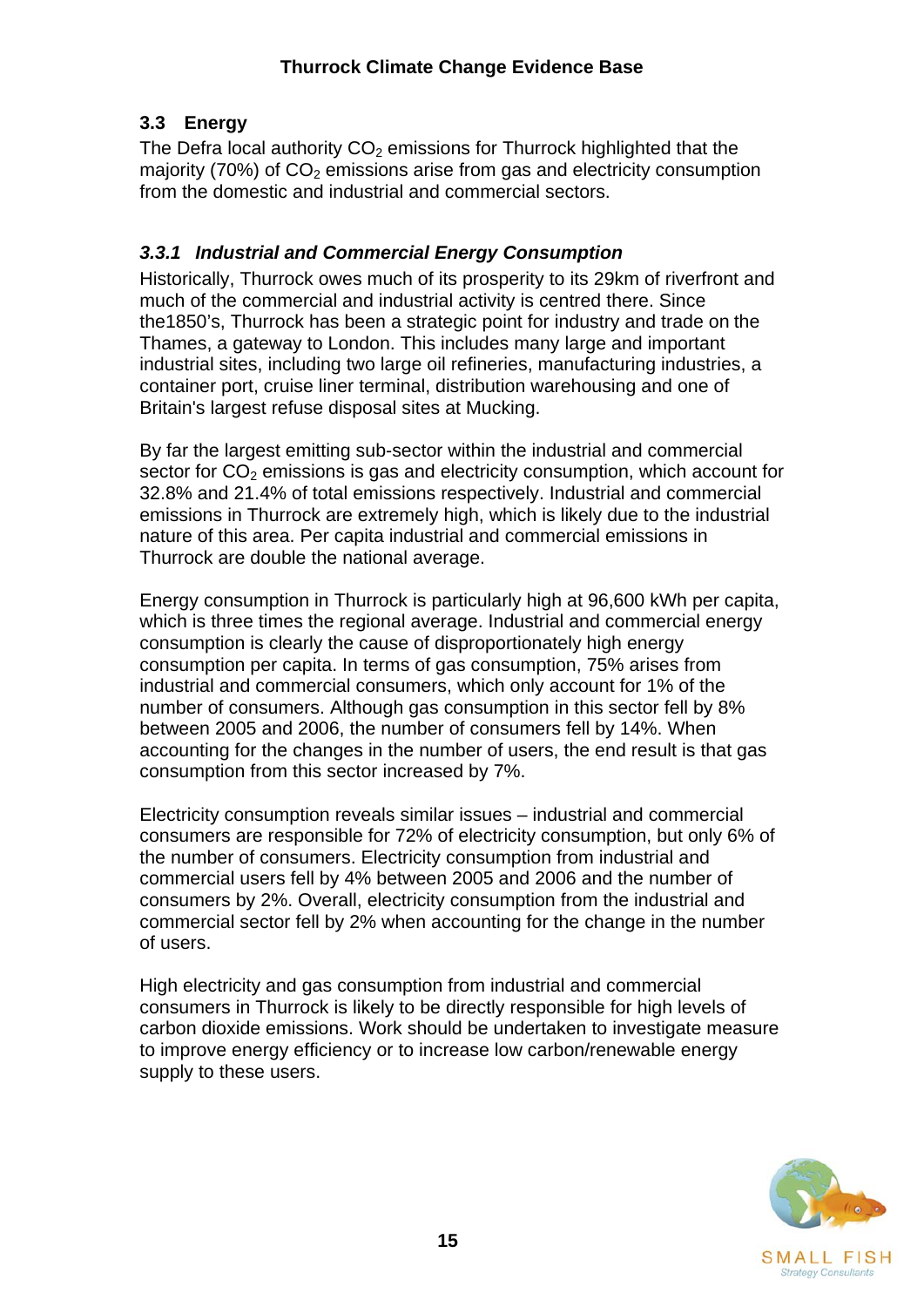# <span id="page-20-0"></span>*3.3.2 Domestic Energy Consumption*

There are currently around than 65,000 domestic energy consumers in Thurrock, yet domestic electricity and gas consumption account for 8.0% and 8.2% of total  $CO<sub>2</sub>$  emissions in Thurrock. Despite these levels, domestic emissions remain slightly below proportional expectations, accounting for 0.22% of all domestic emissions in the UK, although Thurrock has 0.24% of the UK population. Per capita domestic emissions in Thurrock are 12% lower than the national average.

Domestic energy consumption appears to be disproportionately low as a result of high levels of industrial and commercial energy consumption. In terms of gas consumption, only 25% arises from domestic consumers, but accounts for 99% of the number of consumers. Although gas consumption in this sector fell by 2% between 2005 and 2006, the number of consumers increased by 2%. When accounting for the changes in the number of users, the end result is that gas consumption from this sector decreased by 4%.

Electricity consumption reveals similar issues – domestic consumers are responsible for 28% of electricity consumption, but 94% of the number of consumers. Electricity consumption from domestic users fell by 1% between 2005 and 2006, but the number of consumers remained stable.

# *3.3.3 Energy Efficiency*

The Standard Assessment Procedure is used for measuring energy efficiency in buildings and the current Thurrock average for local authority housing stock is 78, which is significantly higher than the national average of 68. However, this indicator only qualifies energy efficiency in a small proportion of the total housing stock in Thurrock and expanding this indicator to all housing in Thurrock should be considered as a good measure on energy efficiency performance throughout the county, although this data may be difficult to obtain.

# *3.3.4 Renewable Energy*

Thurrock is performing relatively well in terms of renewable energy with 52.6 MW of installed capacity*.* Thurrock currently contains 54% of the county's and 11% of the region's renewable energy generating capacity.

As can be seen in **Figure 7**, the majority of renewable energy in Thurrock – 76% – is provided via a landfill gas, with the remaining 24% provided by a biomass facility at Tilbury Power Station. Tilbury Green Power has also undertaken initial public consultation on a 60MW power station using a mix of imported biomass and household waste<sup>[4](#page-20-0)</sup>. If this facility were to come forward, Thurrock's renewable energy generation would more than double and renewable energy facilities in Thurrock would account for 22% of the region's renewable energy capacity.

<sup>&</sup>lt;u>.</u> 4 Renewables East, *East of England Renewable Energy Statistics December 2007*.

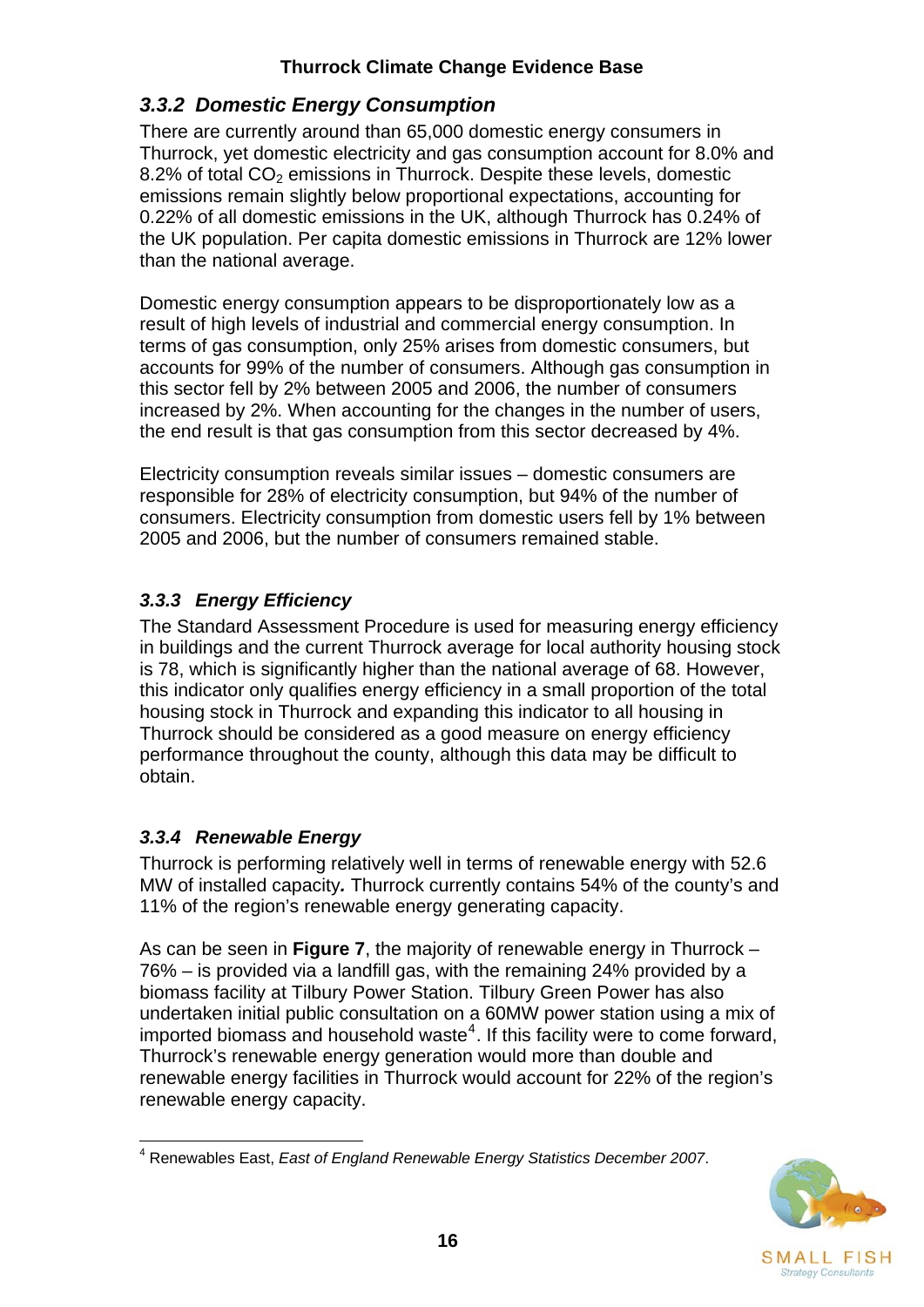<span id="page-21-0"></span>Although there were no renewable energy installations in 2006/07, in 2004/05 there was an installation of three wind turbines at the Tilbury Enterprise Centre. The estimated amount of energy that will be generated is 42,000 kWh (42 mWh) per annum.

A test mast for wind turbines has been installed at the Port of Tilbury. There is a proposal for a series of wind turbines to be installed on this site awaiting permission.[5](#page-21-0)

In 2005/06, the construction of the Environment and Education centre at Rainham, Wennington and Aveley Marshes RSPB Reserve was completed. The Environment and Education centre is using a ground source heat pump which is supported by photovoltaic panels yielding 10 mWh/year, which is providing 25% of the energy requirements for the building.<sup>[6](#page-21-0)</sup>

| <b>Name</b>                               | <b>MW</b> | <b>Operator</b>                                  | <b>Type</b>                                       |
|-------------------------------------------|-----------|--------------------------------------------------|---------------------------------------------------|
| <b>Tilbury Power</b><br><b>Station</b>    | 12.767    | nPower                                           | Biomass co-firing in fossil<br>fuel power station |
| Aveley                                    | 3.952     | <b>Aveley Methane</b><br>Ltd                     | <b>Landfill Gas</b>                               |
| Aveley - NFFO 5                           | 2.006     | <b>Waste Recycling</b><br>Group Plc.             | <b>Landfill Gas</b>                               |
| <b>Aveley Landfill</b>                    | 3.840     | <b>Waste Recycling</b><br>Group (Central)<br>Ltd | <b>Landfill Gas</b>                               |
| <b>Aveley Phase 2</b><br>Generation       | 2.128     | <b>Waste Recycling</b><br><b>Group Plc</b>       | <b>Landfill Gas</b>                               |
| Mucking 3                                 | 4.074     | <b>EDL Operations</b><br>(Mucking) Ltd           | <b>Landfill Gas</b>                               |
| Mucking Gas 2-<br><b>NFFO</b>             | 4.074     | <b>EDL Operations</b><br>(Mucking) Ltd           | <b>Landfill Gas</b>                               |
| <b>Mucking Landfill</b>                   | 3.2       | <b>EDL Operations</b><br>(Mucking) Ltd           | <b>Landfill Gas</b>                               |
| <b>Mucking Landfill</b><br>$\overline{2}$ | 7.789     | <b>EDL Operations</b><br>(Mucking) Ltd           | <b>Landfill Gas</b>                               |
| Ockendon "A"<br><b>Power Plant</b>        | 4.016     | <b>Viridor Waste</b><br>Management               | <b>Landfill Gas</b>                               |
| Ockendon "B"<br><b>Power Plant</b>        | 4.756     | <b>Viridor Waste</b><br>Management               | <b>Landfill Gas</b>                               |

#### **Figure 7: Renewable Energy in Thurrock**

*Source: Renewables East, East of England Renewable Energy Statistics December 2007.* 

 $\frac{1}{5}$ Thurrock Council, *Thurrock Local Development Framework Annual Monitoring Report 2005*. <sup>6</sup> Thurrock Council, *Thurrock Local Development Framework Annual Monitoring Report 2006*.

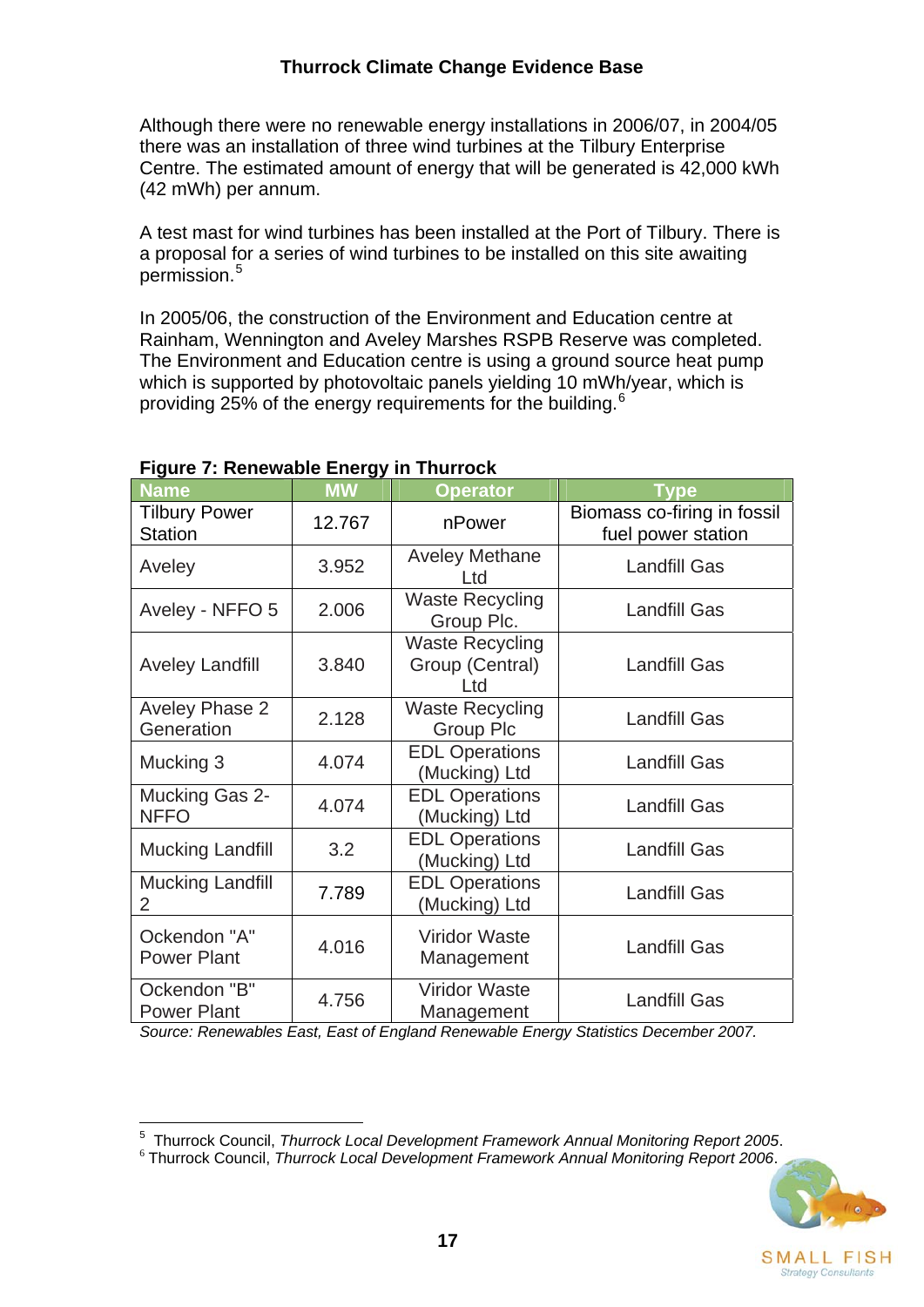# <span id="page-22-0"></span>**3.4 Transport**

Per capita road transport emissions in Thurrock are 20% higher than the national average. Vehicles using "A" roads within Thurrock account for the majority of road transport emissions in Thurrock and are responsible for 11.6% of total  $CO<sub>2</sub>$  emissions in Thurrock, with diesel vehicles responsible for 6.3% and petrol vehicles 5.3%. This is most likely due to the high traffic volumes along the A13, which links Thurrock and eastern reaches of Essex with London. Vehicles using the motorway also contribute significantly to Thurrock's total  $CO<sub>2</sub>$  emissions at 6.5%.

Thurrock is traditionally an area of port-related activity, heavy industry, cement manufacture and mineral extraction, and much of its river frontage is highly industrialised, requiring high levels of freight distribution and interchange. Despite a 5 year increase of 11% in rail freight tonnage, there are high levels of Heavy Goods Vehicles (HGVs) on the road network, the majority of which are diesel.

The high diesel  $CO<sub>2</sub>$  contributions on both the motorway and "A" roads is most likely due to the large number of heavy good vehicles using the A13 to transport goods to and from Thurrock's many freight distribution and logistics centres. Again, the split within this is heavily weighted by the contribution from diesel vehicles, which is also likely to be due to the amount of freight activity into and out of Thurrock.

Vehicles using minor roads contribute significantly less towards total  $CO<sub>2</sub>$ emissions in Thurrock at 3.9%; although in this category petrol vehicles contribute a higher proportion than diesel. This is therefore more likely to be a result of local car traffic, rather than heavy goods vehicle traffic.

As a result of Thurrock's proximity to London, there are high levels of out and through commuting in the area and commuting is therefore likely to be a significant source of road transport's  $CO<sub>2</sub>$  emissions. Traffic has grown substantially over the past ten years in Thurrock by 20% between 1997 and 2006, compared with only 13.1% nationally and 12.6% regionally. However, traffic growth has slowed down considerably in the past five years, with five year growth at only 3.1%.

Thurrock's proximity to the M25 to the west and the Trunk Road Network has successfully attracted businesses to the area. As a result of the area's proximity to London, there are high levels of out-commuting, with nearly 40% of the Borough's working population employed outside Thurrock, the majority of these employed in London.

The high rate of traffic growth is a trend that is likely to continue in as a result of new development within Thurrock. Growth in traffic is likely to lead to growth in greenhouse gas emissions from the road transport sector. In particular, traffic is likely to grow from the requirement for the delivery of 18,500 new dwellings and 26,000 new jobs in the Thurrock area by 2021, as

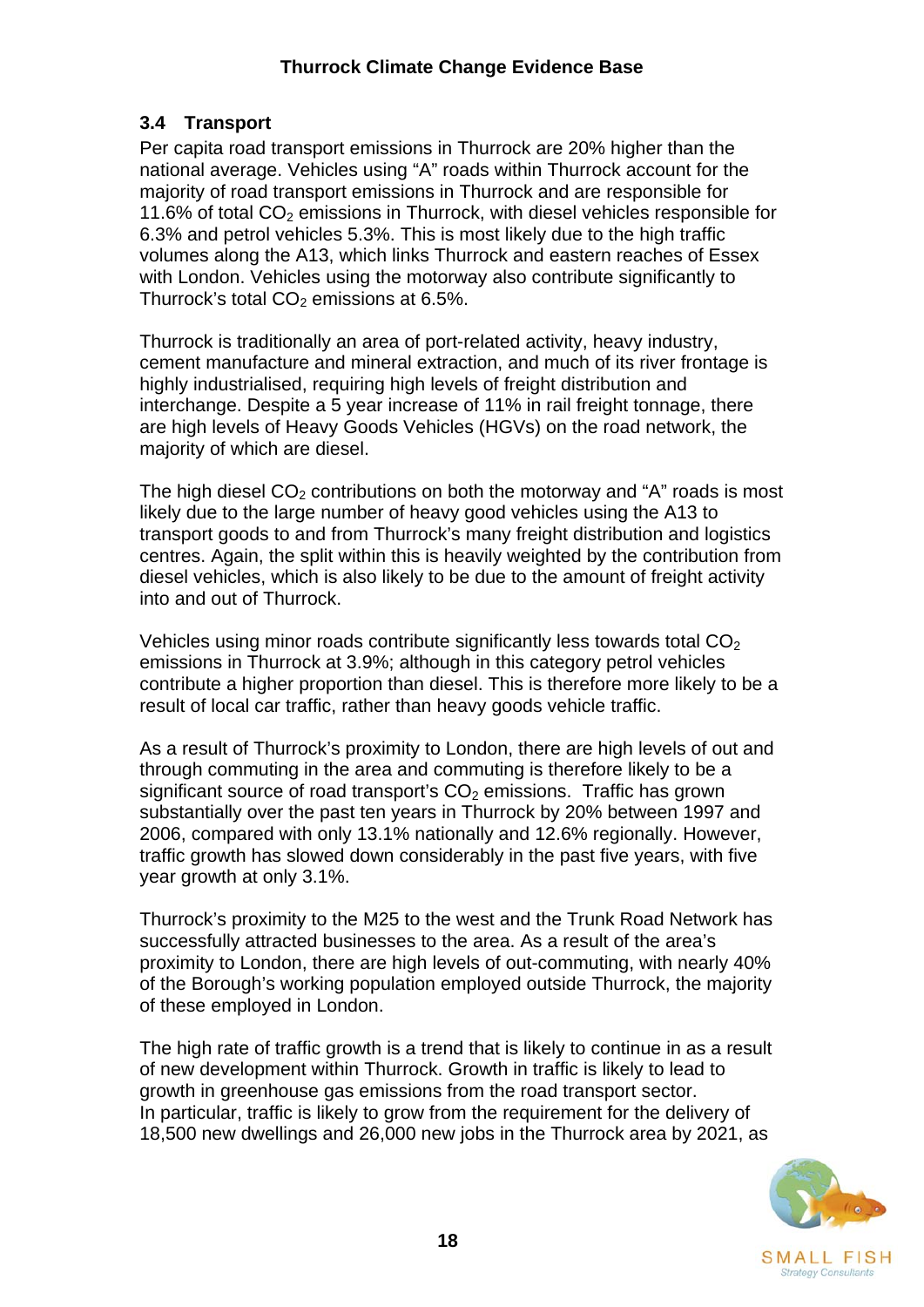well as the possible development of the port of Shell Haven and associated impacts.

**Figure 8** outlines the proportion of fuel consumption by vehicle category. Analysis of road transport energy consumption statistics show that petrol cars are responsible for consuming the most energy at 40%, which is lower than national and regional levels. HGVs also consume a significant amount of energy at 35%, which is substantially higher than national and regional levels of 24% and 22% respectively.

Overall, road transport energy consumption increased by 1% between 2005 and 2006, although there were some significant changes with the vehicle sector. For example, bus consumption increased by 4%, diesel cars by 7%, HGVs by 2% and diesel Light Goods Vehicles (LGVs) by 1%. Conversely, energy consumption from petrol cars, motorcycles and petrol LGVs decreased by 1%, 4% and 2%, respectively. This shows that consumption of diesel fuel is clearly on the rise, while petrol fuel consumption is decreasing.





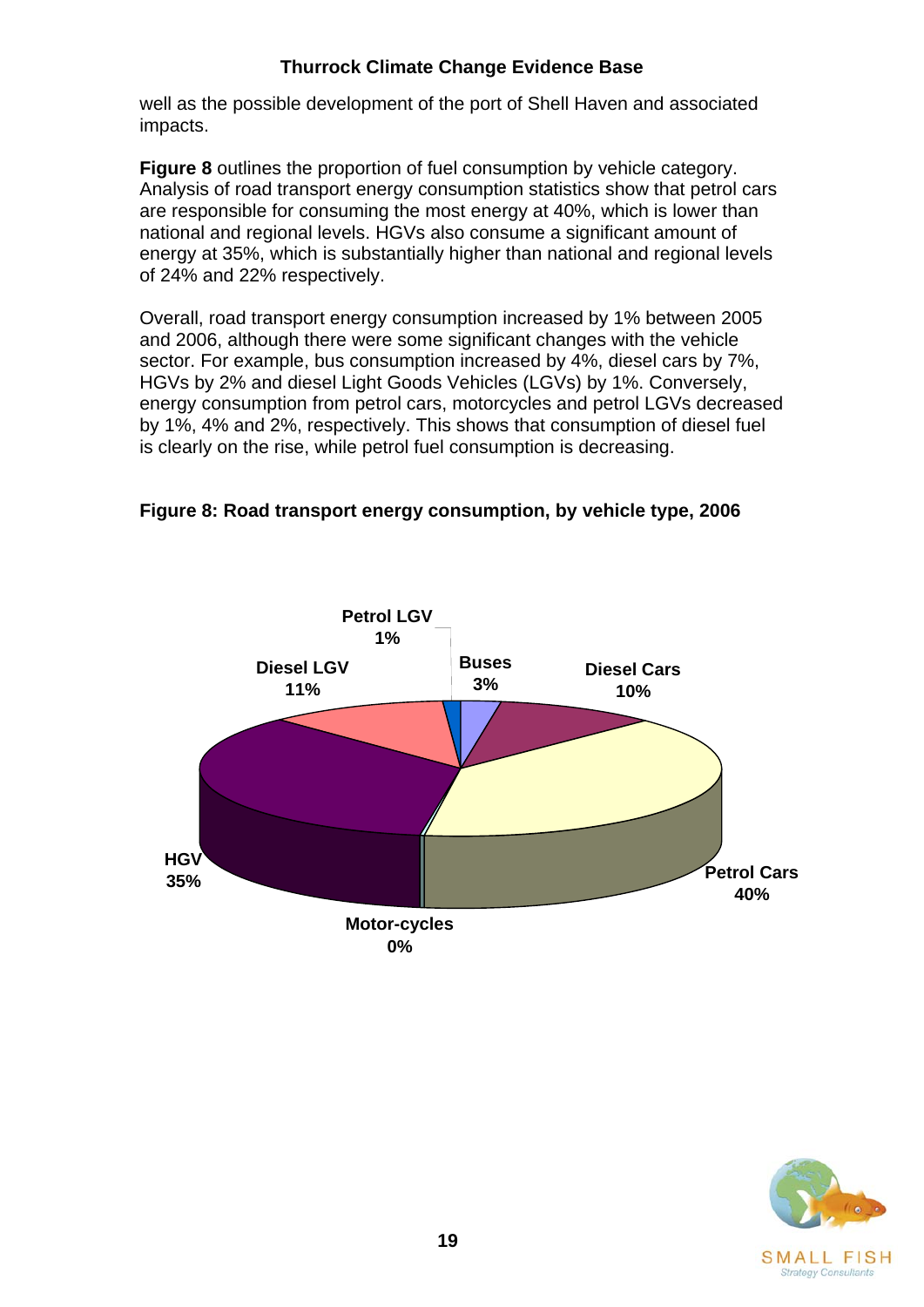Analysis of 2001 census travel to work data provides further background into road transport emissions. As can be seen in **Figure 9**, there are relatively low levels of walking, cycling and bus use for travelling to work by Thurrock's resident population. This is balanced by high levels of train and car use.

In terms of the distance travelled to work, **Figure 10** shows that 38% of the resident population travel less that 5 km, a viable distance for using sustainable modes of transport. The statistics show that it is highly likely that many people are undertaking short distance car journeys that may be able to be accommodated by walking, cycling or public transport, thus reducing greenhouse gas emissions from road transport.

For example, 14% of workplace journeys are under 2km – a very reasonable walking or cycling distance, but walking and cycling only account for 8% of journeys to work. Additionally, those travelling a distance of between 2 and 5 km – 17% - could viably walk, cycle or use the bus, although only 12% of the daytime population use these modes. Reasons for low participation in these modes may be that buses to not travel between where people work and live, and cycling and walking infrastructure may be inadequate.

#### **Figure 9: Resident Population Travel to Work by Mode in Thurrock**



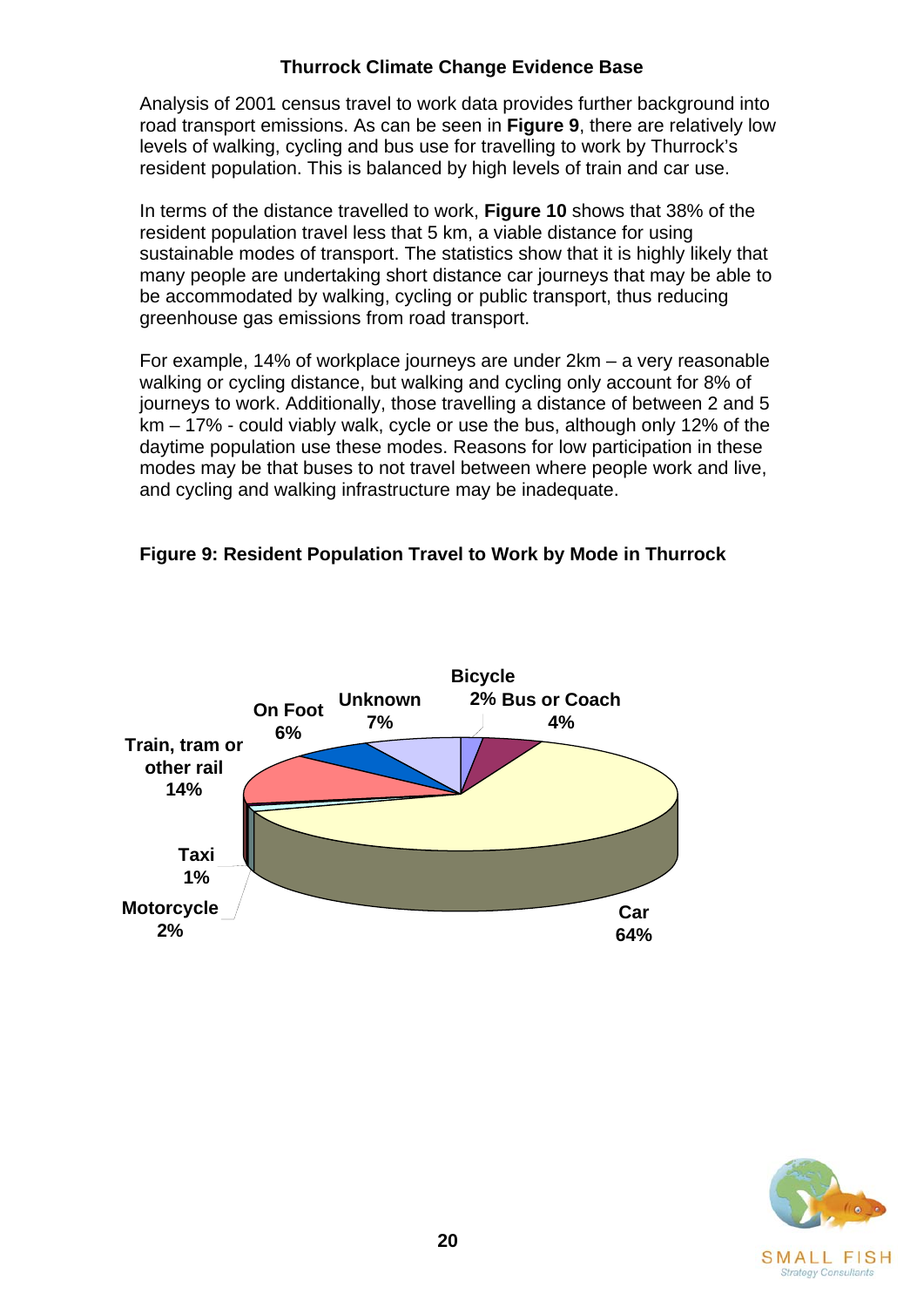

**Figure 10: Resident Population Travel to Work by Distance** 

A significant proportion of Thurrock residents, 14.3%, travel to work by rail, which is nearly three times the national rate. This is most likely due to the high proportion of residents who work outside the borough and commute to London, making rail transport one of the more efficient modes of travel to work. Rail patronage has increased by an astounding 94% over the past five years in Thurrock. Despite relatively low travel to work figures by bus or coach, bus patronage has grown substantially over the past five years by 52% and the 2010/11 LTP target was surpassed in 2006/07.

Returns from the national PLASC journey survey identified that 31.4% of all journeys to school in Thurrock were made by car in 2006/07. This identified a decrease in car use of 25% between 2003/04 and 2006/07.

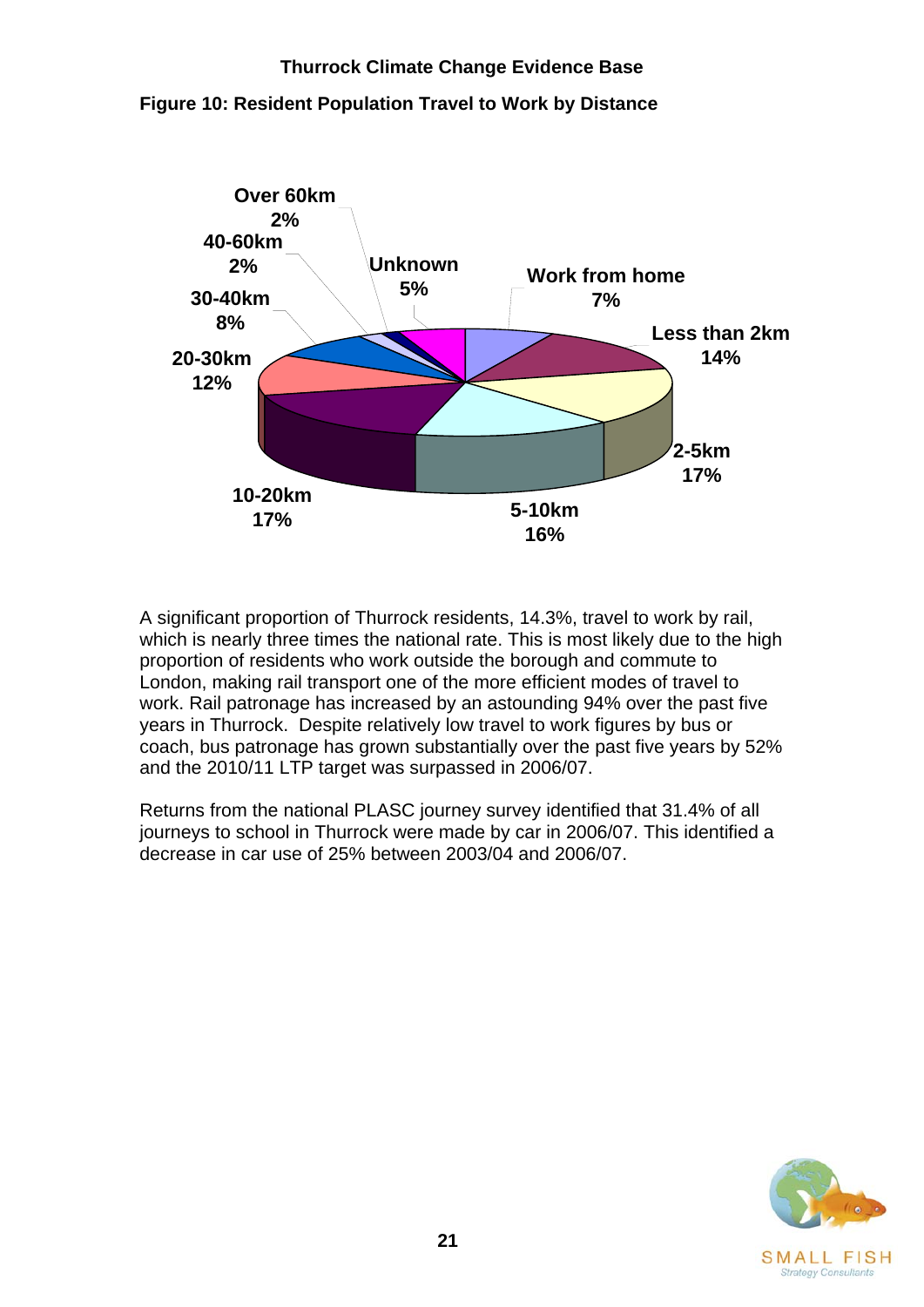# <span id="page-26-0"></span>**3.5 Land Use**

The Land Use, Land Use Change and Forestry (LULUCF) Sector is different from other sectors in the emissions profile in that it contains both sources and sinks of greenhouse gases. The sources, or emissions to the atmosphere, are given as positive values; the sinks, or removals from the atmosphere, are given as negative values. Overall, Thurrock's LULUCF emissions balance out – with the carbon sinks nearly equalising the carbon sources.

Thurrock has done particularly well in ensuring that high proportions of new homes are built on previously developed land at over 92%, compared with 72% regionally and 75% nationally. This is likely due to the regeneration potential of Thurrock – many brownfield industrial sites have been redeveloped in recent years and Thurrock should ensure that this practice continues through the appropriate planning and policies within the Local Development Framework.

In terms of carbon stores, Thurrock has a relatively small proportion of woodland, both ancient and recent. Consideration should be given to ways that additional carbon sinks can be created throughout the Borough.

### **3.6 Waste**

Thurrock has over 120 landfills, which is likely to be the primary cause of methane emissions in the Borough. Household waste per head is 16% higher than national levels at 510 kg. Currently, 76% of Thurrock's household waste is landfilled, compared with 58% nationally, which puts Thurrock in the bottom quartile.

A significant amount of waste is also imported from London for landfilling in Thurrock due to the Borough's proximity to the capital and availability of many worked out quarries. In 1998/99, nearly 2 million tonnes of waste was disposed in landfill – of this 1.65 million tonnes was of external origin including 1.44 million tonnes originating from London. Waste apportionments dictate that Thurrock will continue to receive 12.8% of London's waste.<sup>[7](#page-26-0)</sup>

The Thurrock Waste Capacity and Need Study (2007) provides projections for both commercial and industrial, as well as construction and demolition waste for 2006 and beyond, which are based on three different growth scenarios. Using lower end estimate, the composition of Thurrock's total waste arisings can be seen in the **Figure 11**, below.

<sup>1</sup> 7 Scott Wilson, *Strategic Environmental Assessment / Sustainability Appraisal of Thurrock Council Minerals and Waste DPD: Scoping Report,* September 2007.

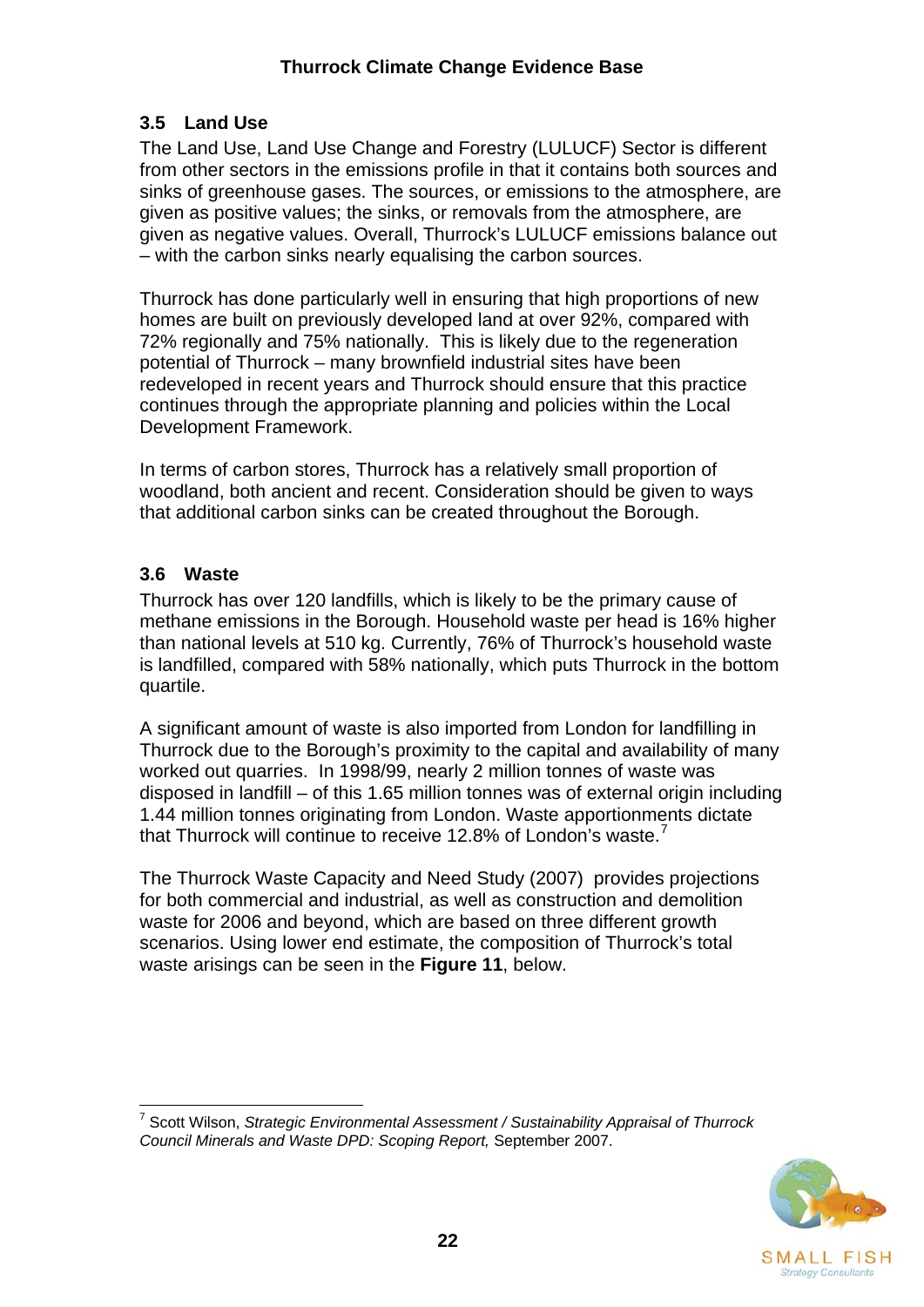

#### <span id="page-27-0"></span>**Figure 11: Estimated waste arisings proportion by sector, 2006**

#### **3.7 Water Resources**

Water is essential to supporting all life and most human endeavours. However, water scarcity is a threat in Great Britain as a result of growth pressures, pollution, high levels of water consumption and climate change. The East of England is the driest region in England, and one of the fastest growing. Water resource availability is limited and there are already supplydemand issues in parts of the region. In some catchments, winter abstraction is not reliable during dry winters, and under predicted scenarios for climate change, more frequent drought conditions are expected, leading to increased pressure on water resources.

Water meter penetration has increased from 25-35% in 2004/05 and 2005/06 to 36-45% in 2006/07. This may be a direct result of Essex and Suffolk Water's Thurrock Home Surveys project in July 2005.

Average household per capita water consumption in Thurrock 2004 was 166 litres a day, 8% higher than the national average of 154 litres. The Environment Agency was unable to provide water 2006/07 consumption data for Thurrock, although have published that is in the range of 151-170 litres, per head per day. A trend is therefore unable to be established as to whether water consumption in Thurrock is increasing or decreasing.

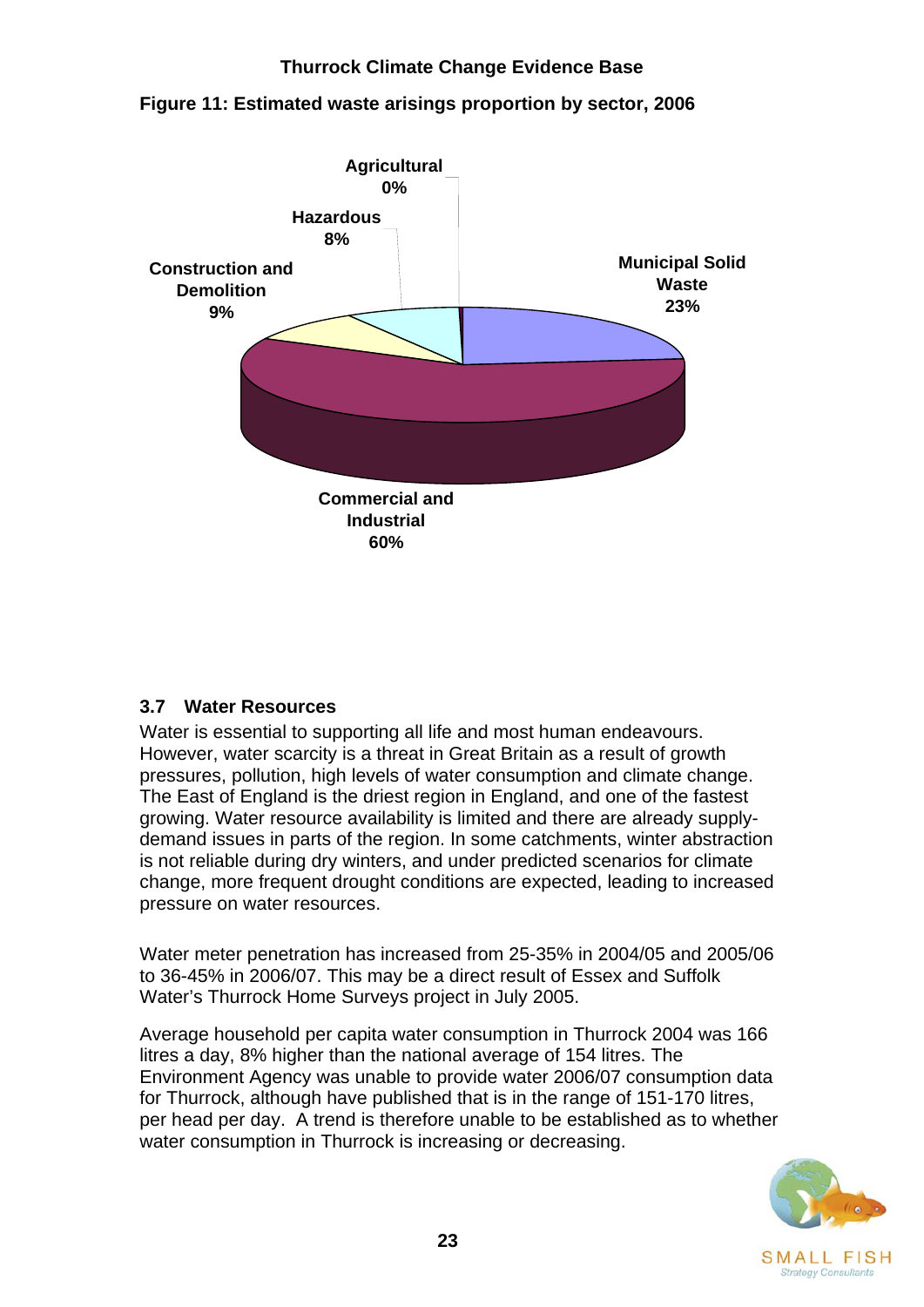<span id="page-28-0"></span>According to the Environment Agency, there are no further ground water resources available for any further development in Thurrock and no licences will be issued for further ground water extraction.

### **3.8 Flood Risk**

There are currently nearly 11,000 properties at risk of flooding in Thurrock, which illustrates the extent of flood risk in Thurrock. Surprisingly, despite large amounts of land at risk of flooding, no planning permissions were granted in 2006/07 contrary to Environment Agency advice on flood risk grounds, compared with 13 in the region and 110 nationally.

In November 2006, the Strategic Flood Risk Assessment (SFRA) for Thurrock was published. The SFRA outlines the main flood risks posed to the council area by breaches in the tidal defences and fluvial flood sources. The spatial extent of this flood risk can be found in **Figure 12**.

Results of the SFRA concluded that much of Tilbury, Purfleet and West Thurrock are at or below mean high tide level. These areas are protected by the defence system along the Thames. Surface water in the Tilbury area is pumped to tidal outfalls. Areas of higher ground exist near North Ockendon, Chadwell St Mary and to the North of Grays. The southern areas of the district bordering the Thames are most vulnerable to breaches of flood defences as the areas of land below mean high tide level would be quickly inundated.  $8<sup>8</sup>$  $8<sup>8</sup>$ 

The Mar Dyke is a fluvial river but is subject to tidal flooding in extreme events. Fluvial flooding results from large rainfall in the upper reaches of the catchment causing flows in excess of the carrying capacity of the channel. Where land is protected by fluvial flood defences, flooding can occur as a result of a breach in the defences or overtopping when a flood event is larger than what the flood defence is designed for.<sup>4</sup>

There are several drainage channels that drain surface water from low lying areas of Thurrock to the River Thames. A network of drainage channels drain the area of Tilbury and main channels also drain West Thurrock and Purfleet areas of Thurrock. Floodwater can occur for a number of reasons: rainfall exceeding the design capacity of drainage channels, blocked drainage channels, rainfall exceeding pump capacity at channel outlets to the Thames and pump failure at downstream end of drainage channels.<sup>4</sup>

The North Sea is the body of water that causes tidal flooding in Thurrock. Tidal flooding can result from a storm surge, high spring tides or both events combined over undefended land. In the case of land protected from flooding by sea defences, tidal flooding can occur through either a breach in the sea defences, failure of a mechanical barrier or overtopping of defences.<sup>4</sup>

<sup>1</sup> <sup>8</sup> Scott Wilson, *Thames Gateway South Essex Appendix F Thurrock Borough Council Strategic Flood Risk Assessment*, November 2006.

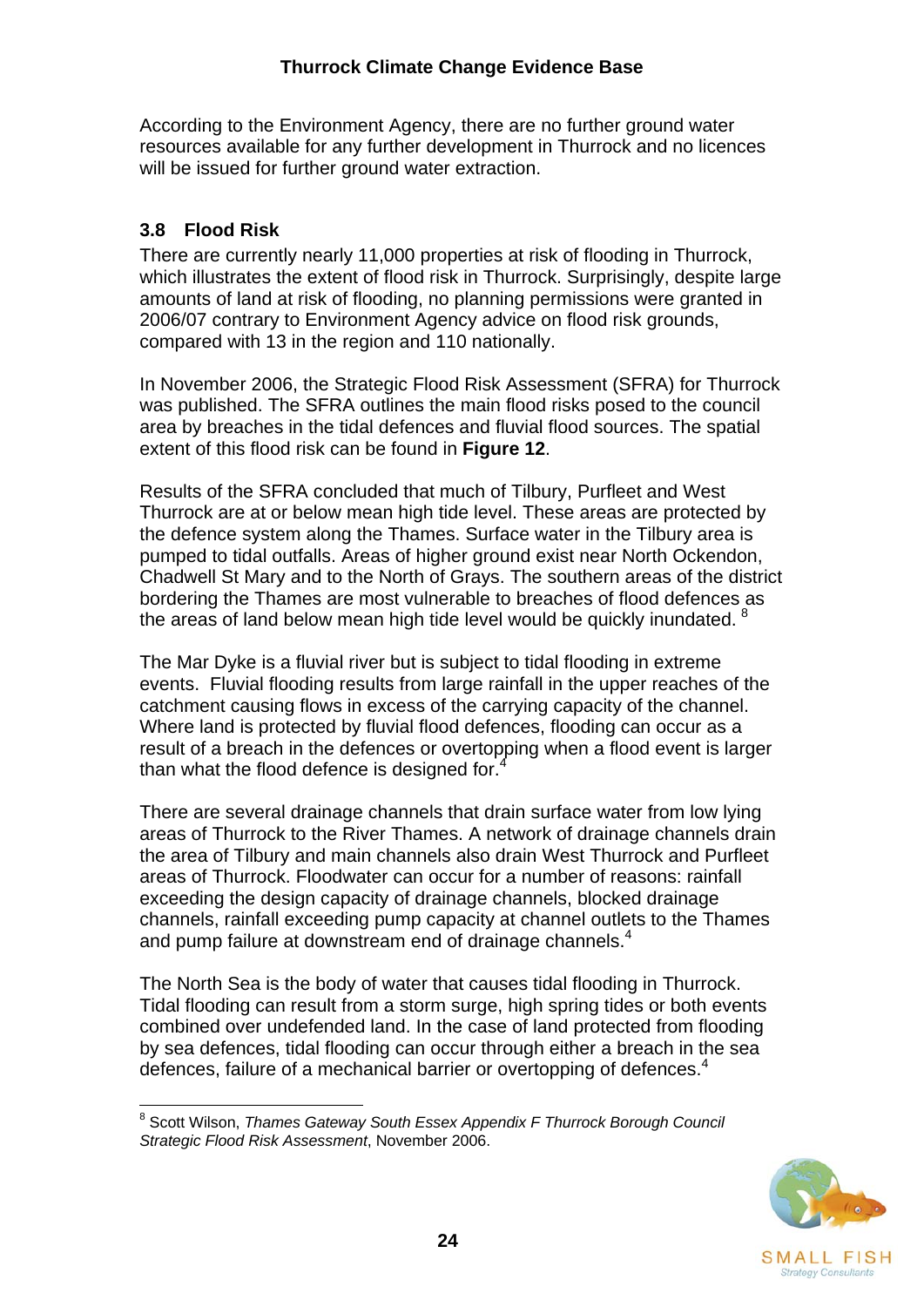From a flood risk perspective, further development within areas of flood risk should generally be discouraged through the Local Development Framework and Thurrock Council should investigate ways of incorporating flood resilience measures into existing development in these areas.

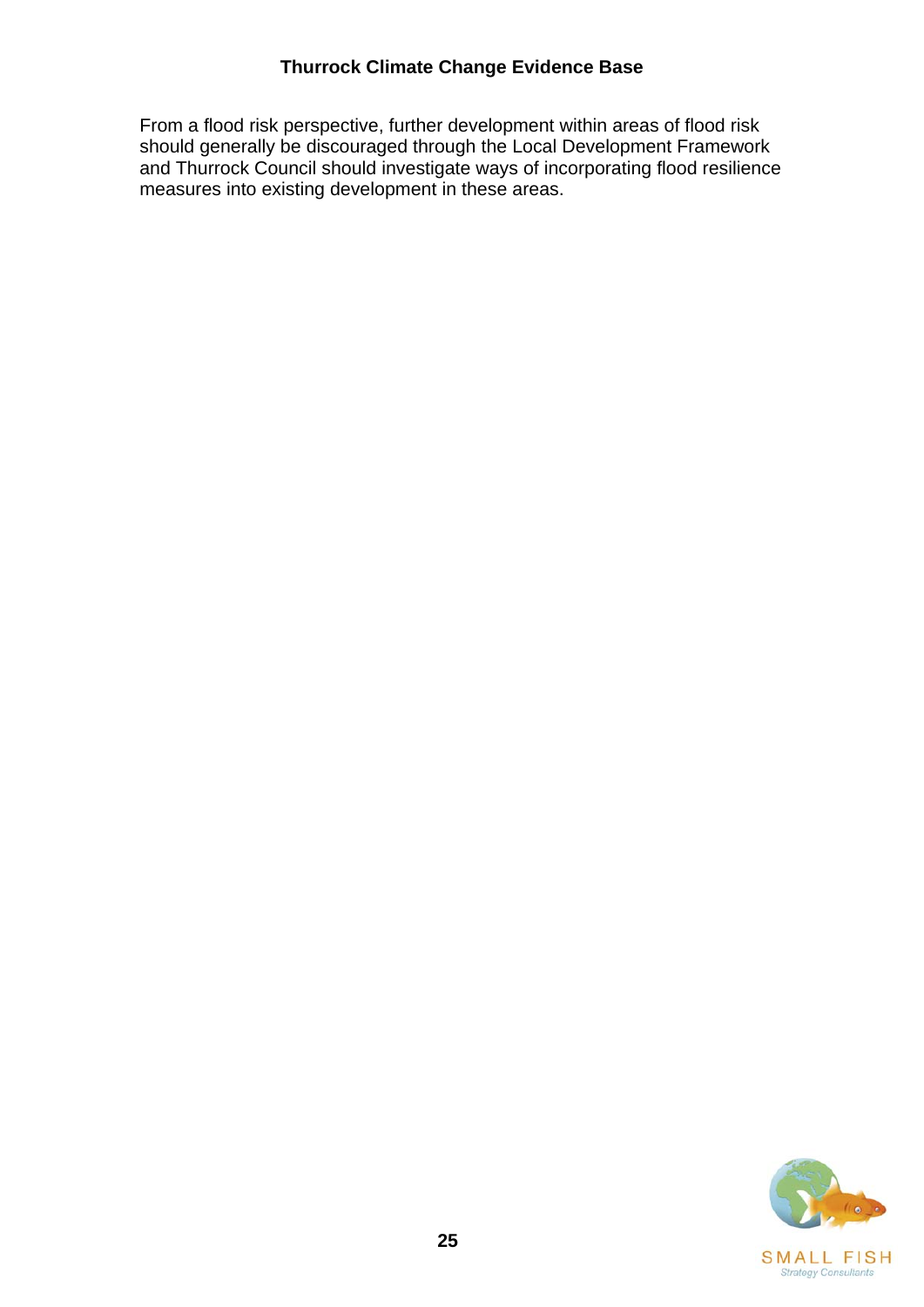#### **Figure 12: Flood Risk in Thurrock**

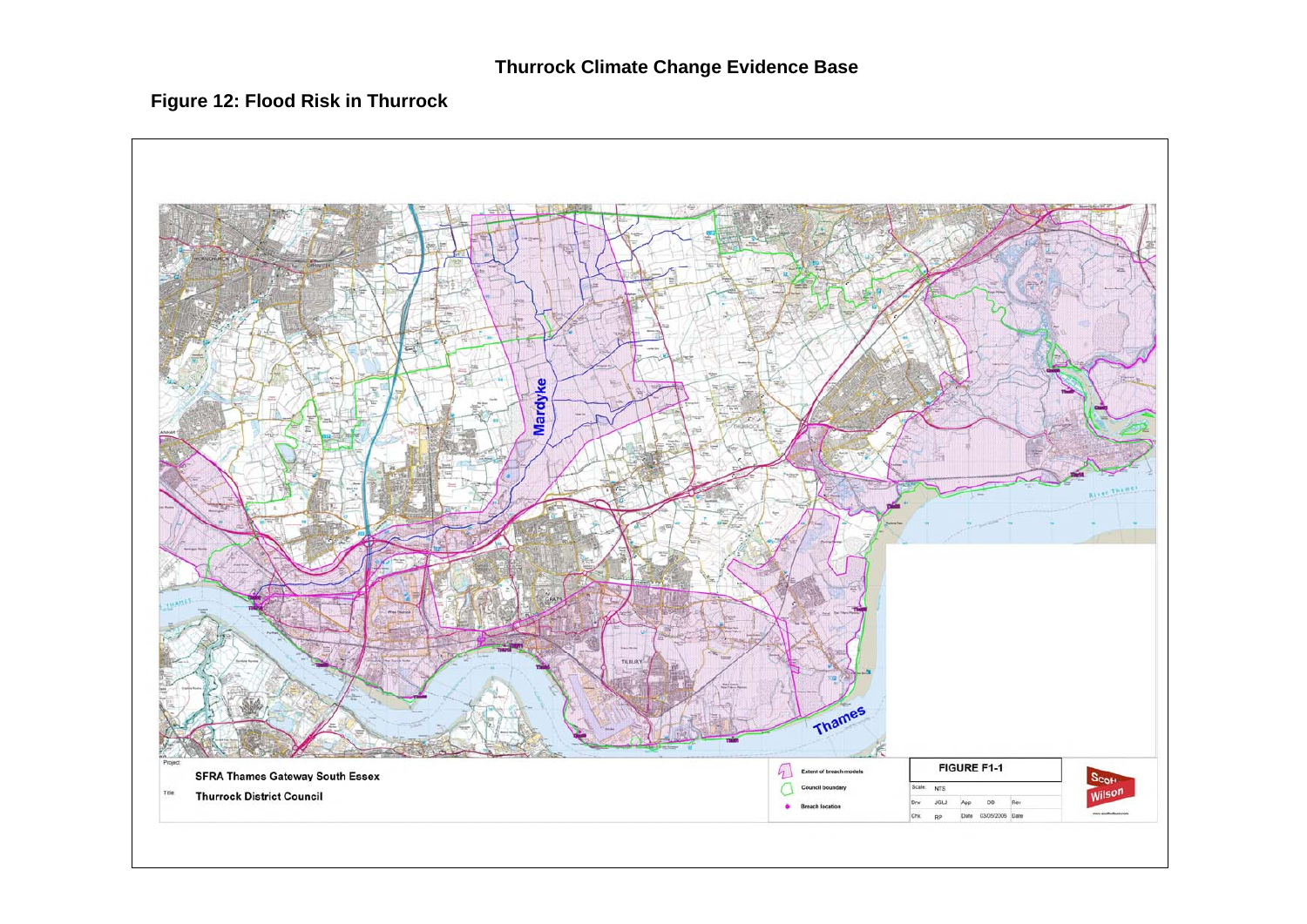#### <span id="page-31-0"></span>**3.9 Climate**

Analysis of climatic data from 1959 – 2007 show varied results. The nearest Met Office station data for Thurrock is Greenwich – however, data is only available to 2003 as a result of the closure of the Greenwich station in September 2004. Therefore Cambridge station data to 2007 has been used for analysis in this assessment, as it is the closest station that is currently operational.

Climate data was assessed with consideration for the average annual rate of change. Overall, there have been increases in annual rainfall of 2%, 3% and 1% over five, ten and twenty-five years, respectively.

The annual average rate of change in the number of sunshine house and annual average maximum temperature have remained relatively constant over the five, ten and twenty five year period assessed. However, minimum temperature has decreased by 1% over a five year period and increased by 1% over twenty-five years. The number of days of air frost has increased most dramatically over the twenty five years by 10%, although this variation slows when looking at more recent time periods.

When looking at the longer term from 1959 to 2007, rainfall has seen an average annual increase of 2% and air frost days 10%. Again, the annual average rate of change in the number of sunshine house and annual average maximum temperature have remained relatively constant over the five, ten and twenty five year period assessed. However, minimum temperature has increased by 1% between 1959 and 2007.

Overall, analysis of climatic data shows trends of increased rainfall, air frost days and minimum temperatures. Small, but steady annual increases in rainfall are likely to present additional challenges in Thurrock in relation to drainage and flood risk. Increases in annual average minimum temperatures may threaten health and infrastructure and may also have economic impacts.

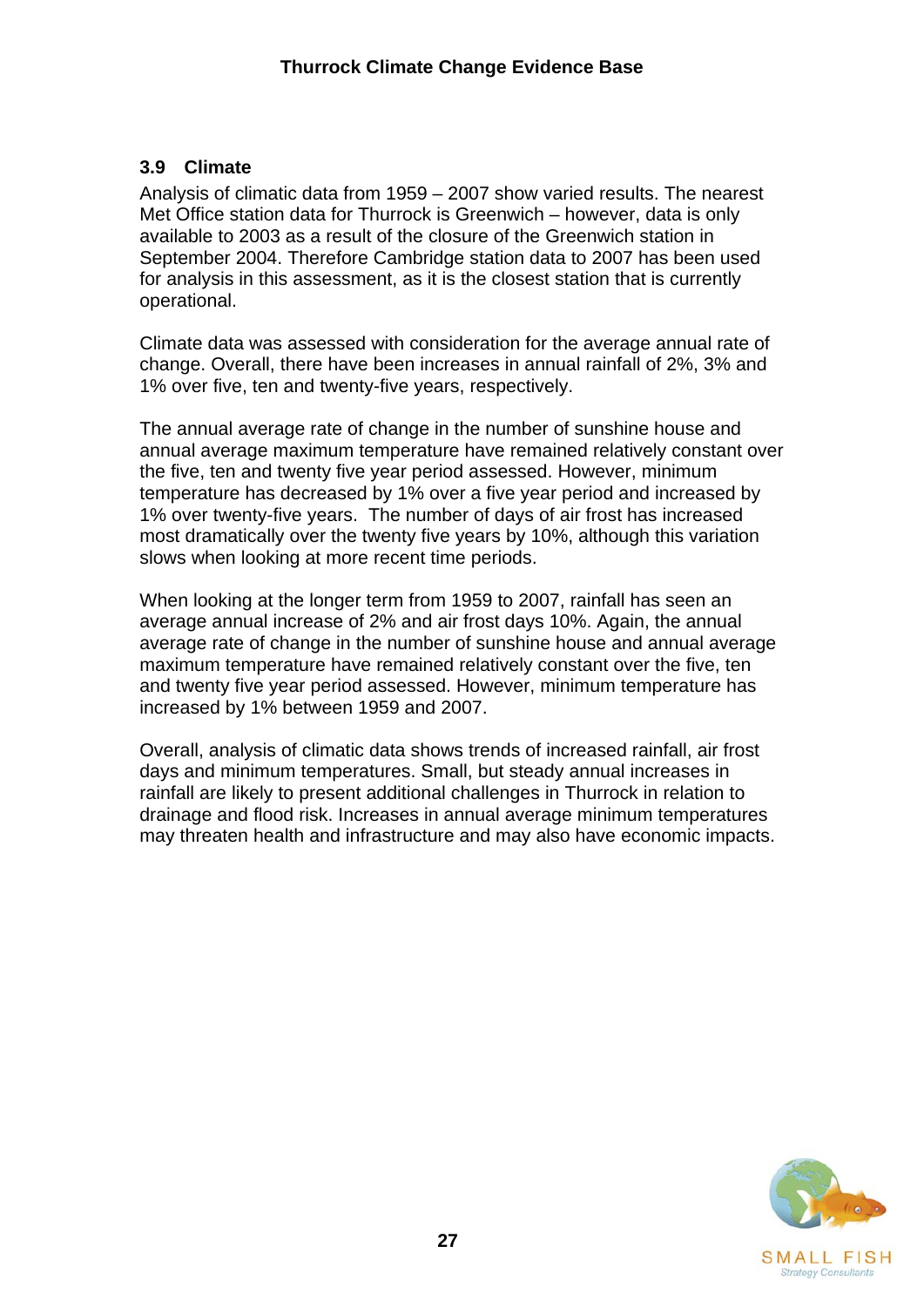



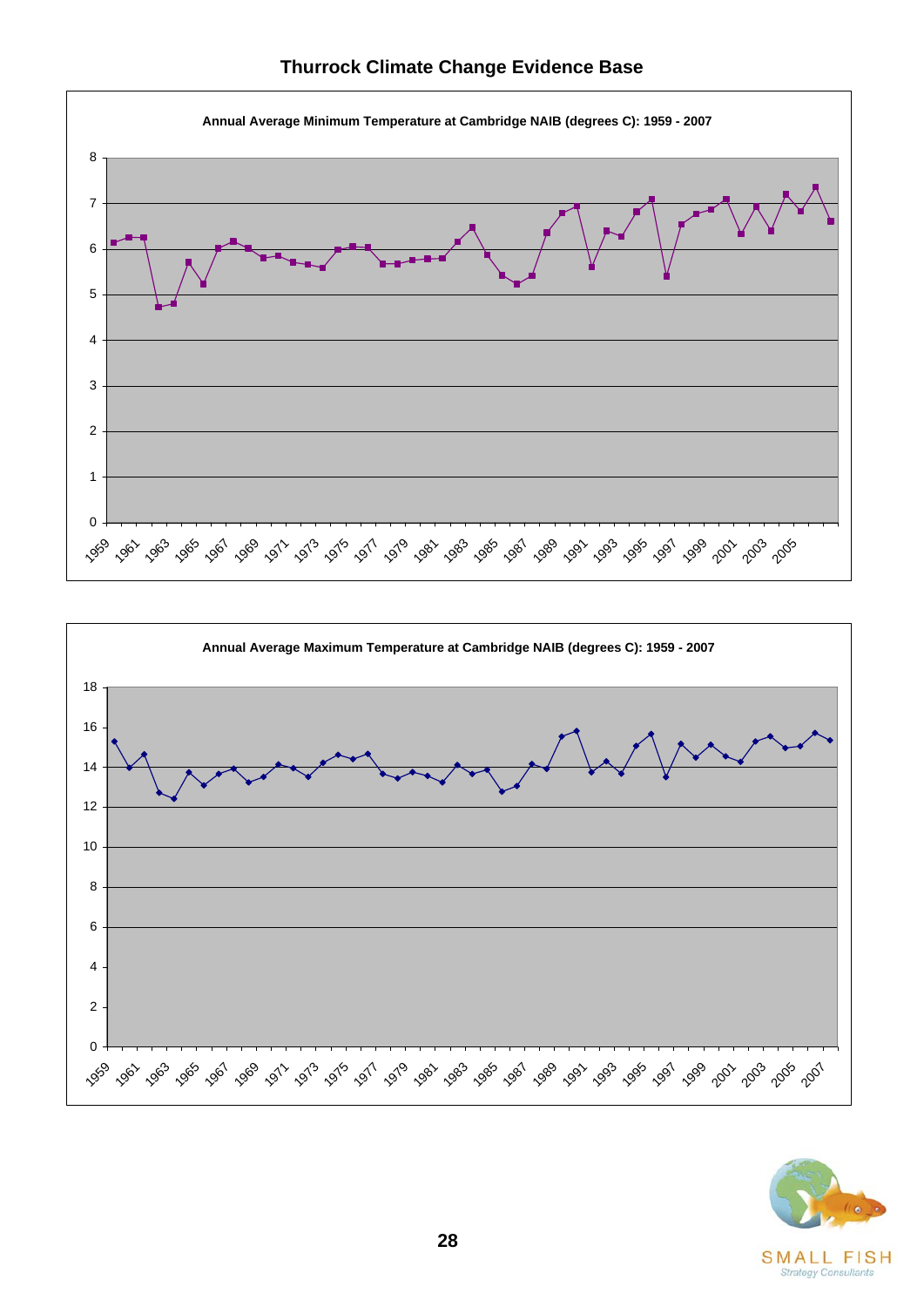



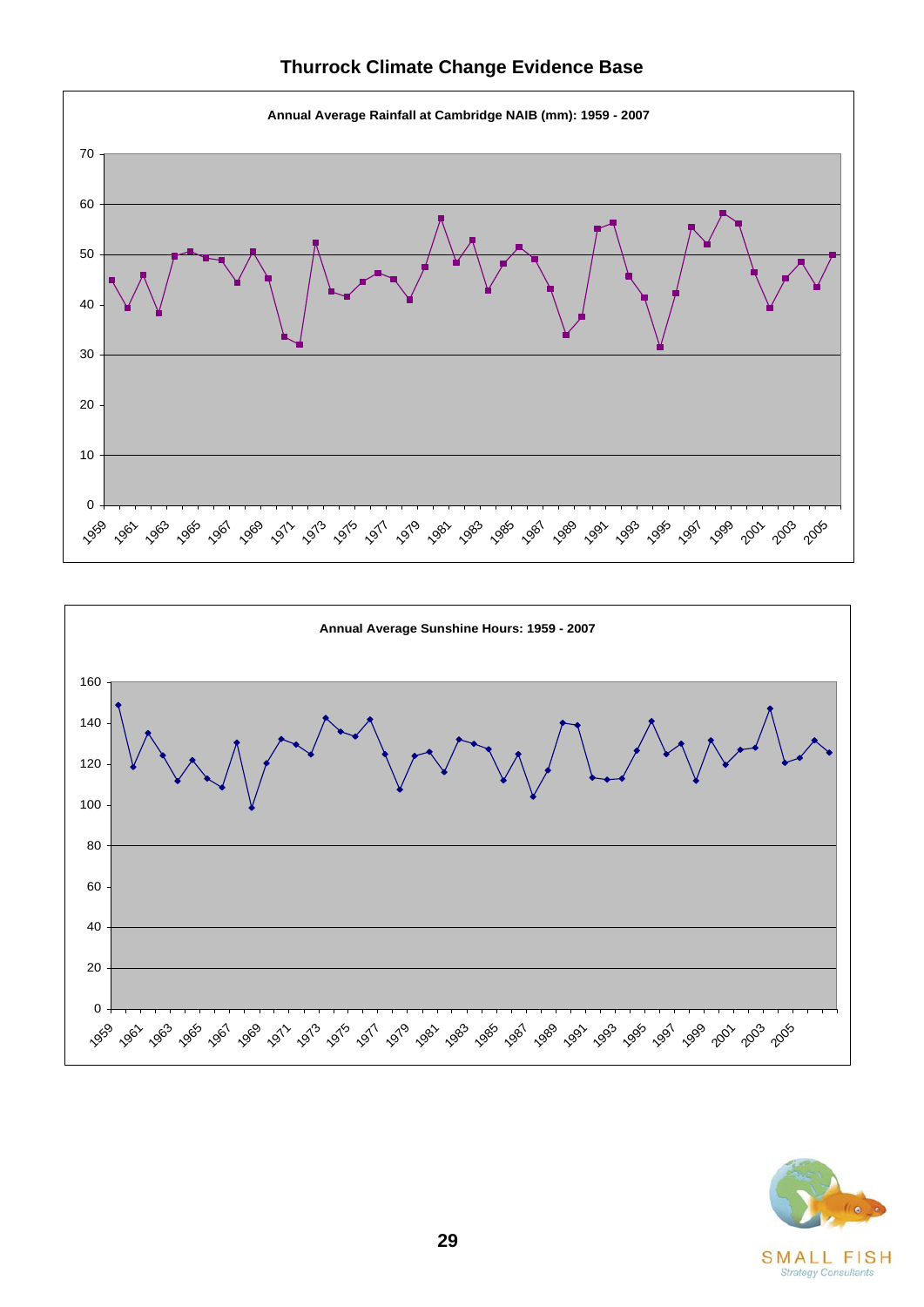#### **3.10 Climate Change Data Analysis Table**

|  |  | $(NA = Not Available)$ |
|--|--|------------------------|
|  |  |                        |

| <b>Indicator</b>                                                                                                                                                           | <b>Baseline</b>                              | Comparator                                                                                     | <b>Source and Data Year</b>                                      |  |  |  |  |
|----------------------------------------------------------------------------------------------------------------------------------------------------------------------------|----------------------------------------------|------------------------------------------------------------------------------------------------|------------------------------------------------------------------|--|--|--|--|
| <b>Greenhouse Gases</b>                                                                                                                                                    |                                              |                                                                                                |                                                                  |  |  |  |  |
| Carbon Dioxide Emissions per<br>capita <sup>9</sup> : tonnes                                                                                                               | 13.3                                         | Comparable Unitaries: 9.0<br>EoE: 8.4<br>UK: 9.1                                               |                                                                  |  |  |  |  |
| <b>Total Carbon Dioxide Emissions:</b><br>tonnes                                                                                                                           | 1,956,000                                    | EoE: 46,808,000<br>UK: 545,775,000                                                             | Defra                                                            |  |  |  |  |
| Carbon Dioxide Emissions -<br>proportion by sector:<br><b>Industry and Commercial</b><br>Domestic<br><b>Road Transport</b>                                                 | 61%<br>17%                                   | $EoE$ :<br>UK:<br>37%<br>46%<br>$\bullet$<br>$\bullet$<br>27%<br>29%<br>$\bullet$<br>$\bullet$ | Emissions of carbon dioxide for local<br>authority areas<br>2005 |  |  |  |  |
| Land use, land use change<br>and forestry                                                                                                                                  | 22%<br>$0\%$<br>$\bullet$                    | 27%<br>33%<br>$\bullet$<br>$1\%$<br>$0\%$<br>$\bullet$                                         |                                                                  |  |  |  |  |
| <b>Total Methane Emissions: tonnes</b><br>(t CO <sub>2</sub> e)                                                                                                            | 9,540<br>(200, 340)                          | UK: 2,358,000 (49,525,000)                                                                     | <b>NAEI Data Warehouse</b><br>2005                               |  |  |  |  |
| Methane Emissions - proportion<br>by sector:<br>Waste Treatment and<br>$\bullet$<br>Disposal<br>Production and distribution of<br>$\bullet$<br>fossil fuels<br>Agriculture | 92%<br>6%<br>$\bullet$<br>$1\%$<br>$\bullet$ | <b>NA</b>                                                                                      | <b>NAEI Data Warehouse</b><br>2005                               |  |  |  |  |
| Total $N_2O$ Emissions: tonnes<br>(t CO <sub>2</sub> e)                                                                                                                    | 209<br>(64, 790)                             | UK: 128,000 (39,645,000)                                                                       | <b>NAEI Data Warehouse</b><br>2005                               |  |  |  |  |

SMAI **Strategy Consultants** 

<span id="page-34-1"></span><span id="page-34-0"></span><sup>9</sup> This represents all carbon dioxide emissions in Thurrock and therefore does not represent NI186 which excludes several sectors.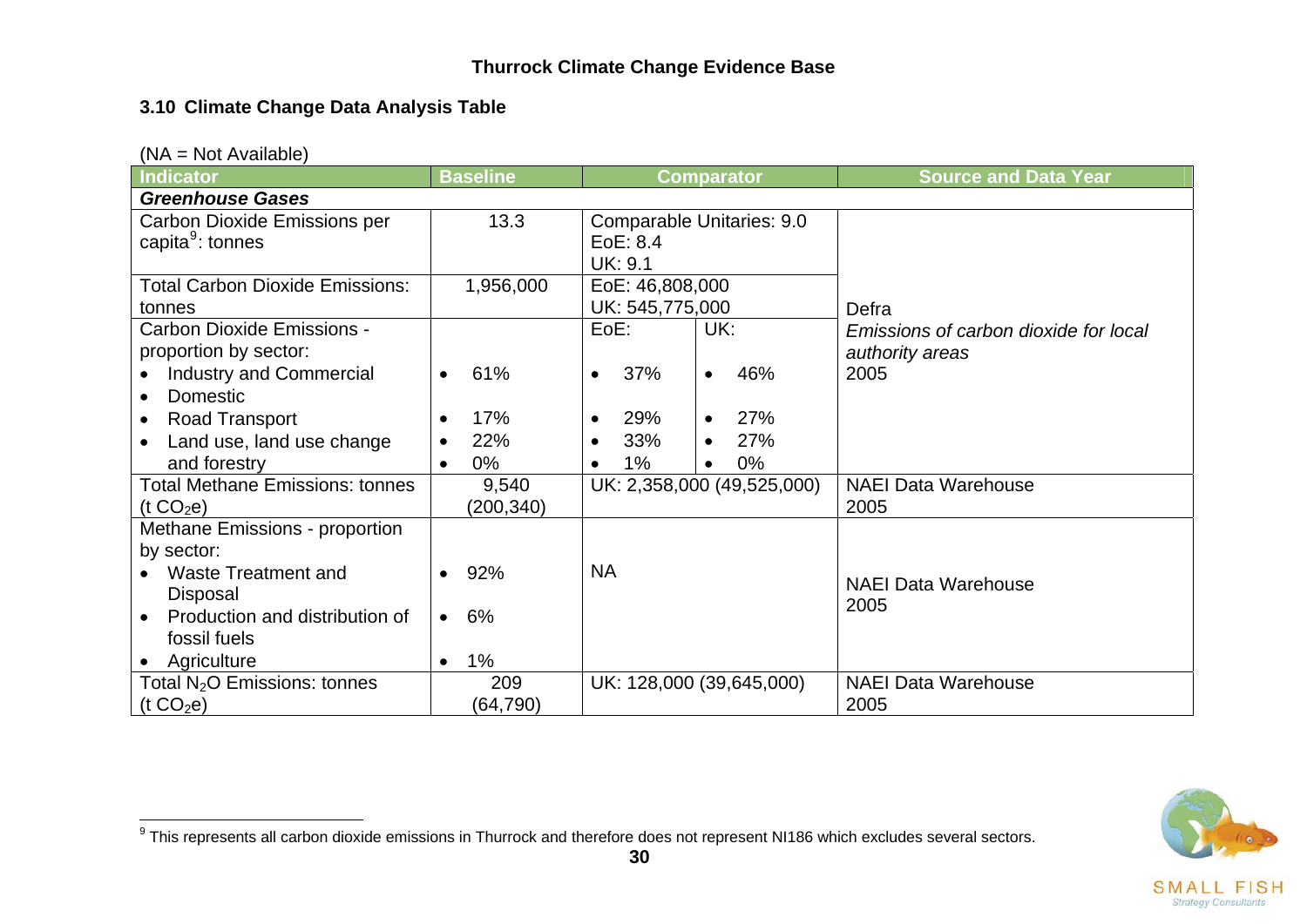| Thurrock Climate Change Evidence Base  |                  |                       |                      |                                          |  |  |
|----------------------------------------|------------------|-----------------------|----------------------|------------------------------------------|--|--|
| Indicator                              | <b>Baseline</b>  |                       | <b>Comparator</b>    | <b>Source and Data Year</b>              |  |  |
| $N2O$ Emissions - proportion by        |                  | <b>NA</b>             |                      |                                          |  |  |
| sector:                                |                  |                       |                      |                                          |  |  |
| <b>Point Sources</b><br>$\bullet$      | 46%<br>$\bullet$ |                       |                      |                                          |  |  |
| Road Transport                         | 21%              |                       |                      |                                          |  |  |
| Agriculture<br>$\bullet$               | 18%              |                       |                      | <b>NAEI Data Warehouse</b>               |  |  |
| <b>Energy Production and</b>           | 10%              |                       |                      | 2005                                     |  |  |
| Transformation                         |                  |                       |                      |                                          |  |  |
| <b>Other Transport</b><br>$\bullet$    | 5%<br>$\bullet$  |                       |                      |                                          |  |  |
| <b>Waste Treatment and</b>             | 1%<br>$\bullet$  |                       |                      |                                          |  |  |
| Disposal                               |                  |                       |                      |                                          |  |  |
| <b>Energy</b>                          |                  |                       |                      |                                          |  |  |
| <b>Energy Consumption Per Capita -</b> | 96,600           | EoE: 28,600           |                      | <b>BERR</b>                              |  |  |
| <b>kWh</b>                             |                  |                       |                      | Experimental high level energy           |  |  |
|                                        |                  | <b>Upper Quartile</b> |                      | <i>indicators</i>                        |  |  |
|                                        |                  |                       |                      | 2005                                     |  |  |
| <b>Electricity Consumption:</b>        |                  | EoE:                  | GB:                  | <b>BERR</b>                              |  |  |
| <b>Total GWh</b>                       | 1,099            | 28,801                | 317,832              | Regional and local authority electricity |  |  |
| % Domestic                             | 28%              | 42%                   | 37%                  | sales consumption statistics 2005, 2006  |  |  |
| % Industry and Commercial              | 72%<br>$\bullet$ | 58%<br>$\bullet$      | 63%<br>$\bullet$     | 2006                                     |  |  |
| <b>Gas Consumption</b>                 |                  | EoE:                  | GB:                  | <b>BERR</b>                              |  |  |
| <b>Total GWh</b>                       | 3,543            | 54,445<br>$\bullet$   | 628,734<br>$\bullet$ | Gas sales and numbers of customers by    |  |  |
| % Domestic                             | 25%              | 64%<br>$\bullet$      | 63%<br>$\bullet$     | regional and local authority 2005, 2006  |  |  |
| % Industry and Commercial              | 75%<br>$\bullet$ | 36%                   | 37%<br>$\bullet$     | 2006                                     |  |  |
| <b>Renewable Energy Capacity Total</b> |                  | Essex: 96.7           |                      | <b>Renewables East</b>                   |  |  |
| MW and proportion by type:             | 52.6 MW          | EoE: 457.5 MW         |                      | <b>East of England Renewable Energy</b>  |  |  |
| <b>Landfill Gas</b>                    | 76%<br>$\bullet$ |                       |                      | <b>Statistics December 2007</b>          |  |  |
| Sewage Gas                             | 0%               |                       |                      | 2007                                     |  |  |
| <b>Biomass</b>                         | 24%              |                       |                      |                                          |  |  |
| <b>Onshore Wind</b>                    | 0%               |                       |                      |                                          |  |  |
| <b>Offshore Wind</b>                   | 0%<br>$\bullet$  |                       |                      |                                          |  |  |

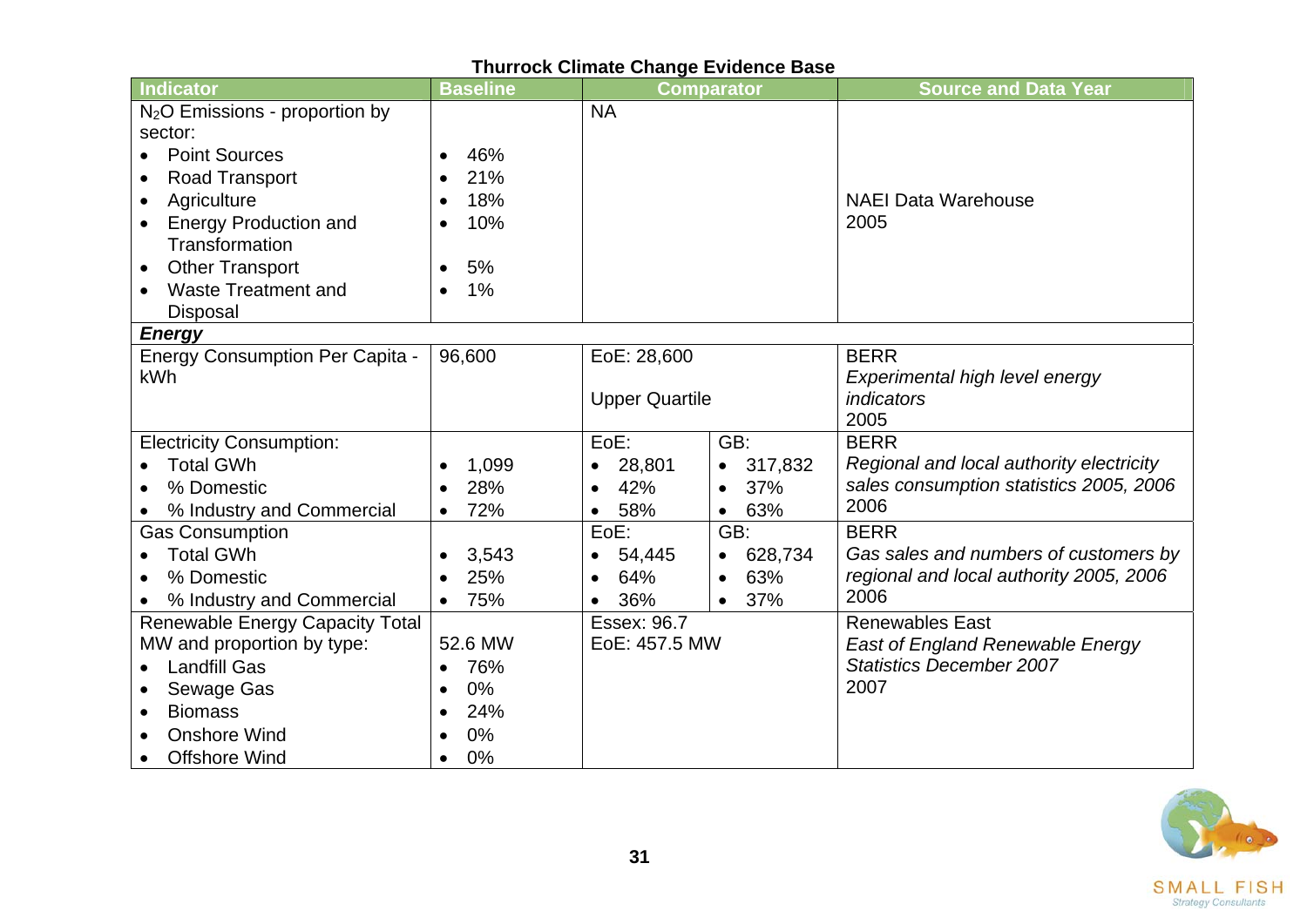| <b>Indicator</b>                       | <b>Baseline</b>    |                             | <b>Comparator</b>  | <b>Source and Data Year</b>                 |
|----------------------------------------|--------------------|-----------------------------|--------------------|---------------------------------------------|
| <b>Renewable Energy Capacity</b>       | $\overline{0}$     | 2004/05: 42 mWh             |                    | <b>Thurrock Council</b>                     |
| Installed by type                      |                    | 2005/06: 10 mWh             |                    | <b>Thurrock Local Development Framework</b> |
|                                        |                    |                             |                    | <b>Annual Monitoring Report December</b>    |
|                                        |                    |                             |                    | 2007                                        |
|                                        |                    |                             |                    | 2006/07                                     |
| <b>BV63 Energy Efficiency Average</b>  | 77.8               | Unitaries average: 70       |                    | Thurrock Council Performance Counts -       |
| SAP rating of local authority          |                    | EoE average:                |                    | 2007/08                                     |
| owned dwellings                        |                    | National average: 68        |                    | 2006/07                                     |
|                                        |                    | Top Quartile. Up from 67 in |                    |                                             |
|                                        |                    | 2003/04                     |                    |                                             |
| <b>Transport</b>                       |                    |                             |                    |                                             |
| Road transport energy                  |                    | EoE:                        | UK:                | <b>BERR</b>                                 |
| consumption:                           |                    |                             |                    | Gas sales and numbers of customers by       |
| <b>Buses</b>                           | 3%<br>$\bullet$    | 3%<br>$\bullet$             | 4%<br>$\bullet$    | regional and local authority road           |
| <b>Diesel Cars</b>                     | 10%                | 12%                         | 12%<br>$\bullet$   | transport consumption statistics 2005,      |
| <b>Petrol Cars</b>                     | 40%                | 45%                         | 47%<br>$\bullet$   | 2006                                        |
| Motor-cycles                           | $0\%$              | $0\%$<br>$\bullet$          | $0\%$<br>$\bullet$ | 2006                                        |
| <b>HGV</b>                             | 35%                | 24%<br>$\bullet$            | 22%<br>$\bullet$   |                                             |
| Diesel LGV                             | 11%                | 14%                         | 14%<br>$\bullet$   |                                             |
| Petrol LGV                             | $1\%$<br>$\bullet$ | 1%                          | 1%<br>$\bullet$    |                                             |
| Estimated traffic flows for all        |                    | EoE:                        | UK:                | <b>Department for Transport</b>             |
| motor vehicles:                        |                    |                             |                    | <b>National Road Traffic Survey</b>         |
| million vehicle kilometres             | 1,599              | 55, 026<br>$\bullet$        | • 2,865            | 2005                                        |
| 10 year growth: 1996-2005<br>$\bullet$ | 20%<br>$\bullet$   | 12.6%<br>$\bullet$          | 13.1%<br>$\bullet$ |                                             |
| 5 Year growth: 2001-2005               | 3.1%               | 4.8%<br>$\bullet$           | 5.0%<br>$\bullet$  |                                             |
| Annual average growth                  | 2.0%               | 1.3%                        | 1.4%<br>$\bullet$  |                                             |
| Growth on previous year                | $-0.19%$           | $-0.13%$                    | 0.24%<br>$\bullet$ |                                             |

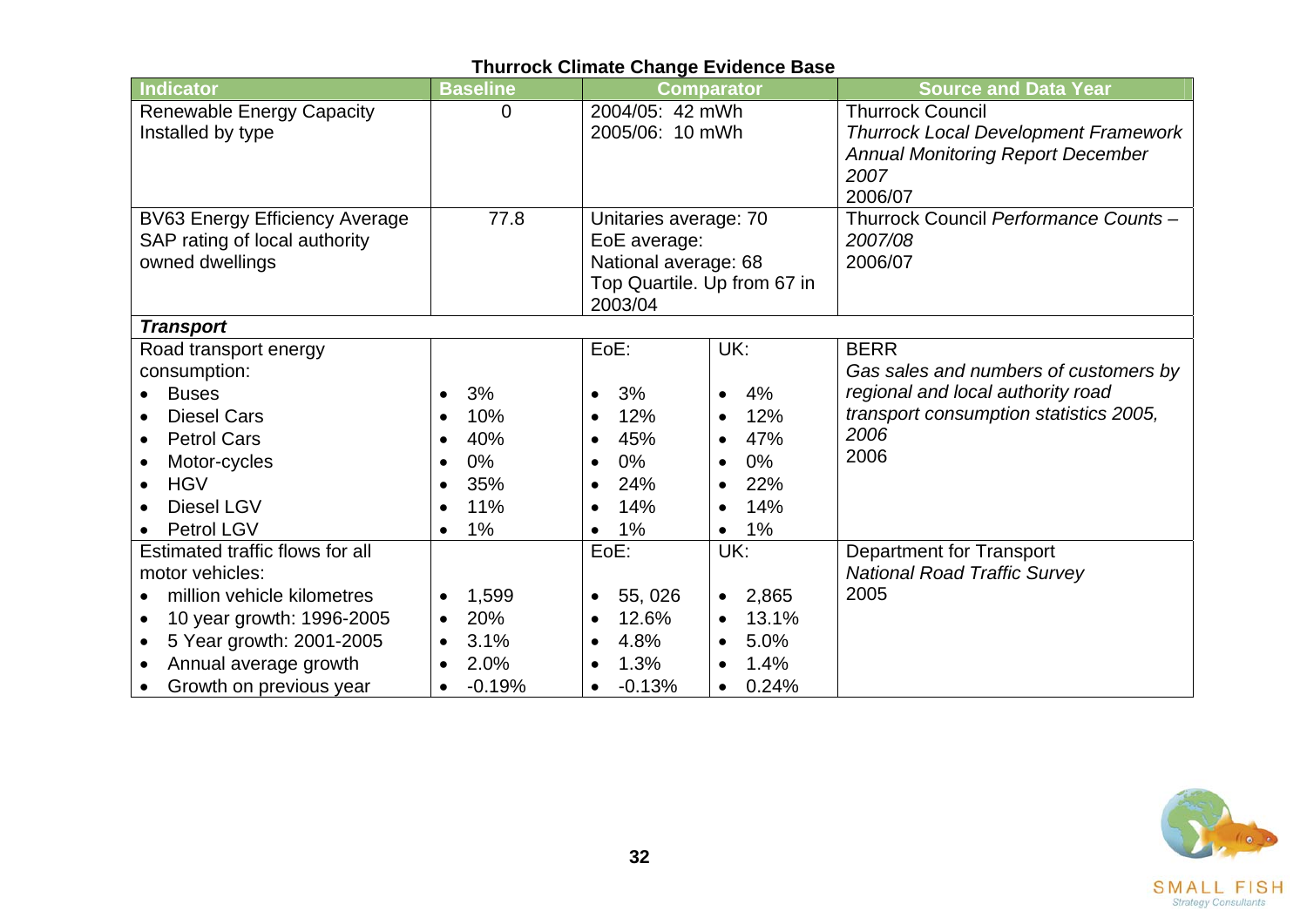| <b>Indicator</b>                        | <b>Baseline</b>     | <b>Comparator</b>      | <b>Source and Data Year</b>                   |
|-----------------------------------------|---------------------|------------------------|-----------------------------------------------|
| % of the resident population who        |                     | UK:                    | <b>Office for National Statistics</b>         |
| work who travel to work by:             |                     |                        | Travel to Work: Census 2001                   |
| car<br>$\bullet$                        | 64.0%               | 63.7%                  |                                               |
| bus or coach                            | 4.4%                | 5.7%                   |                                               |
| train or tram or other rail             | 14.3%               | 5.3%                   |                                               |
| on foot                                 | 6.7%                | 10.4%                  |                                               |
| bicycle                                 | 1.7%                | 2.9%<br>$\bullet$      |                                               |
| <b>Bus Patronage: Million Passenger</b> | 3.41                | <b>NA</b>              | <b>Thurrock Council</b>                       |
| Journeys                                |                     |                        | 2006/07                                       |
| Rail Patronage: Million                 | 7.4m                | <b>NA</b>              | <b>Thurrock Council</b>                       |
| Passengers                              |                     |                        | 2006/07                                       |
| <b>Cycling Trips</b>                    | 534                 | <b>NA</b>              | <b>Thurrock Local Transport Plan Delivery</b> |
|                                         |                     |                        | Report 2007                                   |
|                                         |                     |                        | 2006                                          |
| Mode share of journeys to school        | 31.4%               | <b>NA</b>              | <b>Thurrock Local Transport Plan Delivery</b> |
| -% of journeys by car                   |                     |                        | Report 2007<br>2006                           |
| <b>Land Use</b>                         |                     |                        |                                               |
| Woodland - ha:                          |                     | EoE: 139,114 (7.3%)    | <b>Thurrock Council</b>                       |
| • Ancient                               | 110<br>$\bullet$    | UK: 352,195            | A Profile of Thurrock Planning                |
| • Recent                                | 94<br>$\bullet$     |                        | 2004                                          |
| Previously Developed Land:              |                     | EoE: 72%               | <b>Thurrock Council</b>                       |
| Business Floor space (sq m)             | 20,054<br>$\bullet$ | <b>UK: 75%</b>         | <b>Local Development Framework Annual</b>     |
| New Homes (%)                           | 92.5%<br>$\bullet$  |                        | <b>Monitoring Report 2007</b>                 |
|                                         |                     |                        | 2006/07                                       |
| <b>Waste</b>                            |                     |                        |                                               |
| % of household waste landfilled         | 76%                 | Unitaries: 59%         | <b>Audit Commission</b>                       |
|                                         |                     | England: 58%           | Data profile for Thurrock                     |
|                                         |                     | <b>Bottom Quartile</b> | 2006/07                                       |
| Kg of household waste collected         | 510                 | Unitaries: 516         | <b>Audit Commission</b>                       |
| per head                                |                     | England: 441           | Data profile for Thurrock                     |
|                                         |                     | <b>Bottom Quartile</b> | 2006/07                                       |





 $\begin{array}{c} \textbf{S} \textbf{M} \textbf{ALL} \textbf{ F} \textbf{IS} \textbf{H} \\ \textit{Strategy Consultants} \end{array}$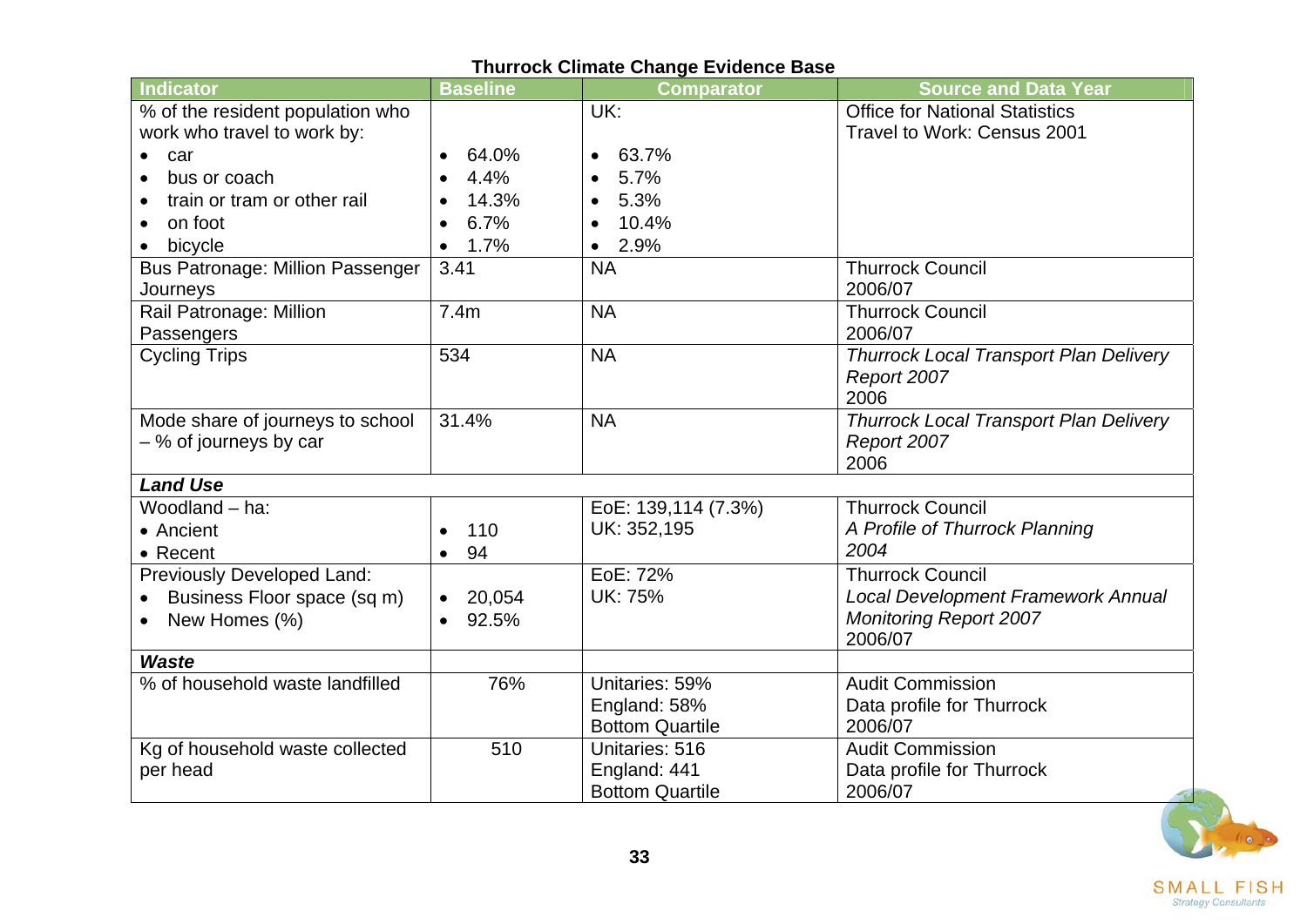| <b>Indicator</b>                                                                                                                    | <b>Baseline</b>                 | <b>Comparator</b>                     | <b>Source and Data Year</b>                                                                                                                               |
|-------------------------------------------------------------------------------------------------------------------------------------|---------------------------------|---------------------------------------|-----------------------------------------------------------------------------------------------------------------------------------------------------------|
| Waste arisings:<br>Municipal<br><b>Commercial and Industrial</b><br><b>Construction and Demolition</b><br>Hazardous<br>Agricultural | 23%<br>60%<br>9%<br>8%<br>$0\%$ | <b>NA</b>                             | <b>Environmental Resources and</b><br>Management (ERM)<br><b>Thurrock Waste Capacity and Need</b><br>Study - Final Report, May 2007<br>2006               |
| <b>Water Resources</b>                                                                                                              |                                 |                                       |                                                                                                                                                           |
| <b>Water Meter Penetration</b>                                                                                                      | 36-45%                          | 2004/05: 25-35%<br>2005/06: 25-35%    | East of England Regional Assembly<br>East of England Plan Annual Monitoring<br>Report: Background Paper - Water<br>Resource Issues 2006 - 2007<br>2006/07 |
| <b>Water Consumption: litres per</b><br>person per day                                                                              | 166                             | <b>UK: 154</b><br>Bottom quartile     | <b>Audit Commission</b><br>Data Profile for Thurrock<br>2004                                                                                              |
| <b>Flood Risk</b>                                                                                                                   |                                 |                                       |                                                                                                                                                           |
| Number of Properties at Risk of<br>Flooding:<br>1:200 year tidal event<br>1:100 year fluvial event                                  | 10,838<br>127<br>$\bullet$      | EoE: 125,000<br>UK: 2.3 million (10%) | <b>Scott Wilson</b><br>SEA/SA Scoping Report on the Thurrock<br><b>Local Development Framework</b>                                                        |
| Number of planning permissions<br>granted contrary to Environment<br>Agency advice either on flood risk<br>grounds or water quality | $\overline{0}$                  | Essex: 0<br>EoE: 13<br><b>UK: 110</b> | <b>Environment Agency</b><br>High Level Target 5 Development and<br>Flood Risk in England 2006/07<br>2006/07                                              |

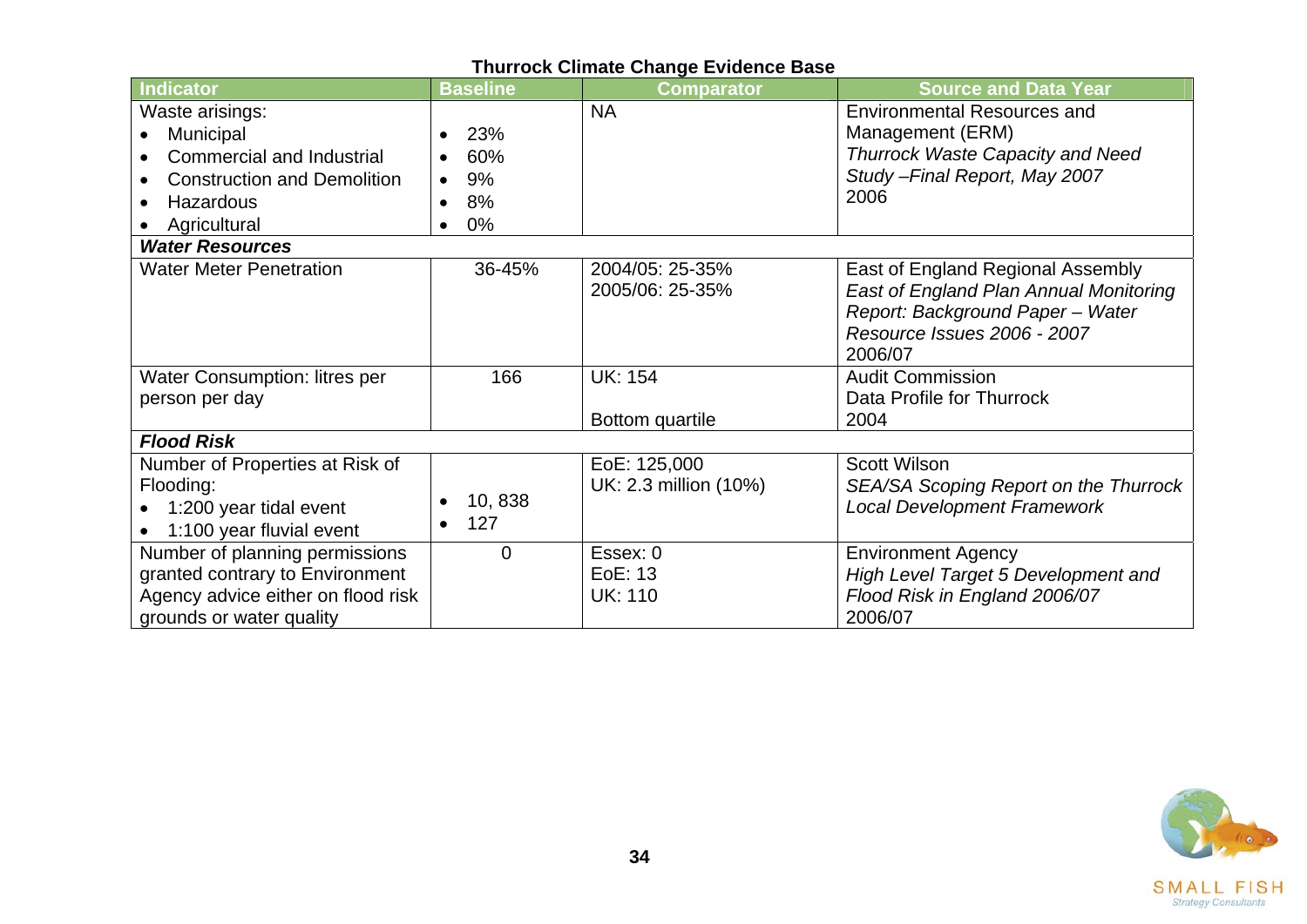| <b>Indicator</b>                                                                      | <b>Baseline</b> | Trend and / or comparator                                                                           | <b>Source and Data Year</b>                                             |  |  |  |  |
|---------------------------------------------------------------------------------------|-----------------|-----------------------------------------------------------------------------------------------------|-------------------------------------------------------------------------|--|--|--|--|
| <b>Climate</b>                                                                        |                 |                                                                                                     |                                                                         |  |  |  |  |
| Annual Average Rainfall at<br>Cambridge NAIB in mm                                    | 49.9            | Average annual rate of<br>change:<br>5 Year Change: 2%<br>10 Year Change: 3%<br>25 Year Change: 1%  |                                                                         |  |  |  |  |
| Annual Average Mean Minimum<br>Temperature at Cambridge NAIB<br>in degrees Centigrade | 6.6             | Average annual rate of<br>change:<br>5 Year Change: -1%<br>10 Year Change: 0%<br>25 Year Change: 1% | Met Office<br><b>Historic Station Data for Cambridge</b><br><b>NAIB</b> |  |  |  |  |
| Annual Average Mean Maximum<br>Temperature at Cambridge NAIB<br>in degrees Centigrade | 15.3            | Average annual rate of<br>change:<br>5 Year: 0%<br>10 Year: 0%<br>25 Year: 0%                       | 2007                                                                    |  |  |  |  |
| Annual Average Number of<br>Sunshine House at Cambridge<br>NAIB in degrees Centigrade | 125.5           | Average annual rate of<br>change:<br>5 Year Change: 0%<br>10 Year Change: 0%<br>25 Year Change: 0%  |                                                                         |  |  |  |  |

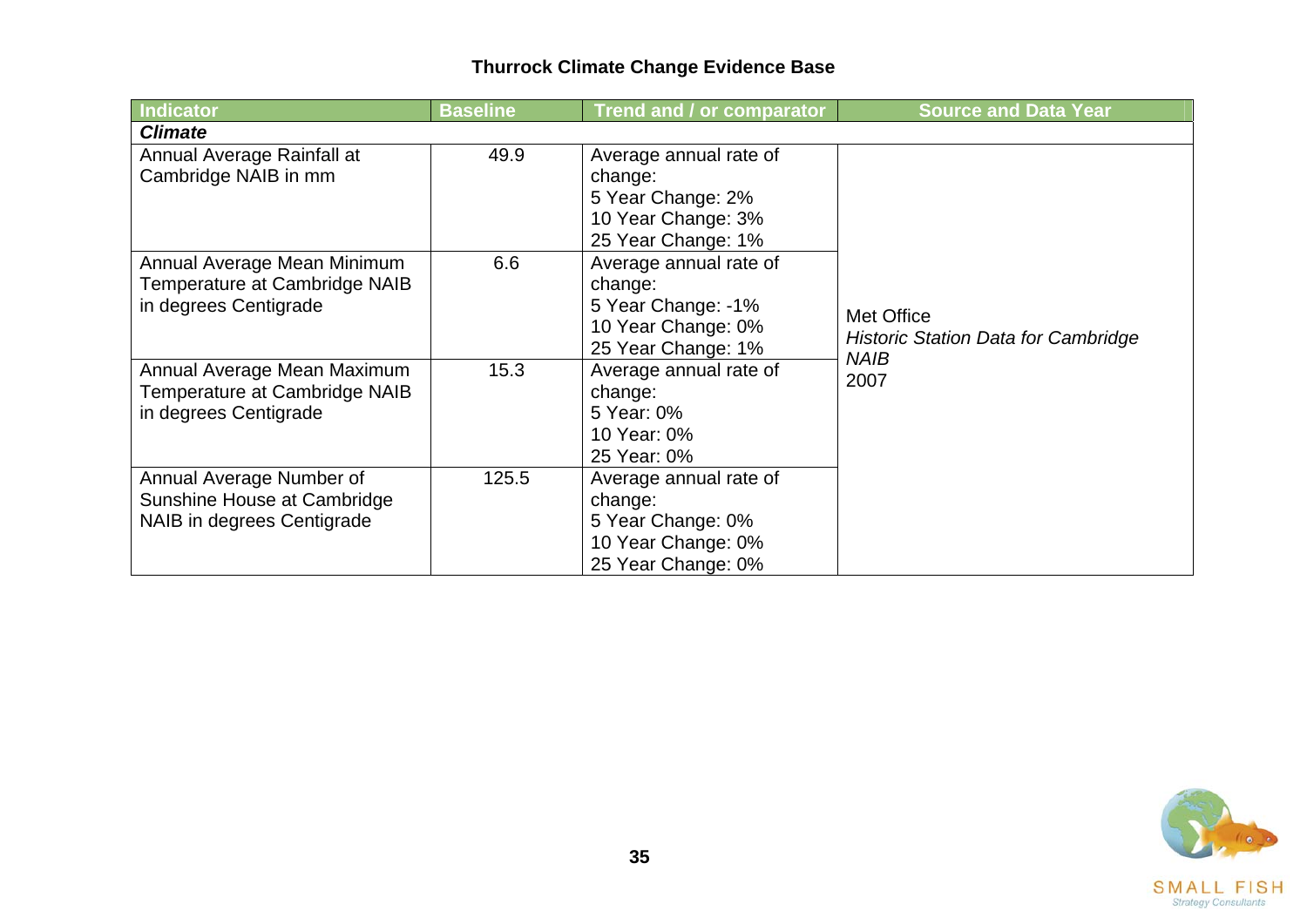# <span id="page-40-0"></span>**4. Conclusions**

# **4.1 Strengths, Weaknesses, Opportunities and Threats**

Analysis of evidence and data resulted in the identification of strengths, weaknesses, opportunities and threats (SWOT) currently related to climate change in Thurrock.

# *Strengths*

- High levels of renewable energy
- High levels of new development on previously developed land
- High SAP rating in local authority housing stock
- Lower than average domestic  $CO<sub>2</sub>$  emissions
- Land use emissions are currently neutralised, i.e. the number of sources equals the number of sinks

# *Weaknesses*

- Higher than average per capita  $CO<sub>2</sub>$  emissions, resulting primarily from extremely high industrial and commercial emissions and energy consumption
- Larges areas of flood risk throughout the Borough, but primarily to the south, fronting the River Thames
- Energy consumption per capita is three times the regional average, primarily as a result of extremely high industrial and commercial energy consumption
- High methane emissions as a result of many landfills and high proportion of waste going to landfill
- Higher than average levels of water consumption

# *Opportunities*

- Good opportunities for increasing renewable energy supply, particularly though the Local Development Framework and the proposal for large scale renewable energy facility at Tilbury
- High levels of brownfield land available for redevelopment to limit land use change emissions
- To encourage energy and water efficiency, as well as lowcarbon/renewable onsite renewable energy generation at new industrial, commercial and residential development
- To ensure flood risk is minimised at new development
- To reduce emissions and energy consumption from existing industrial and commercial development
- To reduce  $CO<sub>2</sub>$  emissions from road transport through modal shift and technological improvements

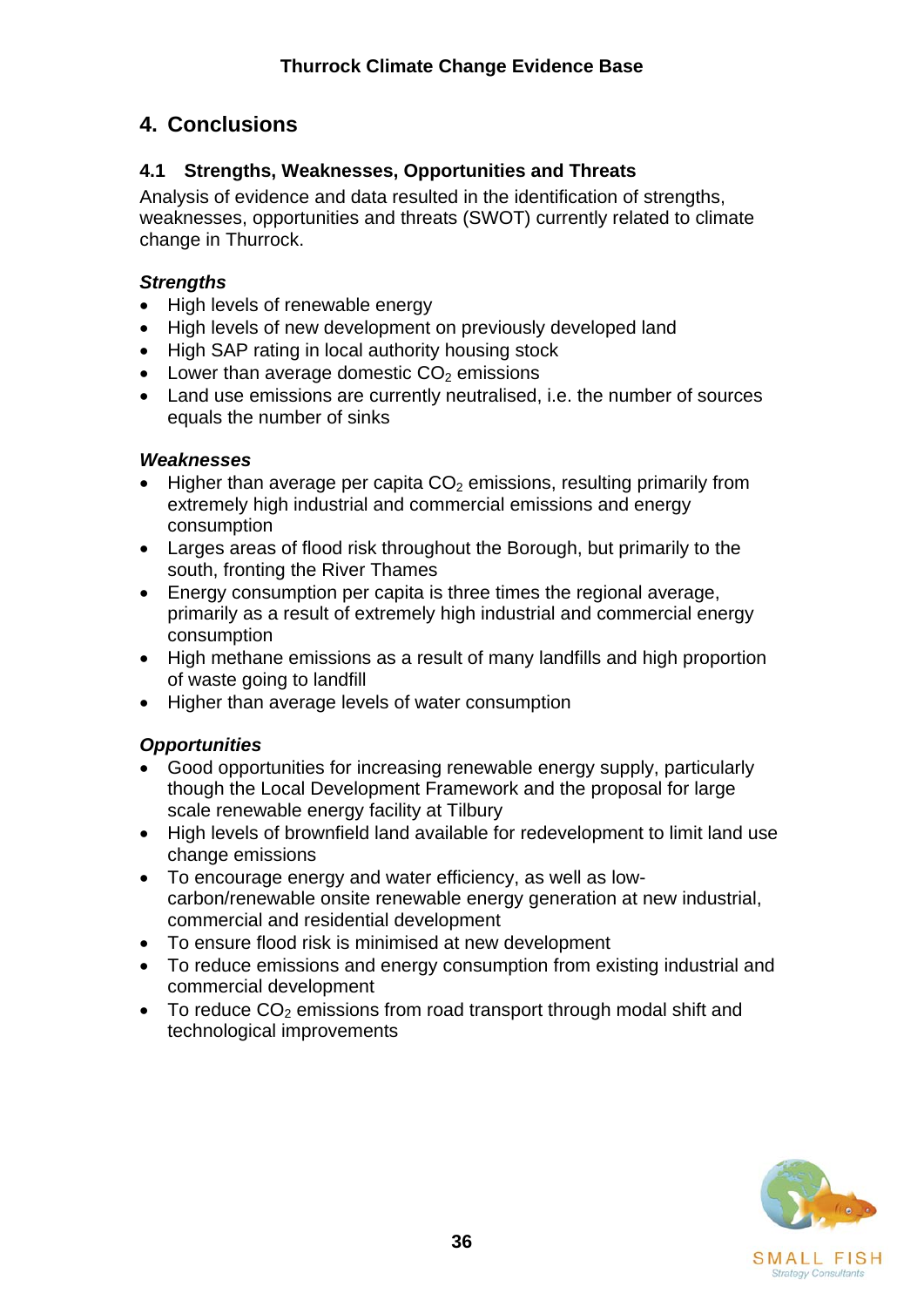### <span id="page-41-0"></span>*Threats*

- Housing growth is likely to lead to increases in total  $CO<sub>2</sub>$  emissions from the domestic sector
- Housing growth coupled with high water consumption is likely to increase water scarcity
- Jobs growth is likely to lead to increases in greenhouse gas emissions from the industrial and commercial sector
- Transport growth arising from jobs and housing growth is likely to lead to increases in greenhouse gas emissions from the transport sector
- Increases in rainfall from climate change coupled with flood risk and drainage issues are likely to expound flood risk further and increase vulnerability

### **4.2 Issues and Priorities**

Consideration of the SWOT analysis above allowed for strategic climate change issues and priorities for Thurrock to be identified.

#### *Issues*

- Reducing greenhouse gas emissions will be essential to limiting the worst impacts of climate change. Specifically, reducing  $CO<sub>2</sub>$  emissions from road transport and industrial and commercial energy consumption is necessary.
- Increasing renewable energy capacity in order to help meet regional targets and reduce greenhouse gas emissions from energy consumption.
- Ensuring that new development from growth is designed to cope with a changing climate. Planning for adaptation protects investment and those who utilise development from the worst impacts of climate change.
- Retrofitting existing housing and infrastructure to adapt to climate change will be essential to minimising the impacts of climate change on society and the economy.
- Minimising and reducing greenhouse gas emissions whilst providing for 18,500 new homes and 26,000 new jobs in Thurrock by 2021

#### *Priorities*

- Reducing  $CO<sub>2</sub>$  and N<sub>2</sub>O emissions from the industrial and commercial sector, particularly from gas and electricity consumption
- Reducing  $CO<sub>2</sub>$  and N<sub>2</sub>O emissions from road transport, particularly from diesel freight vehicles and the workplace commuter
- Reducing methane emissions from the waste sector, particularly from landfill
- Increasing renewable energy generation
- Ensuring that new development incorporates energy and water efficiency into design
- Ensuring that new vulnerable development is not at risk of flooding
- Reducing flood risk at existing development